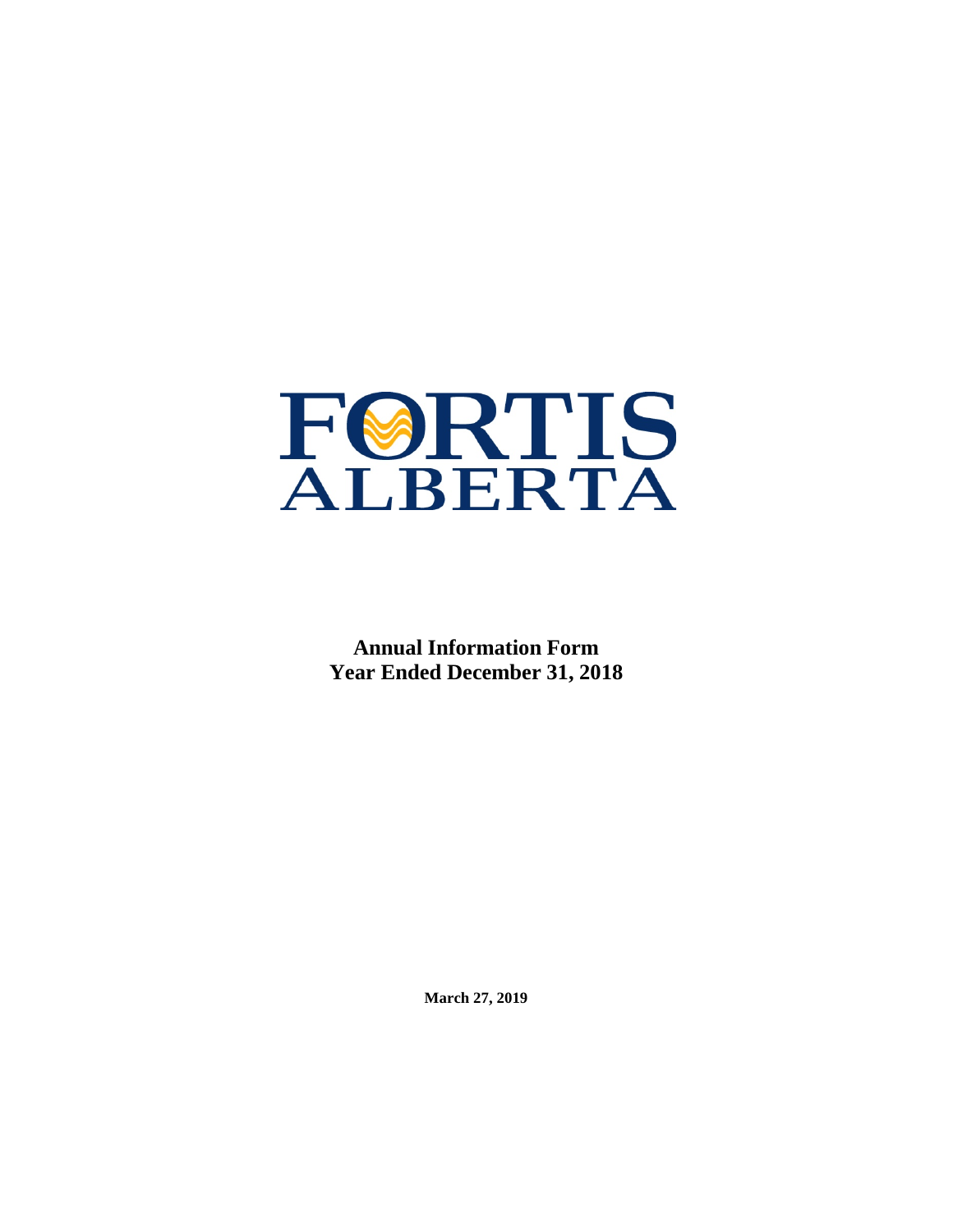# TABLE OF CONTENTS

| TERMINATION OF EMPLOYMENT, CHANGE IN RESPONSIBILITIES AND EMPLOYMENT CONTRACTS  41 |  |
|------------------------------------------------------------------------------------|--|
|                                                                                    |  |
|                                                                                    |  |
|                                                                                    |  |
|                                                                                    |  |
|                                                                                    |  |
|                                                                                    |  |
|                                                                                    |  |
|                                                                                    |  |
|                                                                                    |  |
|                                                                                    |  |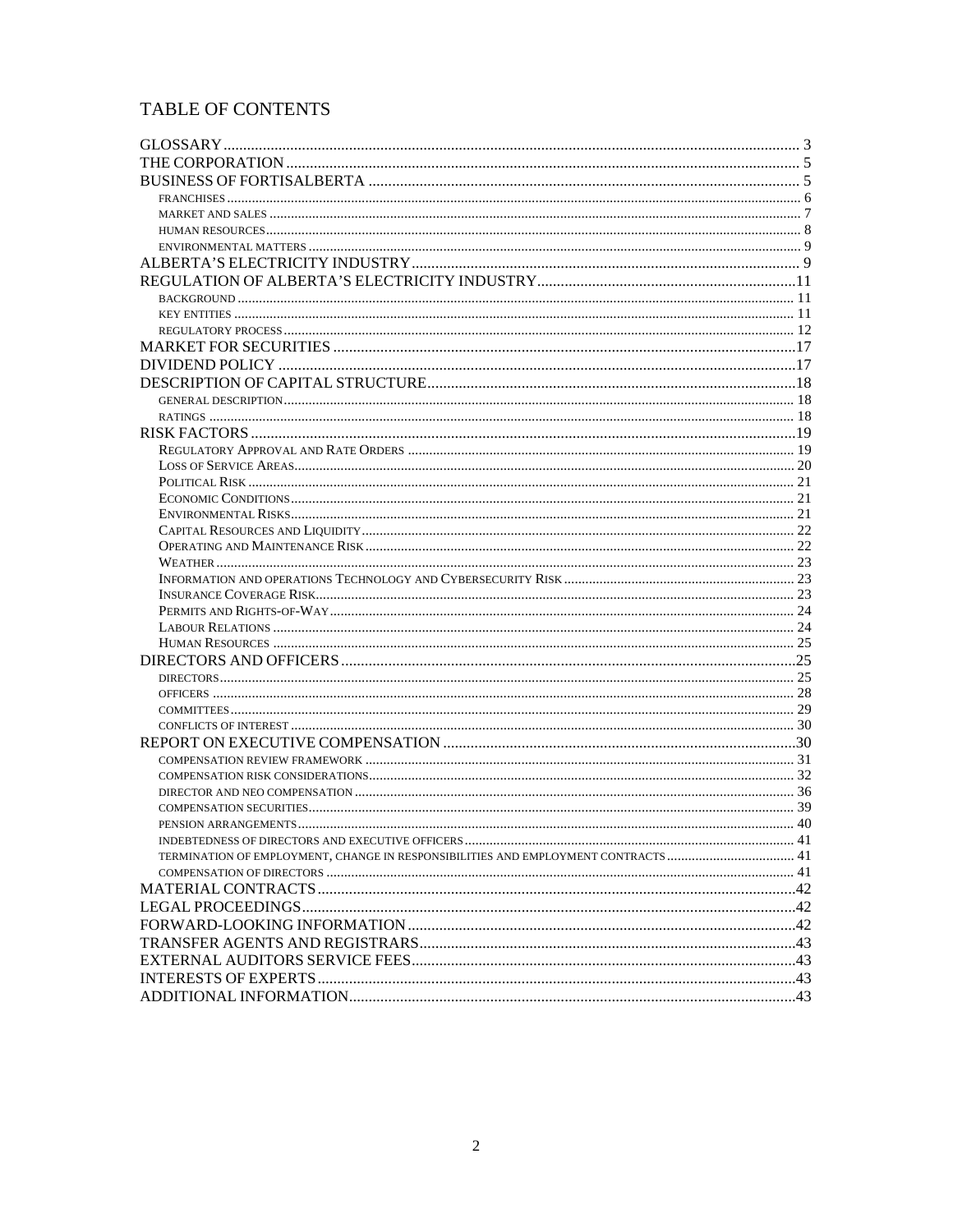### <span id="page-2-0"></span>**GLOSSARY**

Except as otherwise defined, or unless the context otherwise requires, the following terms have the meanings set forth below:

**"ABCA"** means the *Business Corporations Act* (Alberta);

**"AESO"** means the Alberta Electric System Operator;

**"AIES"** means the Alberta Interconnected Electric System;

**"AIF"** means the Annual Information Form;

**"ARE"** means the Audit, Risk and Environment Committee of the Board;

**"AUC"** means the Alberta Utilities Commission;

**"AUC Act"** means the *Alberta Utilities Commission Act*;

**"Balancing Pool"** means an independent government agency set up to manage the transition to a competitive generation market and administer the Power Purchase Arrangements;

**"Board"** means the Board of Directors of FortisAlberta Inc.;

**"Corporation"** means FortisAlberta Inc.;

**"DBRS"** means DBRS Limited;

**"DC SERP"** means the FortisAlberta Defined Contribution Supplemental Employee Retirement Plan;

**"Debentures"** means, collectively, the Series 04-2 Debentures, Series 06-1 Debentures, Series 07-1 Debentures, Series 08-1 Debentures, Series 09-1 Debentures, Series 09-2 Debentures, Series 10-1 Debentures, Series 11-1 Debentures, Series 12-1 Debentures, Series 13-1 Debentures, Series 14-1 Debentures, Series 14-2 Debentures, Series 15-1 Debentures, Series 16-1 Debentures, Series 17-1 Debentures and Series 18-1 Debentures;

**"EMS"** means the Environmental Management System;

**"EPCOR"** means EPCOR Energy Alberta GP Inc.;

**"EUA"** means the *Electric Utilities Act* (Alberta);

**"Executive Officer"** means an individual who is:

- (a) a chair, vice-chair or president;
- (b) a chief executive officer or chief financial officer;
- (c) a vice-president in charge of a principal business unit, division or function including sales, finance or production; or
- (d) performing a policy-making function in respect of this issuer;

**"Fortis"** means Fortis Inc.;

**"FortisAlberta"** means FortisAlberta Inc.;

**"FPA"** means forest protection area as defined by the Alberta *Forest and Prairie Protection Act (Alberta)*;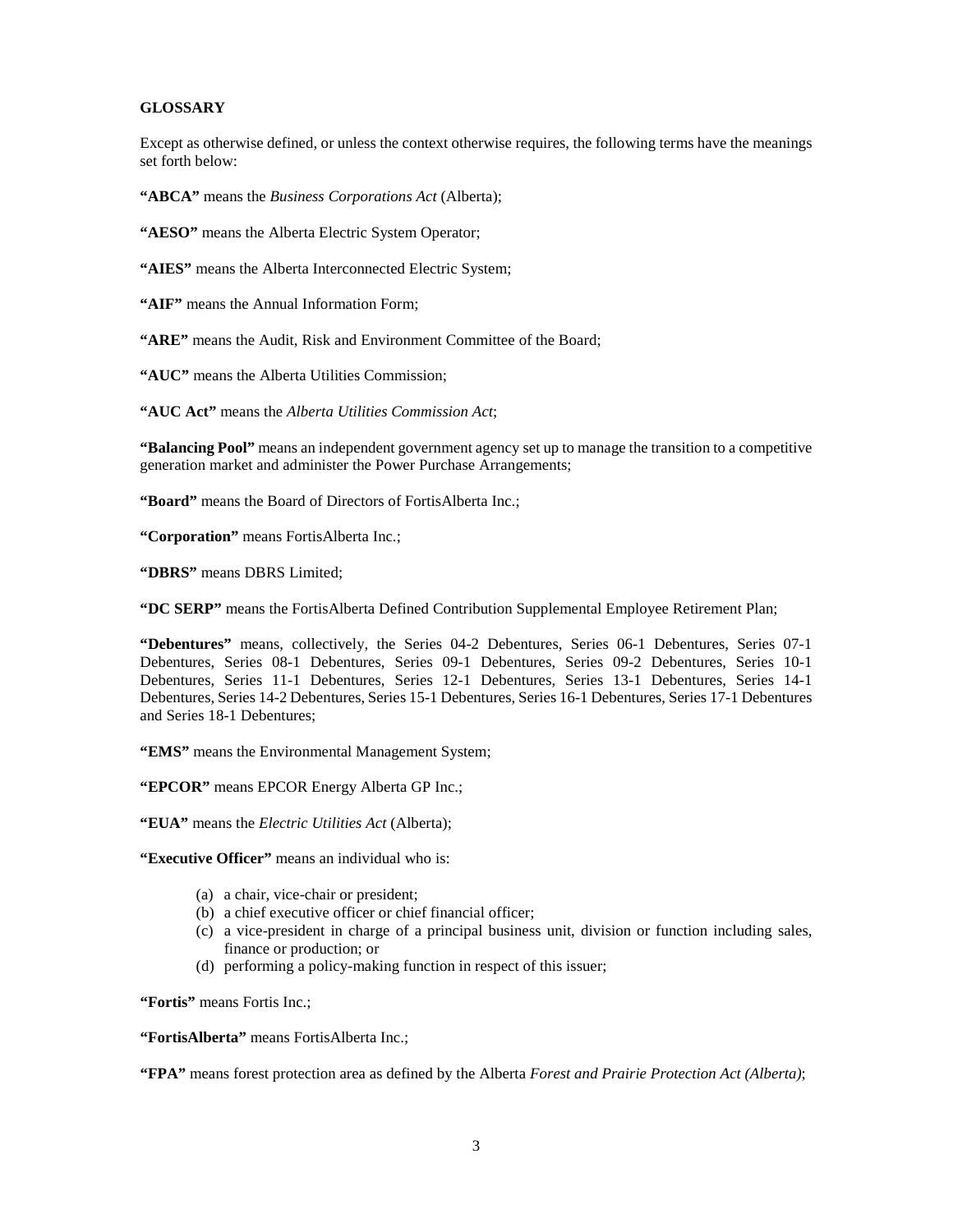**"2012 Agreement"** means all of the Corporation's franchise agreements entered into after 2012, based on a standard agreement template approved by the Alberta Utilities Commission in Decision 2012-255: *Town of Hinton, New Franchise Agreement Template and Franchise Agreement with FortisAlberta Inc*.;

**"GHR Committee"** means the Governance and Human Resources Committee of the Board;

"**GCOC**" means Generic Cost of Capital;

**"GWh"** means a gigawatt hour, which is a measure of energy used over a one-hour period that is equal to 1,000,000,000 watts;

**"HEEA"** means the *Hydro and Electric Energy Act* (Alberta);

**"Indentures"** means, collectively, the trust indentures respectively dated October 25, 2004 and September 7, 2011, between the Corporation and the Trustee, as each may be amended or supplemented from time to time, which trust indentures collectively provide for the issuance of the Debentures;

"ISO" means International Organization for Standardization;

**"Korn Ferry"** means Korn Ferry International;

**"KWh"** means a kilowatt-hour, which is a measure of energy used over a one-hour period that is equal to 1,000 watts;

**"MGA"** means the *Municipal Government Act* (Alberta);

**"MSA"** means the Market Surveillance Administrator;

**"NEO"** or Named Executive Officer means each of the following individuals:

- (a) chief executive officer;
- (b) chief financial officer; and
- (c) the most highly compensated Executive Officer of the Corporation other than the Chief Executive Officer and Chief Financial Officer whose total compensation was more than \$150,000 for the financial year;

**"PBR"** means Performance Based Regulation;

**"PBR Utilities"** means Alberta distribution utilities regulated under PBR;

**"Power Pool"** means the power pool of Alberta;

**"Power Purchase Arrangements"** means the legislated commercial arrangements known as power purchase arrangements;

**"PSU"** means performance share unit;

**"PUA"** means the *Public Utilities Act* (Alberta);

**"Rate Base Assets"** means all distribution utility assets in which the Corporation has invested to provide service to distribution utility customers, which are subject to a regulated rate of return that is considered in customer rates;

"**REA**" means Rural Electrification Association;

**"ROE"** means Return on Equity;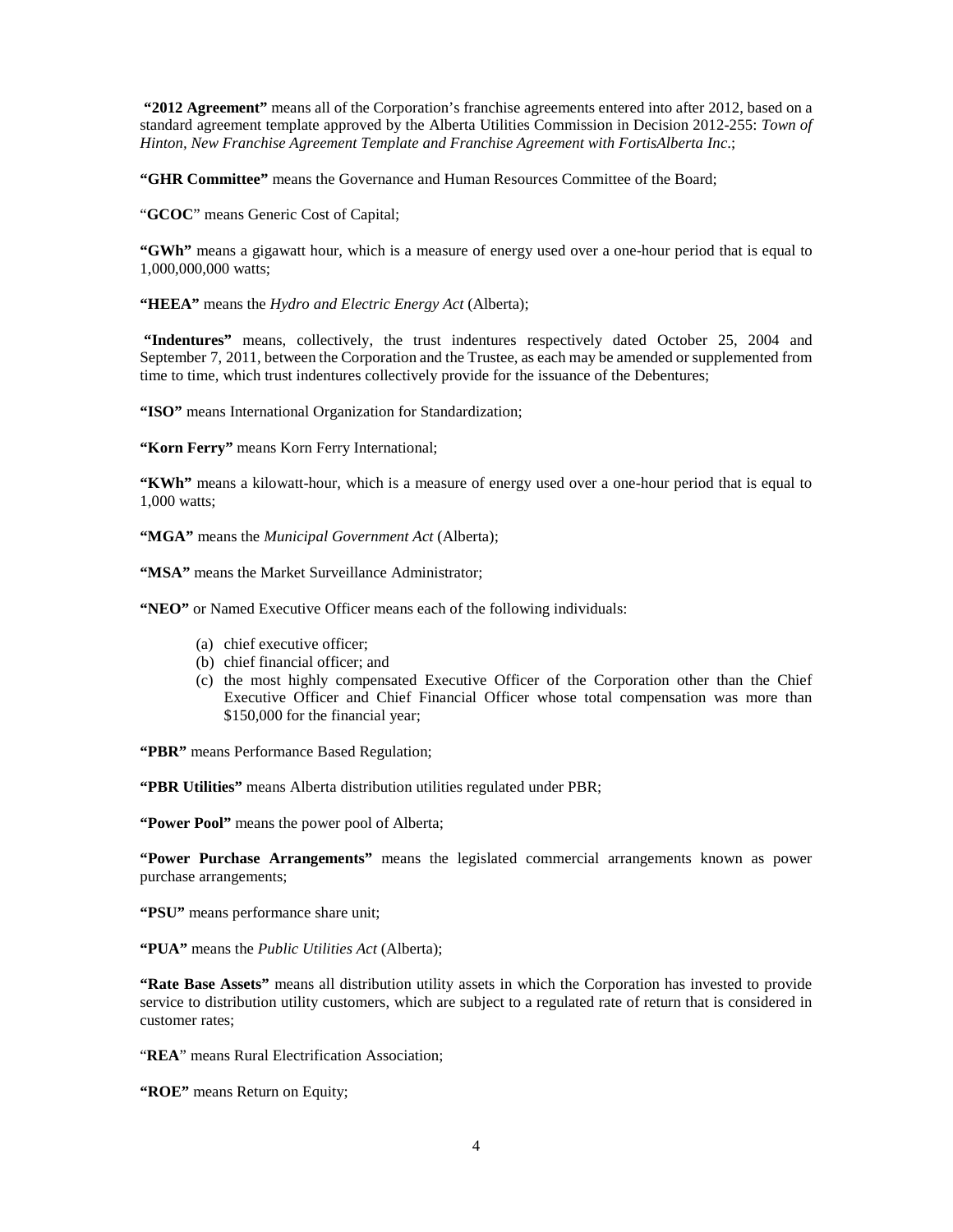**"RRO"** means Regulated Rate Option;

**"RRO Customers"** mean certain small and medium-sized customers for whom distribution utilities are required to continue to arrange for or provide retail services;

**"RRSP"** means registered retirement savings plan;

**"RSU"** means restricted share unit;

**"S&P"** means Standard and Poor's, a Division of The McGraw-Hill Companies, Inc.;

**"TFOs"** means Transmission Facility Owners;

**"TransAlta"** means TransAlta Utilities Corporation;

**"Towers Watson"** means Willis Towers Watson;

**"Trustee"** means Computershare Trust Company of Canada, in its capacity as trustee under the Indentures;

**"TSX"** means Toronto Stock Exchange; and

**"UUWA"** means the United Utility Workers' Association of Canada.

*All dollar amounts in this AIF are expressed in Canadian dollars unless otherwise noted. Readers are directed to consider all forward looking information in this Annual Information Form with the qualifications contained in the section entitled "Forward Looking Information" in this document.*

### <span id="page-4-0"></span>**THE CORPORATION**

FortisAlberta is the owner and operator of a regulated electricity distribution business in the Province of Alberta and was incorporated under the *ABCA* on January 1, 2000. The Corporation is an indirect, whollyowned subsidiary of Fortis, a diversified, international electricity and gas distribution utility holding company having investments in distribution, transmission and generation utilities. FortisAlberta's registered head office is located at 320 – 17th Avenue S.W., Calgary, Alberta, T2S 2V1. The Corporation has no subsidiaries.

#### <span id="page-4-1"></span>**BUSINESS OF FORTISALBERTA**

FortisAlberta is a regulated electricity distribution utility in the Province of Alberta. Its business is the ownership and operation of electricity distribution facilities that distribute electricity generated by other market participants from high-voltage transmission substations to end-use customers. The Corporation does not own or operate generation or transmission assets and is not involved in the direct sale of electricity. It is intended that the Corporation remain a regulated electric utility for the foreseeable future, focusing on the delivery of safe, reliable and cost-effective electricity services to its customers in Alberta.

FortisAlberta operates a predominantly rural and suburban, low-voltage distribution network in central and southern Alberta, totaling approximately 125,000 kilometers of wires. The Corporation's distribution network serves approximately 564,000 customers comprised of residential, commercial, farm, oil and gas, and industrial consumers of electricity. In 2018, FortisAlberta distributed approximately 24,200 GWh of electricity. This includes electricity distributed to those customers within its service area that are connected directly to the transmission grid.

The Corporation is regulated by the AUC pursuant to the *AUC Act*. The AUC's jurisdiction, pursuant to the *EUA*, the *PUA*, the *HEEA* and the *AUC Act*, includes the approval of distribution tariffs for regulated distribution utilities such as the Corporation, including the rates and terms and conditions on which service is to be provided by those utilities.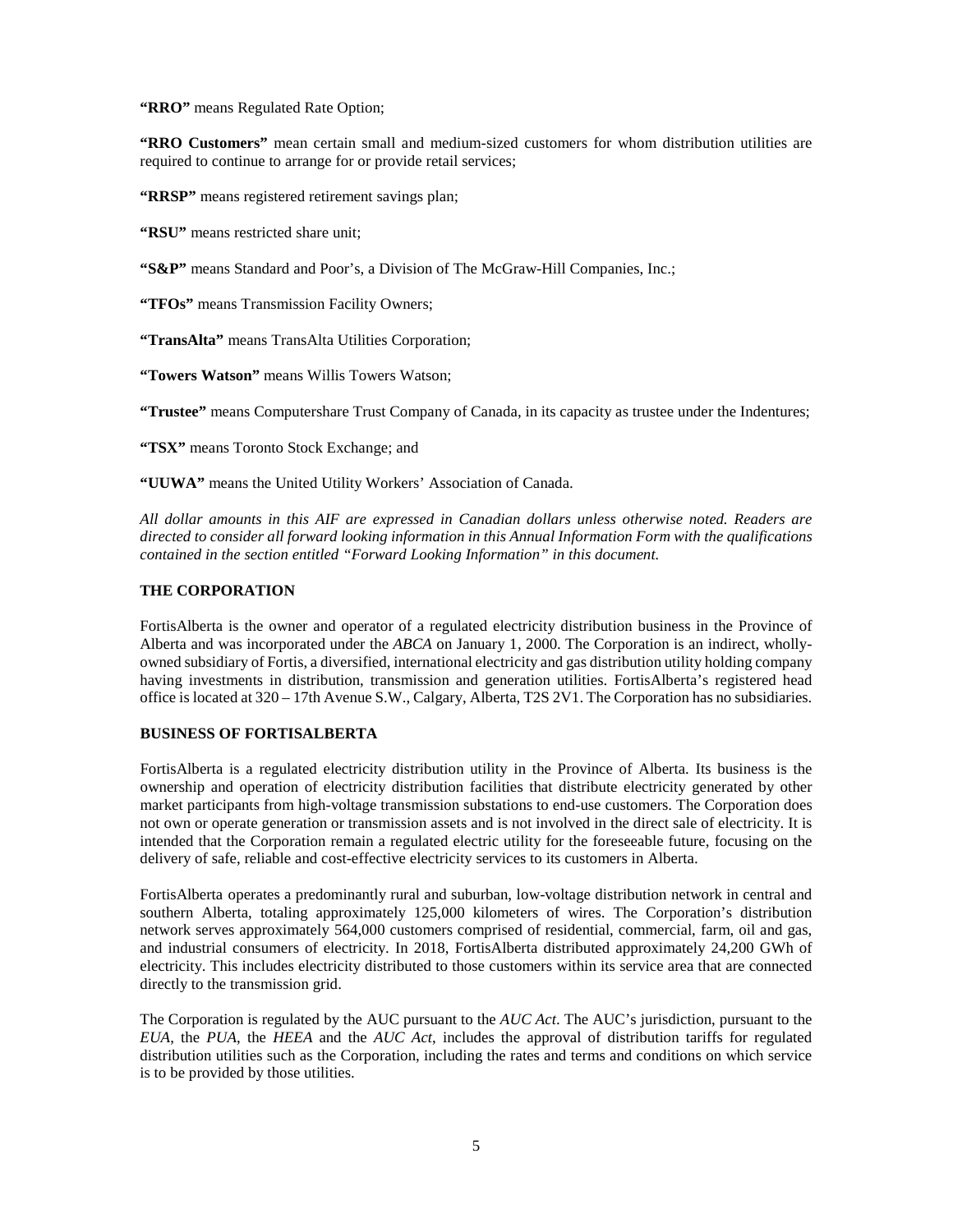Prior to January 1, 2013, the Corporation operated under a traditional form of cost-of-service regulation as prescribed by the AUC. Under this form of regulation, rate orders issued by the AUC established the Corporation's revenue requirements, being those revenues corresponding to the costs associated with the distribution business, and provided a rate of return on a deemed capital structure applied to approved Rate Base Assets. Under the traditional form of cost-of-service regulation the Corporation applied for the revenue requirement based on estimated costs of service. Once the revenue requirement was approved, it was not adjusted if actual costs of service were different from what was estimated, other than for certain prescribed costs that were eligible for deferral treatment and were either collected or refunded in future rates. As of January 1, 2013, the Corporation began operating under a new form of cost-of-service regulation known as performance based regulation, or PBR, which is discussed further under "Performance Based Regulation (PBR)" on page 14. The implementation of PBR is not intended to alter the basis for cost-of-service regulation, being the Corporation's right, under the *EUA*, to a reasonable opportunity to recover the prudent costs of service and the right to earn a reasonable return on equity.

#### <span id="page-5-0"></span>**FRANCHISES**

FortisAlberta customers that are located within a city, town, village or summer village boundary are served through franchise agreements between the Corporation and the respective customers' municipality of residence. To ensure the exclusive right to own and operate the electrical distribution system within municipal boundaries, FortisAlberta maintains standard franchise agreements with numerous municipalities. Under section 47 of the *MGA*, municipal governments in Alberta have, upon termination of a franchise agreement, the right to own electricity distribution utilities by purchasing the assets of FortisAlberta that are located in their municipal boundaries. Any franchise agreement that is not renewed at the expiry of the term, continues in effect until either the Corporation or the municipality terminates it with the approval of the AUC. If a franchise agreement is terminated and the municipality subsequently exercises its right under the *MGA* to purchase FortisAlberta's distribution network within the municipality's boundaries, the Corporation must be compensated. Compensation would include payment for FortisAlberta's assets on the basis of a methodology approved by the AUC.

FortisAlberta holds franchise agreements with 160 municipalities within its service area. The franchise agreements include ten-year terms with an option to renew for up to two subsequent five-year terms. Over 99% of the Corporation's franchise agreements are now on the 2012 Agreement, and are not set to expire on the initial term until the end of 2022 and beyond.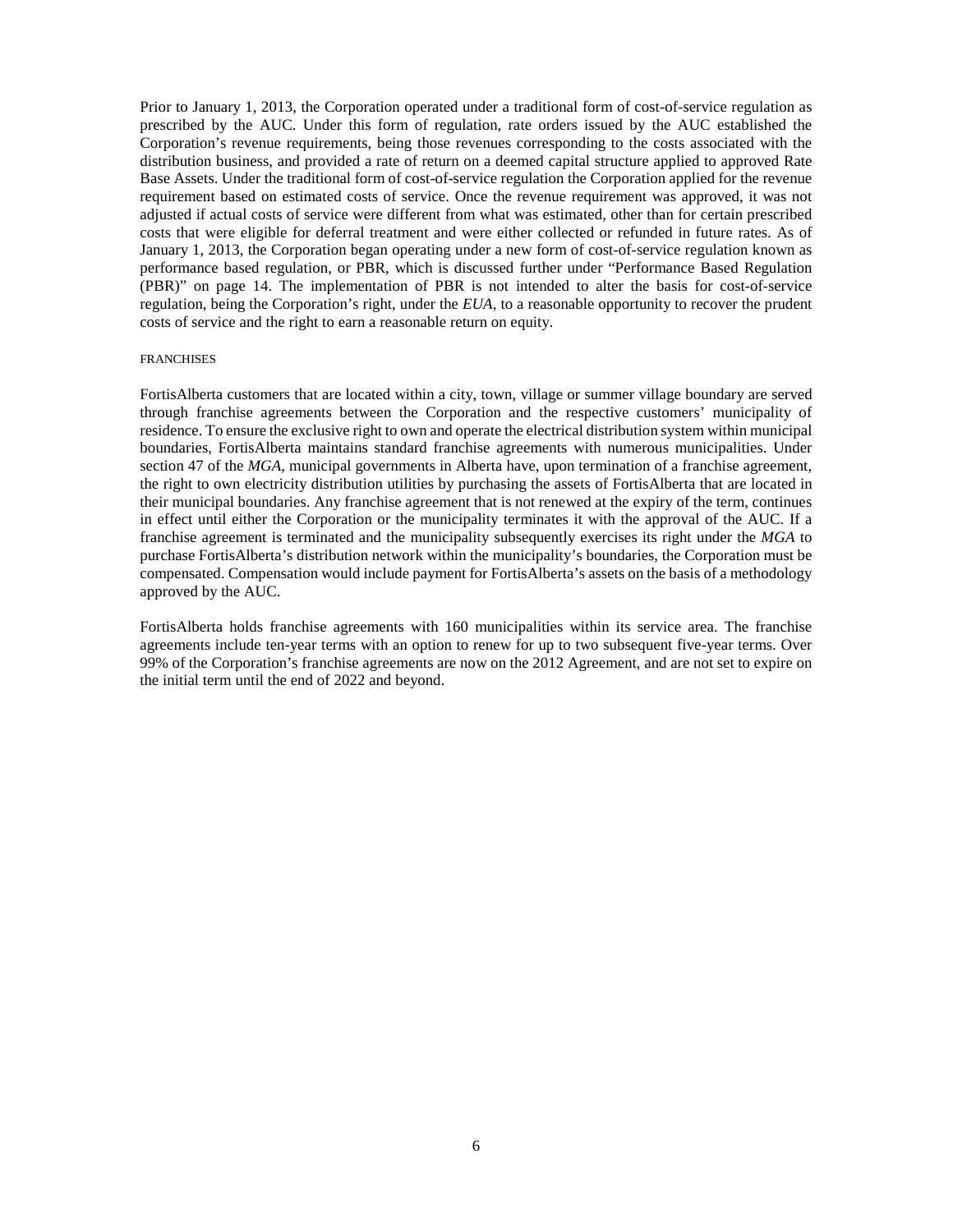#### <span id="page-6-0"></span>MARKET AND SALES

The following tables compare 2018 and 2017 distribution revenues and energy deliveries by rate class:

|                                           |         |       | Revenue <sup>(1)</sup> |       |
|-------------------------------------------|---------|-------|------------------------|-------|
| <b>Rate Class</b>                         | 2018    |       | 2017                   |       |
|                                           | (5000)  | $\%$  | (5000)                 | %     |
| Residential                               | 187,176 | 30.9  | 178,677                | 30.7  |
| Large Commercial, Industrial and Oilfield | 128,385 | 21.2  | 121,159                | 20.8  |
| Farm                                      | 74,674  | 12.3  | 75,899                 | 13.0  |
| Small Commercial                          | 73,919  | 12.2  | 70,979                 | 12.2  |
| Small Oilfield                            | 50,643  | 8.4   | 50,981                 | 8.7   |
| Other                                     | 26,538  | 4.4   | 26,310                 | 4.5   |
| <b>Transmission Connected</b>             | 1,045   | 0.2   | 951                    | 0.2   |
| <b>Total Energy Revenue</b>               | 542,380 | 89.6  | 524,956                | 90.1  |
|                                           |         |       |                        |       |
| Rate Riders, Deferrals and Adjustments    | 63,063  | 10.4  | 57,845                 | 9.9   |
|                                           | 605,443 | 100.0 | 582,801                | 100.0 |

(1) Includes customers within FortisAlberta's service area that are connected directly to the transmission grid.

|                                           |        |       | <b>GWh Deliveries</b> (1) (2) |       |
|-------------------------------------------|--------|-------|-------------------------------|-------|
| <b>Rate Class</b>                         | 2018   |       | 2017                          |       |
|                                           | GWh    | %     | GWh                           | %     |
| Residential                               | 3,175  | 13.1  | 3,077                         | 13.0  |
| Large Commercial, Industrial and Oilfield | 10,128 | 41.9  | 10,138                        | 42.7  |
| Farm                                      | 1,475  | 6.1   | 1,449                         | 6.1   |
| <b>Small Commercial</b>                   | 1,435  | 5.9   | 1,394                         | 5.9   |
| Small Oilfield                            | 891    | 3.7   | 894                           | 3.8   |
| Other                                     | 50     | 0.2   | 66                            | 0.3   |
| Transmission Connected $(3)$              | 7,024  | 29.1  | 6,691                         | 28.2  |
| <b>Total Energy Deliveries</b>            | 24.178 | 100.0 | 23,709                        | 100.0 |

(1) Includes customers within FortisAlberta's service area that are connected directly to the transmission grid.

(2) Energy deliveries include adjustments related to prior periods.

(3) Transmission Connected energy is based on interim settlement that is expected to be finalized in May 2019.

The revenue and energy delivery tables above align with the rate classes on which FortisAlberta's tariff billing is based. These rate classes span industry classifications (also referred to as industry codes) and are grouped in broader categories for regulatory filings and available online at the AUC website at www.auc.ab.ca.

While FortisAlberta does not forecast or record revenue by industry classification, the Corporation does forecast and record distribution energy, or GWh, by both industry classification and rate class. The following table provides a mapping for distribution from rate class by industry classification.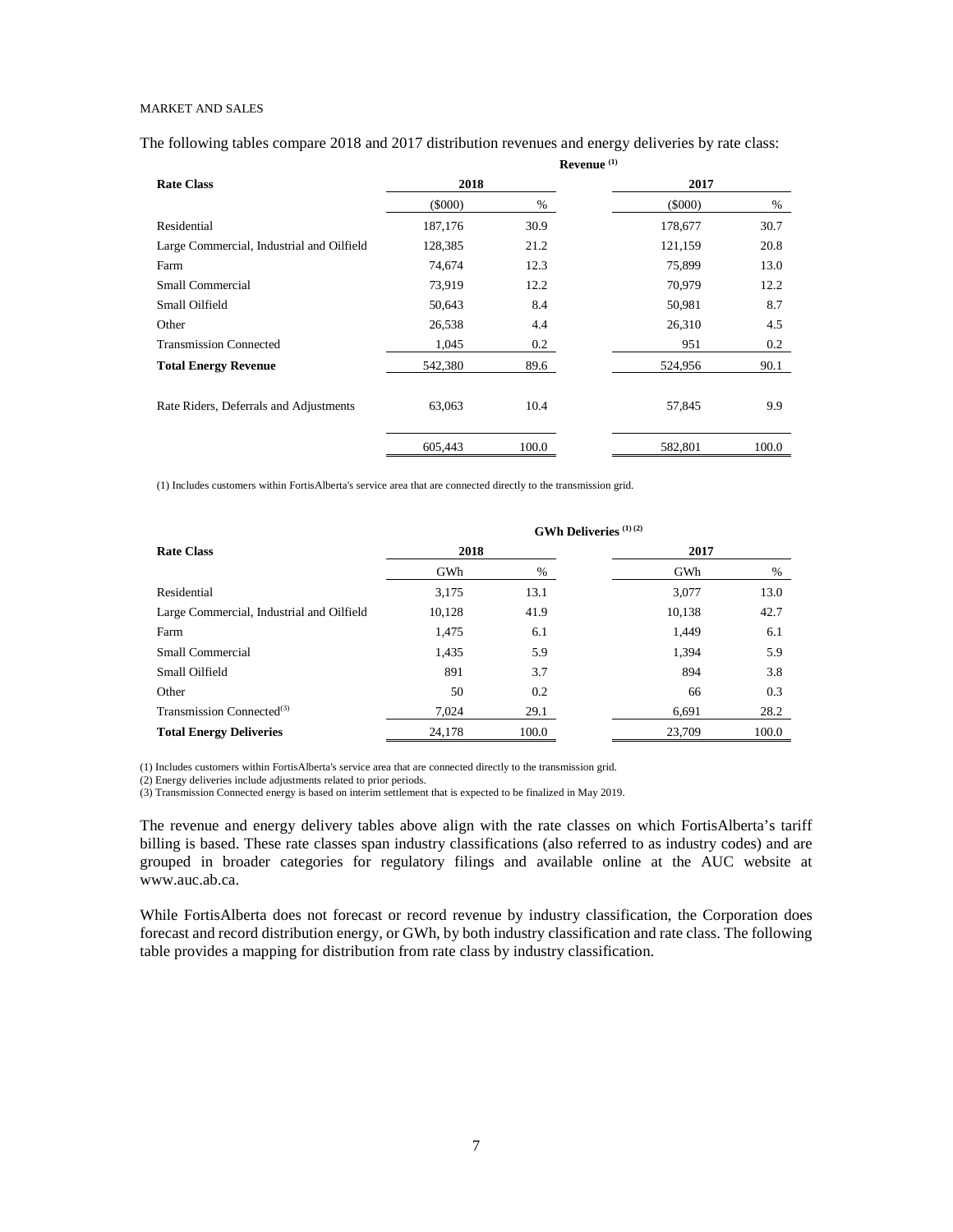### **Mapping for Rate Class by Industry Classification**

|                     | <b>Rate Class</b>             | <b>Res</b>          |                                    |                                            | Farm                                                                |                                          |                                             | Other                       |                        | Small<br>Commercial              | Small<br>Oilfield               |                            | Large<br>Commercial,<br>Industrial and<br>Oilfield |
|---------------------|-------------------------------|---------------------|------------------------------------|--------------------------------------------|---------------------------------------------------------------------|------------------------------------------|---------------------------------------------|-----------------------------|------------------------|----------------------------------|---------------------------------|----------------------------|----------------------------------------------------|
| Category            | <b>Industry Code</b>          | Rate 11 Residential | Rate 21<br>FAI Farm <sup>(1)</sup> | Rate 23<br>FAI Grain Drying <sup>(1)</sup> | $\widehat{\boldsymbol{\alpha}}$<br>Rate 24<br>REA Farm <sup>(</sup> | Rate 26<br>FAI Irrigation <sup>(1)</sup> | Rate 28-29<br>REA Irrigation <sup>(2)</sup> | Rate 31-33<br>Street Lights | Rate 38<br>Yard Lights | Small General Service<br>Rate 41 | Rate 44-45<br>Oil & Gas Service | Rate 61<br>General Service | Large General Service<br>Rate 63                   |
|                     | Residential                   | $\bullet$           |                                    |                                            |                                                                     |                                          |                                             |                             |                        | $\bullet$                        |                                 | $\bullet$                  |                                                    |
| Retail              | Commercial                    |                     |                                    |                                            |                                                                     |                                          |                                             |                             |                        | $\bullet$                        |                                 | $\bullet$                  | $\bullet$                                          |
|                     | Outdoor Lighting              |                     |                                    |                                            |                                                                     |                                          |                                             | $\bullet$                   | $\bullet$              |                                  |                                 |                            |                                                    |
| Wholesale           | Small Wholesale               |                     |                                    |                                            |                                                                     |                                          |                                             |                             |                        |                                  |                                 | $\bullet$                  | $\bullet$                                          |
|                     | FAI Farm <sup>(1)</sup>       |                     | $\bullet$                          | $\bullet$                                  |                                                                     |                                          |                                             |                             |                        | $\bullet$                        |                                 | $\bullet$                  |                                                    |
| Farm                | FAI Irrigation (1)            |                     |                                    |                                            |                                                                     | $\bullet$                                |                                             |                             |                        |                                  |                                 |                            |                                                    |
|                     | REA Irrigation <sup>(2)</sup> |                     |                                    |                                            |                                                                     |                                          | $\bullet$                                   |                             |                        |                                  |                                 |                            |                                                    |
|                     | REA Farm <sup>(2)</sup>       |                     |                                    |                                            | $\bullet$                                                           |                                          |                                             |                             |                        |                                  |                                 |                            |                                                    |
|                     | Oilfield                      |                     |                                    |                                            |                                                                     |                                          |                                             |                             |                        | $\bullet$                        | $\bullet$                       | $\bullet$                  |                                                    |
|                     | Cavern Storage                |                     |                                    |                                            |                                                                     |                                          |                                             |                             |                        | $\bullet$                        |                                 | $\bullet$                  |                                                    |
| Oil and Gas         | Pipelines                     |                     |                                    |                                            |                                                                     |                                          |                                             |                             |                        | $\bullet$                        |                                 | $\bullet$                  |                                                    |
|                     | Refineries                    |                     |                                    |                                            |                                                                     |                                          |                                             |                             |                        |                                  |                                 | $\bullet$                  |                                                    |
|                     | Gas Processing                |                     |                                    |                                            |                                                                     |                                          |                                             |                             |                        | $\bullet$                        |                                 | $\bullet$                  |                                                    |
|                     | Misc. Industrial              |                     |                                    |                                            |                                                                     |                                          |                                             |                             |                        | $\bullet$                        |                                 | $\bullet$                  |                                                    |
|                     | <b>Chemical Plants</b>        |                     |                                    |                                            |                                                                     |                                          |                                             |                             |                        | $\bullet$                        |                                 | $\bullet$                  |                                                    |
|                     | <b>Cement Plants</b>          |                     |                                    |                                            |                                                                     |                                          |                                             |                             |                        | $\bullet$                        |                                 | $\bullet$                  |                                                    |
| Other<br>Industrial | Food and Beverage             |                     |                                    |                                            |                                                                     |                                          |                                             |                             |                        | $\bullet$                        |                                 | $\bullet$                  |                                                    |
|                     | <b>Metal Products</b>         |                     |                                    |                                            |                                                                     |                                          |                                             |                             |                        | $\bullet$                        |                                 | $\bullet$                  | $\bullet$                                          |
|                     | <b>Coal Mines</b>             |                     |                                    |                                            |                                                                     |                                          |                                             |                             |                        |                                  |                                 | $\bullet$                  |                                                    |
|                     | <b>Forest Products</b>        |                     |                                    |                                            |                                                                     |                                          |                                             |                             |                        | $\bullet$                        |                                 | $\bullet$                  | $\bullet$                                          |
| Interchange         | Interchange                   |                     |                                    |                                            |                                                                     |                                          |                                             |                             |                        | $\bullet$                        | $\bullet$                       | $\bullet$                  |                                                    |

#### **Footnotes:**

1. FAI refers to FortisAlberta Inc.

2. REA refers to Rural Electrification Association.

#### <span id="page-7-0"></span>HUMAN RESOURCES

In 2018, FortisAlberta had an average of 1,137 full time equivalent employees. Approximately 80% of the employees of the Corporation are members of the UUWA. Prior to the end of 2017, the Corporation and the UUWA negotiated the most recent three-year collective agreement. In February 2018, the agreement was ratified by 86% of the members who voted. The current collective agreement with the UUWA expires on December 31, 2020.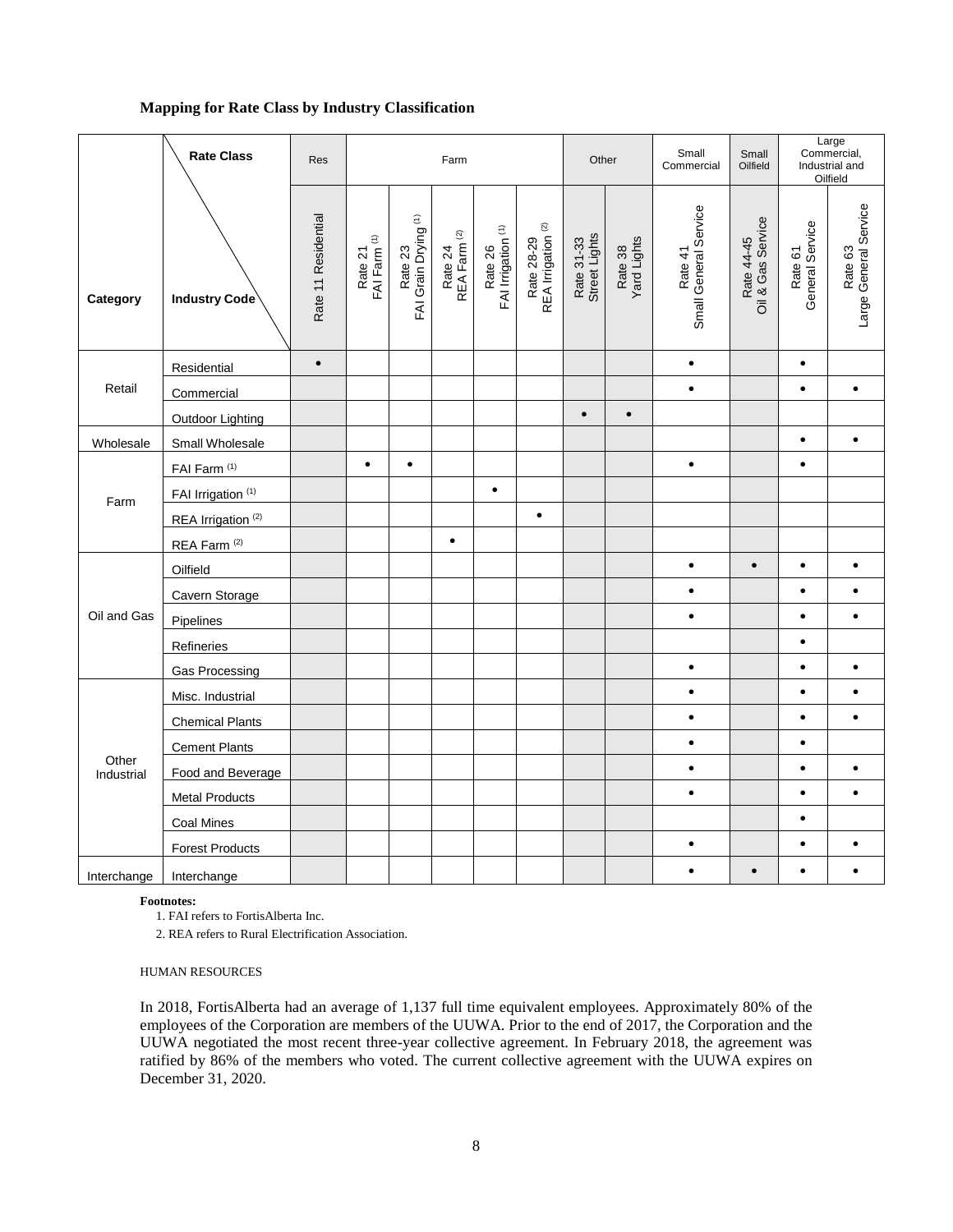#### <span id="page-8-0"></span>ENVIRONMENTAL MATTERS

Canadian federal, provincial and municipal governments share jurisdiction over environmental matters affecting the Corporation. As a result, the Corporation is subject to numerous acts, regulations and guidelines relating to the protection, preservation and enhancement of the natural environment. This includes air, water and soil, flora and fauna and natural resources including forests, grasslands, surface waters, species at risk and migratory birds. The environmental matters with the most significant impact to the Corporation are those associated with wildfires, oil releases, waste management, and wildlife and natural resources.

Environmental considerations associated with operational activities are best addressed within the context of a formal system. The Corporation has implemented programs and procedures within the context of its EMS. The EMS is consistent with the guidelines of ISO 14001, an international standard for environmental management systems. The EMS provides a framework that allows for the identification of potential environmental impacts, the establishment of processes and programs to mitigate those impacts, and the monitoring of performance to aid in the continual improvement of the Corporation's environmental performance. The EMS is an adaptive system that evolves to the changing nature of the Corporation's business risks and objectives.

In 2018, the costs associated with adhering to environmental protection requirements were approximately \$3.5 million.

### <span id="page-8-1"></span>**ALBERTA'S ELECTRICITY INDUSTRY**

The electricity industry in Alberta consists of four principal segments:

- *Generation* Generation is the production of electricity. Generators in Alberta include both electricity producers and companies that have purchased the rights to the output of formerly regulated Alberta generators. Generators sell wholesale electricity into the Alberta Power Pool spot energy market or through direct contractual arrangements. Most of the electricity generated in Alberta is generated using coal or natural gas as the fuel source, with hydro and wind power comprising the majority of the remaining supply. Evolving environmental policy is facilitating the increased penetration of renewable generation in the province.
- *Transmission* Transmission is the conveyance of electricity at higher voltages. Alberta's transmission system or grid is composed of high voltage transmission lines and related facilities, which convey electricity from generation facilities to distribution networks and directly connected end-users. The Alberta transmission grid is interconnected with the transmission system in British Columbia, which is also connected to the transmission system in the Pacific Northwest of the United States. The Alberta transmission grid is also connected to that of Saskatchewan via a smaller, direct current link. Where the transmission system connects to a distribution network, transmission substations step-down the voltage to distribution level voltages. Transmission facilities are owned by TFOs that are regulated under the jurisdiction of the AUC. The approved costs of the TFOs are paid by the Alberta Electric System Operator (AESO), and the AESO funds these and other costs of its operations through a regulated system access tariff, with charges thereunder paid by users of the electric system, including FortisAlberta.
- *Distribution* Distribution is the conveyance of electricity at lower voltages. Distribution networks are composed of low voltage power lines and related facilities, which convey electricity from transmission systems to end-use customers.

The companies that own distribution networks are responsible for constructing, operating and maintaining the distribution network, providing non-discriminatory electric distribution service and arranging for system access service (i.e. transmission access) through the AESO for the end-use customers to whom they distribute electricity. Distribution wire owners are also responsible for metering, meter data management, wholesale billing, customer enrolment services and load settlement, and for arranging for or providing regulated rate and regulated default retail electricity supply services under the *EUA*. Load settlement is the process whereby hourly consumption is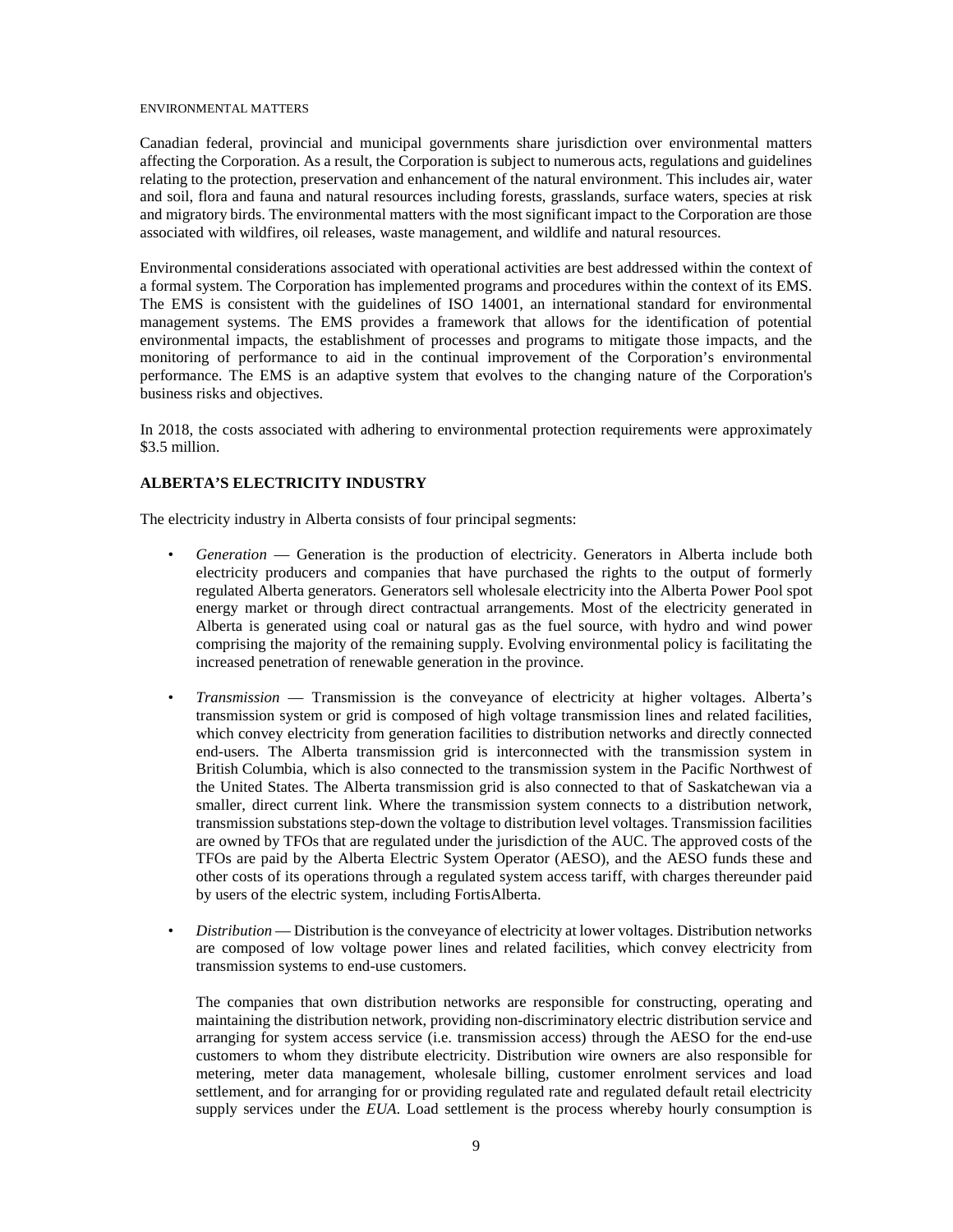calculated for each site in Alberta, in support of the Alberta competitive electricity marketplace. The major distribution companies are regulated under the jurisdiction of the AUC.

The distribution network in Alberta is comprised of the networks owned by FortisAlberta, ATCO Electric Ltd. and multiple local distribution utilities, including companies owned by the cities of Calgary and Edmonton, rural electrification associations and a number of smaller municipalities. All electricity customers have the right to choose their electricity retailer, with the distribution utility continuing to provide distribution services. While electricity distribution networks are regulated monopolies, independent retailers sell electricity to end-use customers on a competitive basis.

Distribution utilities are required to continue to provide or arrange for retail services to RRO Customers that are eligible for the RRO. RRO Customers can choose to continue to purchase electricity from the regulated distribution utility or from its appointed regulated retailer at the RRO rate. On June 1, 2017, a price cap on the RRO was introduced to protect consumers. Capping the RRO ensures consumers pay the lower of the fluctuating market rate or the capped rate of 6.8 cents/kWh.

Electricity distribution utilities, such as FortisAlberta, collect their distribution revenues from retailers (including self-retailers as defined below) that sell electricity to, and collect payment from, end-use customers. The credit risk associated with a retailer's payment obligations to a distribution utility is mitigated by regulatory provisions that require the retailer to support its payment obligations by way of credit or prudential measures if certain criteria are met. These credit or prudential measures generally involve a distribution utility obtaining security from a retailer, often in the form of a letter of credit, a third party guarantee from an entity that has an investment grade rating or a cash deposit. In the event that a distribution utility incurs credit losses, such utility may apply to the regulator to recover these bad debts in rates, but there is no guarantee that this will be approved by the regulator.

• *Retail* — Retailing is the selling or offering for sale of electricity to the end-use customers. In Alberta, retailers purchase power through the Power Pool operated by the AESO or through direct supply contracts, arrange for distribution and sell electricity and other services directly to end-use customers. Retailers are not limited in the design of rate packages offered to customers and may combine the provision of electricity with virtually any other service. Service providers are registered as electricity retailers in Alberta, most of which are registered to provide service only to large commercial and industrial customers. There are also end-use customers who act as their own retailer. These "self-retailers" are typically large commercial or industrial entities. Self-retailers interact with other participants in the Alberta electricity industry, such as distribution utilities, in the same manner as other retailers.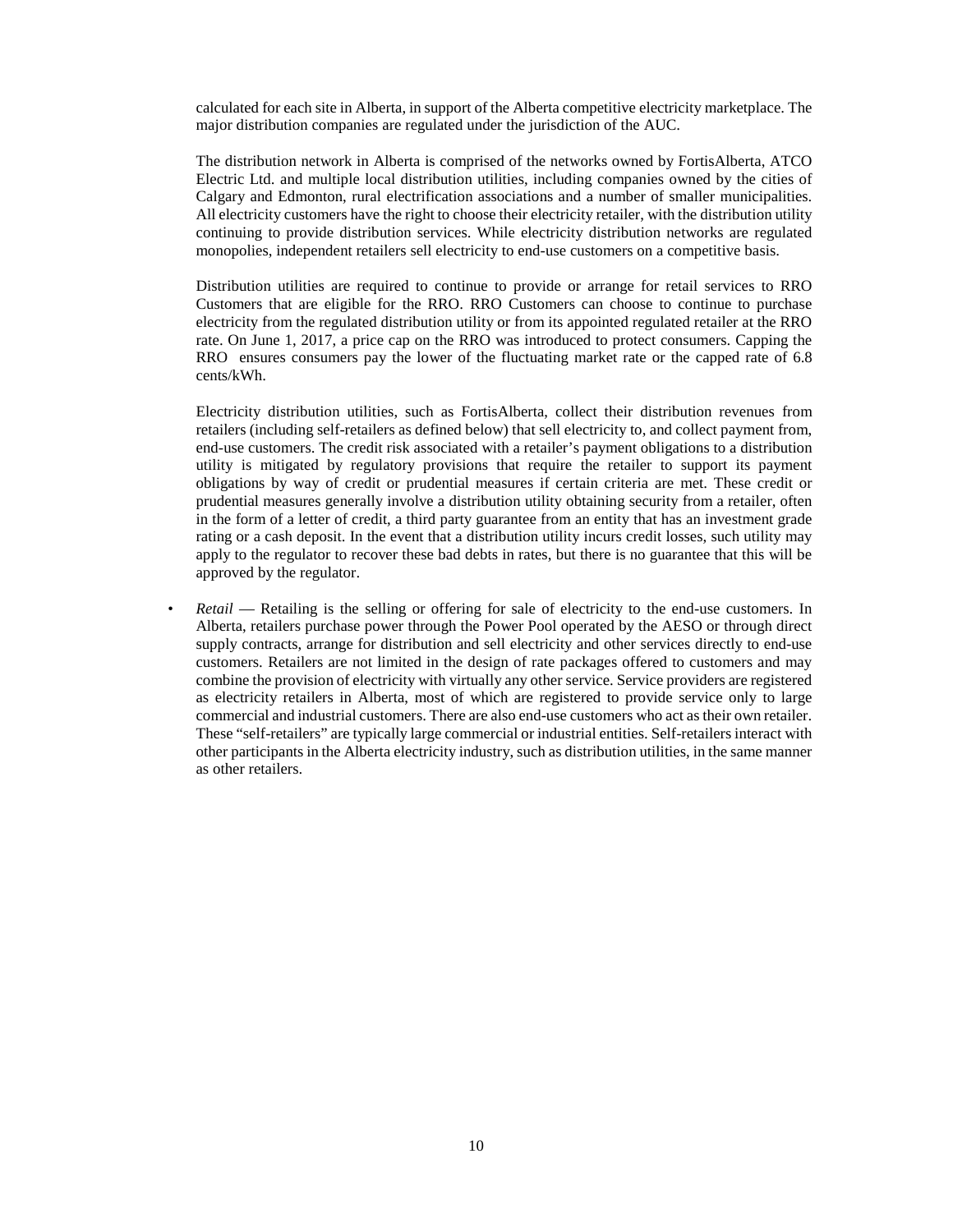In Alberta's electricity marketplace, these segments and their respective market participants interact in a number of ways. The following diagram represents an overview of this interaction:



*Note 1: "T \$" represents the cost of transmission services paid by distribution companies to the AESO.*

*Note 2: "T&D \$" represents the cost of transmission and distribution wire services that are charged to customers and collected from retailers and direct access customers.*

### <span id="page-10-0"></span>**REGULATION OF ALBERTA'S ELECTRICITY INDUSTRY**

#### <span id="page-10-1"></span>**BACKGROUND**

Historically, Alberta's electricity industry consisted of a mix of private and municipally owned utilities. Vertically integrated utilities involved in the generation, transmission, distribution and retail sale of electricity supplied more than 90% of the requirements of the Alberta Integrated Electrical System (AIES). Other municipal utilities and small independent power producers provided the remainder. Utilities entered into contracts with larger distribution customers in their service areas, using rates for different customer classes set by the regulator. Rates were designed to permit utilities an opportunity to recover their investments and operating costs and to earn a reasonable return on investment.

Alberta restructured its electricity industry in 1996. The prior system of vertically integrated regulated utilities was replaced with one that introduced a competitive market for the generation and retail sale of electricity. Distribution and transmission sectors continued to be subject to traditional rate regulation. In late 2016, the Government of Alberta confirmed its intention to transition from an energy-only market to one that includes both energy and capacity elements. The transition is ongoing, with the new capacity market design expected to be fully implemented by 2021.

<span id="page-10-2"></span>KEY ENTITIES

#### **Alberta Utilities Commission**

The Alberta Utilities Commission (AUC or Commission) is an independent, quasi-judicial agency of the Government of Alberta that regulates natural gas, electric and water utilities operating in Alberta, including the Corporation. The AUC's mandate is to regulate by providing adjudication on matters related to utility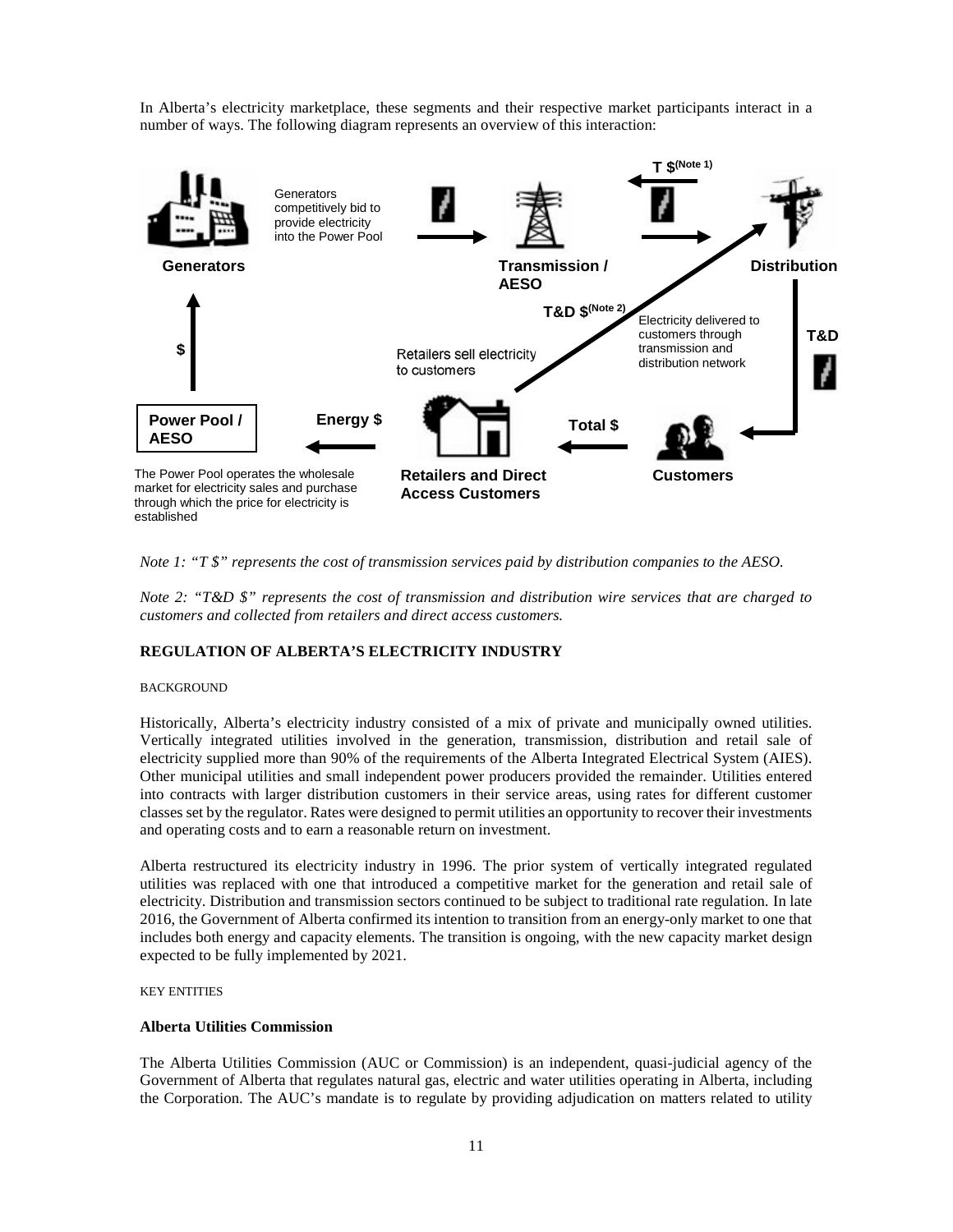operations within Alberta. The AUC regulates both rates and terms and conditions of natural gas, electric, and water utility services to ensure that customers receive safe and reliable service at just and reasonable rates. The Commission regulates the transmission and distribution sectors of Alberta's electricity industry, the major intra-Alberta gas transmission system and larger municipal electricity distributors.

# **Alberta Electric System Operator**

The AESO is a not-for-profit statutory corporation that is responsible for overseeing the safe, reliable and efficient operation of the AIES, and for operating the Power Pool. The AESO is responsible for managing the operation of the transmission system and it recovers associated costs through a tariff approved by the AUC. The AESO's costs of operating the Power Pool are recovered through a surcharge on all electricity transacted in Alberta's market.

The AESO operates Alberta's hourly energy spot market, receives electricity supply offers and demand bids, sets the schedule for the dispatch of generating units, schedules generating units to provide system support services, carries out the financial settlement for electricity exchanged through the Power Pool and reports the hourly Power Pool price for electricity.

In its role as system operator, the AESO is responsible for maintaining the physical stability and balance of the AIES by dispatching generation and import offers to match supply to provincial and export demand on a real-time basis. The AESO administers load settlement in Alberta and recovers associated costs from charges levied on distribution facility owners. In addition, the AESO coordinates real-time operations with the owners of transmission facilities, and procures and coordinates required system support services, all with a view to ensuring the safe, reliable and efficient operation of the AIES.

### **Market Surveillance Administrator**

The Market Surveillance Administrator (MSA) is an independent entity appointed by the provincial government. The MSA has a broad mandate to monitor market activity and investigate complaints in order to ensure that market operations are efficient and equitable. The MSA implements rules governing Alberta's electricity industry in order to prevent anti-competitive practices. While the MSA is largely an independent entity, it reports to the Chair of the AUC in connection with its own budgeting practices.

#### **Balancing Pool**

The Balancing Pool is an independent government agency originally created to administer long-term Power Purchase Agreements (PPAs) in support of Alberta's energy-only electricity market. Following the recent return of several PPAs to the Balancing Pool, this entity will continue to play a role in the operation of the new capacity market once it is implemented.

#### <span id="page-11-0"></span>REGULATORY PROCESS

The Corporation's electricity distribution business and its distribution assets are regulated in their entirety by the AUC by authority of the *PUA*, *EUA* and the *AUC Act*.

The AUC approves tariffs for regulated distribution utilities, including the rates and terms and conditions on which service is to be provided by such utilities. The AUC's objective is to ensure that customers receive safe and reliable service at just and reasonable rates. The *EUA* requires regulated distribution utilities, such as FortisAlberta, to file a distribution tariff for approval by the AUC.

Prior to January 1, 2013, approved distribution tariffs, including that of FortisAlberta, were developed using a cost-of-service regulatory model. Under this approach, distribution utilities applied for approval to recover prudently incurred costs associated with the provision of utility service, including a fair return, on a forecast basis. These costs included: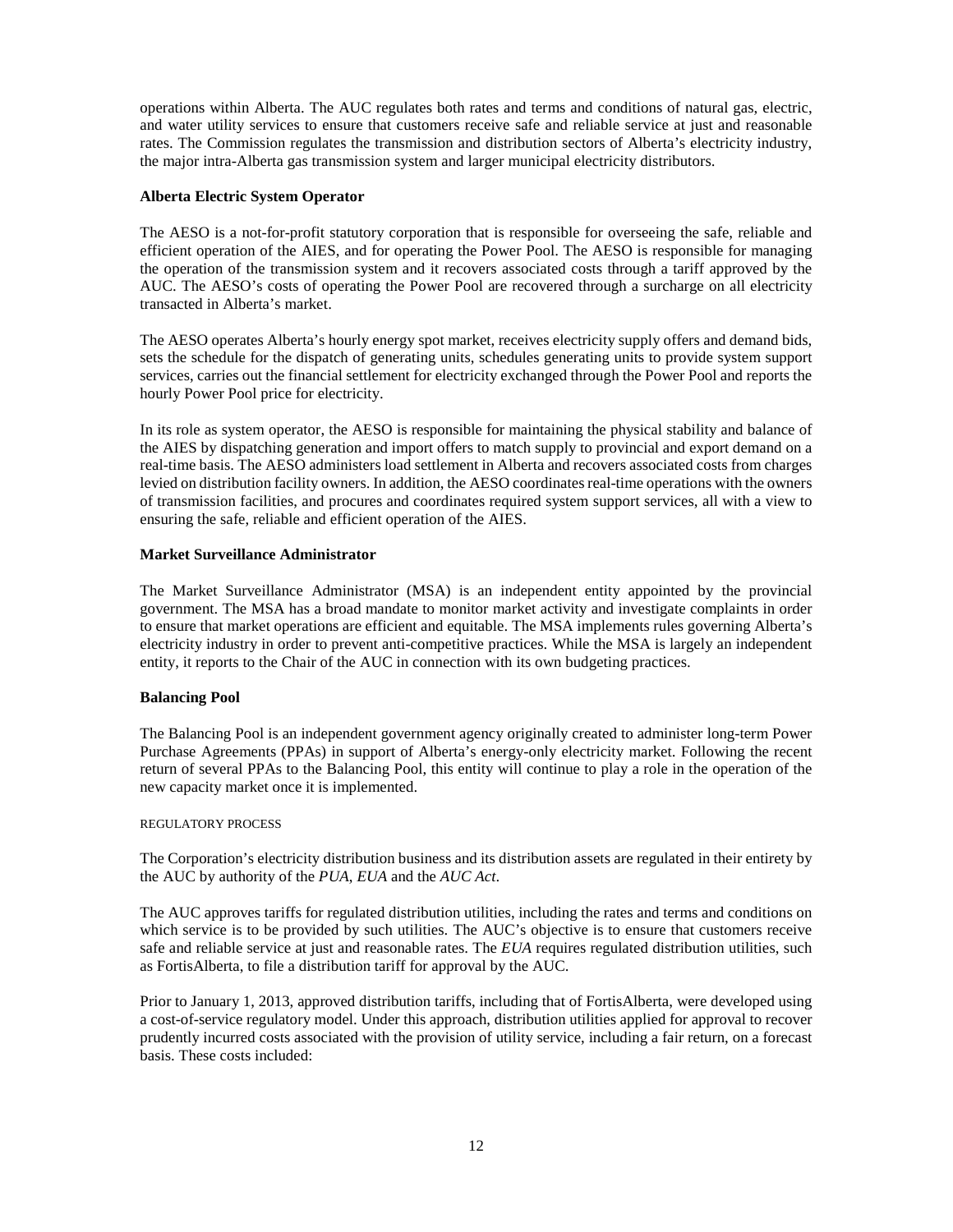- *Depreciation and Amortization* an allowance for a return of capital and the depreciation or amortization on the Rate Base Assets that is approved by the AUC, net of any customer contribution amortization;
- *Income Taxes* the allowance for the recovery of deemed income taxes in respect of the regulated operations of the distribution utility;
- *Operating and Maintenance Expense* the prudent operating and maintenance costs associated with operating a distribution utility; and
- *Total Return* the return on capital invested by the distribution utility in its approved Rate Base Assets, net of customer contributions, and financed through a capital structure comprised of debt and equity.

In early 2010, the AUC initiated a rate regulation initiative to reform utility rate regulation for distribution utilities in Alberta. In doing so, the AUC indicated its intention to transition from the traditional form of costof-service regulation to PBR. Following the determination of a revenue requirement, PBR ratemaking models delink a utility's costs and revenues during a ratemaking term by using a formula to determine customer rates on an annual basis. The result is that the utility is incented to identify efficiencies to maintain and improve returns. In Alberta, base rates for each customer class were derived from the 2012 approved revenue requirement for the affected utilities and then adjusted annually by the AUC's approved PBR formula.

Under the general PBR model adopted by the AUC, customer rates are determined by applying a multiplier, which is equivalent to an inflation factor less a productivity factor (I-X), to the prior year's rates, in each subsequent year of a five-year term. Each year's inflation factor (I) is determined using a weighted combination of the Statistics Canada Consumer Price Index and the Alberta Weekly Earnings Index, while the productivity factor (X) is set at the outset of the five-year PBR term. Other components of the formula used to determine customer rates include approved: (i) flow-through items to be collected, or refunded, annually (Y factor); (ii) incremental capital requirements (K factor or K-Bar); and (iii) exogenous costs outside of the control of the utility (Z factor).

In addition to the application to determine the revenue requirement, the regulatory model also includes a process known as a Phase II application, which establishes a rate structure by determining the specific rates to be charged to different classes of consumers. A Phase II determination provides rate schedules applicable to different customer classes, as well as terms and conditions that govern the services provided to customers. The determination of a rate structure typically involves the allocation of the revenue requirement to customer classes based on various class characteristics, followed by the design of specific rates to recover the allocated costs in a reasonable and equitable manner. Rates are designed based on a set of rate design principles, with the primary principle being to collect revenue from a particular customer class based on the costs that have been allocated to that class. The revenue collected from each customer class is determined by multiplying the approved rates by billing determinants, which are structured and applied differently to each customer class in order to reflect the major cost drivers associated with them or to recognize other rate design criteria, such as simplicity and rate stability.

Billing determinants may be either fixed or variable, with fixed billing determinants providing more revenue stability and minimizing the revenue impact of fluctuations in the volume of electricity distributed. FortisAlberta's distribution revenue can be considered stable as approximately 85% of the Corporation's distribution revenue is derived from fixed or largely fixed billing determinants. FortisAlberta's billing determinants include:

- energy (variable charges);
- demand (largely fixed charges);
- basic monthly charges (fixed charges); and
- contract kilometers (fixed distance-based charges).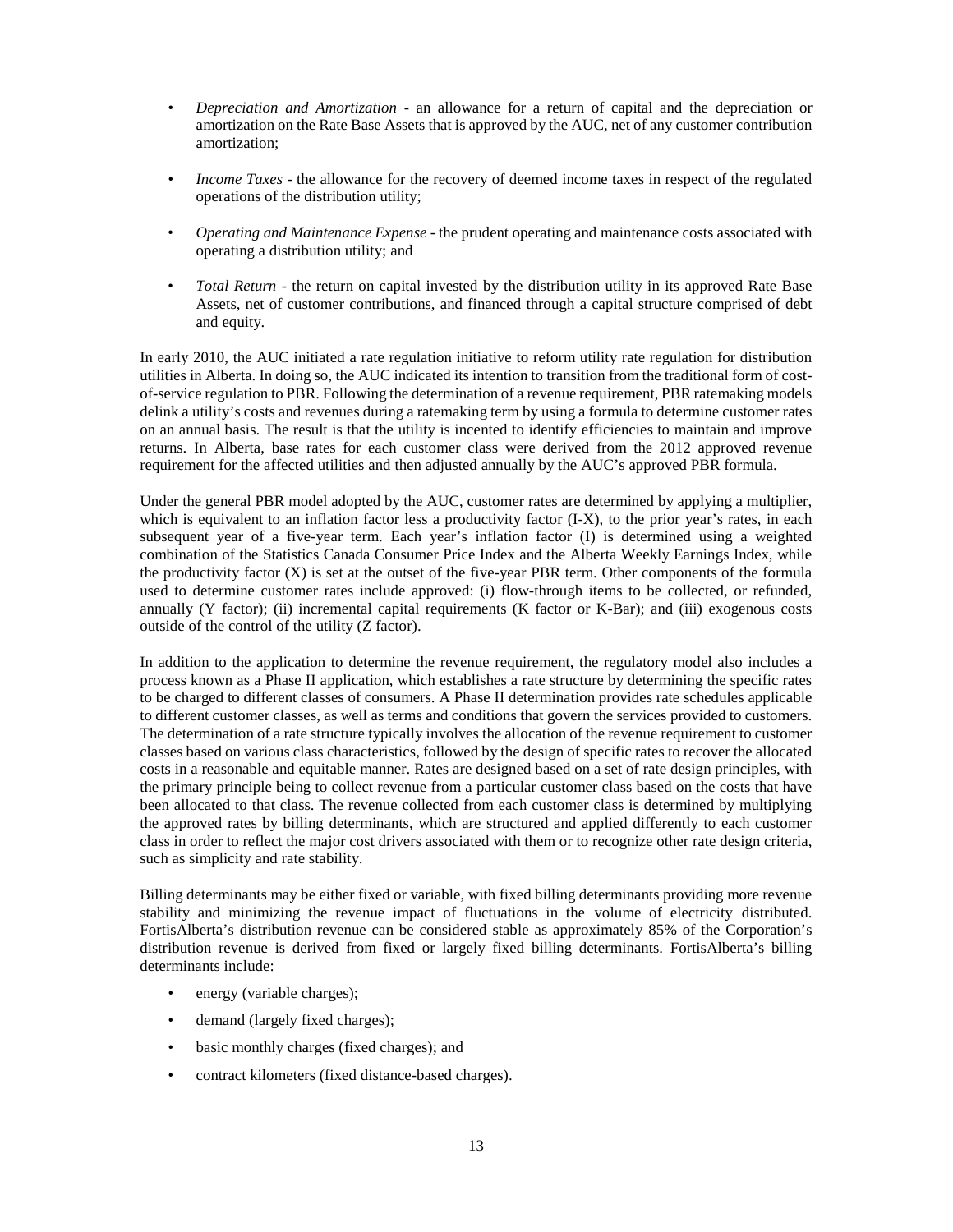For example, monthly distribution charges to residential customers are based on a basic monthly charge ( $\gamma$ month) plus all energy ( $\psi$ /kWh) delivered, whereas distribution charges to large industrial customers are based on monthly contracted peak demand (\$/kW/month) and the length of conductor required for each customer (\$/km/month).

### **Recent Regulatory Proceedings**

### *Performance Based Regulation (PBR)*

In September 2012, the AUC issued Decision 2012-237 (PBR Decision), which approved the transition to PBR for a five-year term beginning January 2013 and ending December 2017.

In December 2016, the AUC issued Decision 20414-D01-2016 (Second Term PBR Decision) outlining the way in which distribution rates would be determined for PBR Utilities during the second PBR term, which is 2018 to 2022.

During the second PBR term, customer rates will continue to be determined using a formula that estimates inflation and assumes productivity improvements (I-X) applied to the preceding year's distribution rates. The inflation factor (I) will be determined annually in the same manner as during the first PBR term. The productivity factor (X) has been set at 0.30% for the second PBR term, compared to 1.16% for the first PBR term.

Also consistent with the first PBR term, the second PBR term will include: a Y factor, for the recovery or settlement of items determined to flow through directly to customers; a Z factor, which permits an application for recovery of costs related to significant unforeseen events; a PBR re-opener, which permits an application to re-open and review the PBR plan to address specific problems with the design or operation of the PBR plan; and an ROE efficiency carry-over mechanism, which provides an efficiency incentive by permitting a utility to continue to benefit from any efficiency gains achieved during the first PBR term for two years following the end of the first PBR term. Incremental capital funding to recover costs related to capital expenditures that are not recovered through the formula will continue to be available in the second PBR term, but will be provided using two mechanisms, as discussed below.

The capital tracker mechanism from the first PBR term will continue for capital expenditures identified as "Type 1". Type 1 capital must be extraordinary, not previously included in the utility's rate base, and required by a third party. In the event that PBR Utilities seek to obtain Type 1 capital funding, they will be required to submit, as part of their annual rates application, a forecast K factor amount relating to any Type 1 capital, 90% of which will be reflected in distribution rates as a placeholder. An annual Type 1 true-up application will be required to test the prudency of the capital expenditures and to true-up to the actual K factor amount.

Type 2 capital will include all capital in the notional going-in rate base with a provision for a prescribed level of annual capital additions funded through a K-Bar mechanism. A K-Bar amount will be established for each year of the term based on the resulting projected rate base for Type 2 capital programs.

The Second Term PBR Decision also addressed Phase II applications. PBR Utilities are permitted to submit a Phase II application subsequent to the approval of the second compliance filing. Approvals resulting from the Phase II application will apply for the entirety of the second PBR term. The Corporation anticipates filing a Phase II application in 2019. However, the timeline for this regulatory application is subject to scheduling as determined by the AUC.

#### *2018 Annual Rates Application*

In October 2017, the AUC directed the Corporation to use the approved 2017 PBR rates on an interim basis for 2018. In March 2018, the Corporation filed for 2018 PBR rates to be effective April 1, 2018. While the PBR rates were applied prospectively, they included the retrospective approval for the January 1, 2018 to March 31, 2018 period.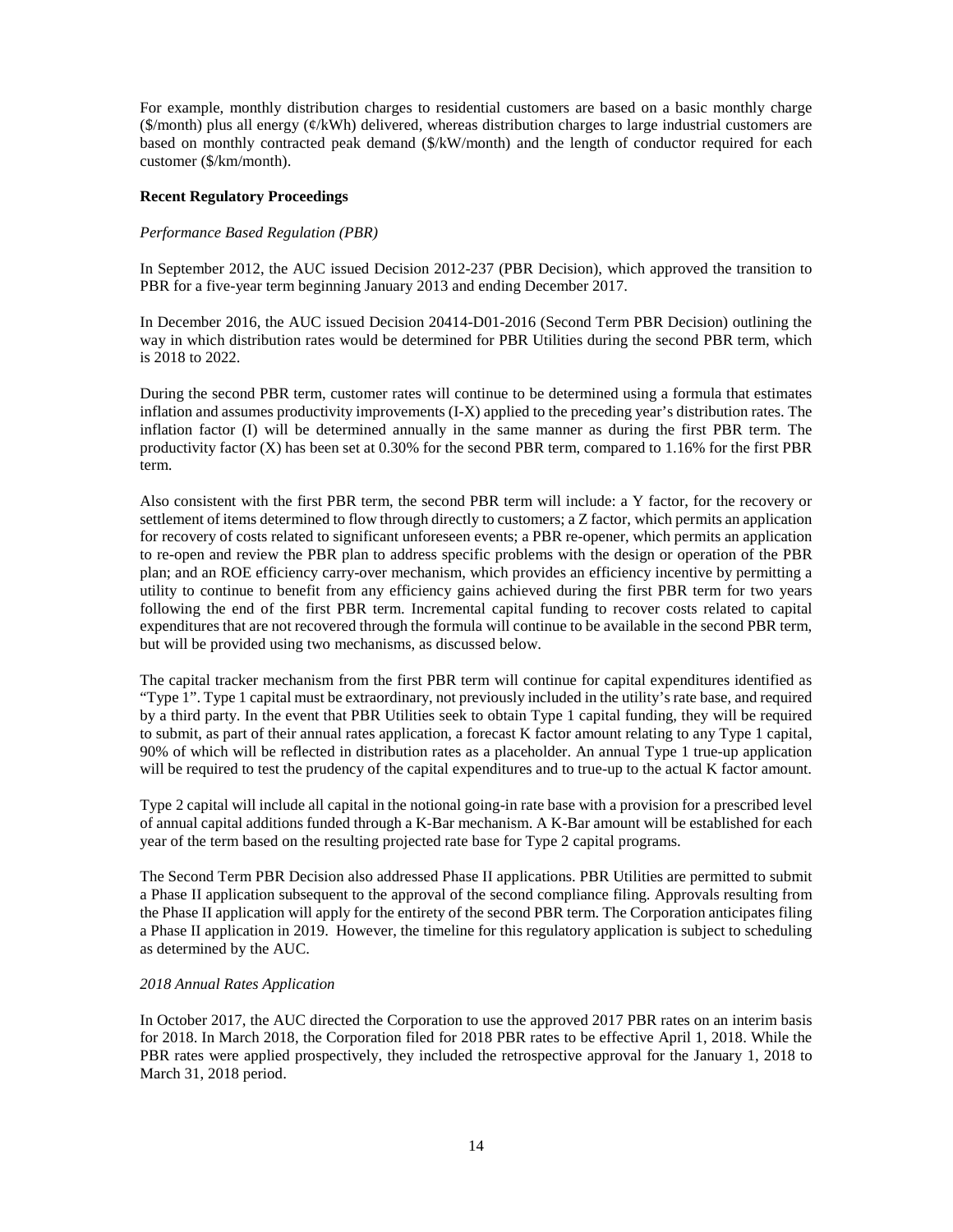The rates and riders, proposed to be effective on an interim basis for April 1, 2018, included an increase of approximately 5.5% to the distribution component of customer rates. However, the overall distribution tariff impact, which included the impact of transmission and generation, was an increase of 1.8%. The increase in the distribution component of rates reflected: (i) a combined inflation and productivity factor (I-X) of negative 0.2%; (ii) a K-Bar placeholder of \$24.0 million; (iii) a net collection of Y factor amounts of \$6.2 million, including \$5.8 million for the efficiency carry-over mechanism associated with the first PBR term; and (iv) a net collection of \$5.7 million for the difference between the amounts collected from January to March 2018 under interim rates and the amounts that would have been collected through approved annual 2018 PBR rates.

In March 2018, the AUC issued Decision 23355-D01-2018 approving the Corporation's 2018 PBR rates as filed on an interim basis.

#### *2019 Annual Rates Application*

In October 2018, the AUC issued the Second Rebasing Compliance Decision and directed the Corporation to true-up its PBR rates for 2018 and 2019 accordingly in the 2019 Annual Rates Application filed on October 24, 2018. The rates and riders, proposed to be effective on an interim basis for January 1, 2019, include a decrease of approximately 0.5% to the distribution component of customer rates. The decrease in the distribution component of customer rates, incorporating the determinations of the Second Rebasing Compliance Decision, reflected: (i) a combined inflation and productivity factor (I-X) of 1.83%; (ii) a refund of \$0.2 million for the true-up of going-in rates; (iii) a refund of \$1.9 million for the true-up of the 2018 K-Bar; (iv) a 2019 K-Bar placeholder of \$35.9 million; (v) a refund of \$11.7 million for the difference between the 2016 and 2017 K factor amounts approved or applied for and the amounts collected; (vi) a refund of \$1.1 million of K factor carrying costs; and (vii) a net collection of Y factor amounts of \$4.6 million, including \$5.9 million for the efficiency carry-over mechanism associated with results achieved in the first PBR term.

In December 2018, the AUC issued Decision 23893-D01-2018 approving the Corporation's 2019 rates, as filed in the 2019 Annual Rates Application, on an interim basis.

#### *Generic Cost of Capital*

In July 2017, the AUC initiated a Generic Cost of Capital (GCOC) proceeding in respect of the ROE and capital structure for 2018 to 2020, and rendered its decision to such proceeding on August 2, 2018. This decision approved a ROE of 8.50% and an equity thickness of 37% for the Corporation for 2018 to 2020 on a final basis.

For PBR Utilities, the impact of the changes to the allowed ROE and capital structure resulting from the 2018 GCOC Decision applies to the portion of rate base that is funded by revenue provided by mechanisms separate from the (I-X) formula.

In December 2018, the AUC initiated a new proceeding to consider establishing a formula-based approach to setting the approved ROE, beginning for the year 2021, and to consider whether any process changes are necessary for determining capital structure in the years in which the ROE formula would be in place.

#### *Utility Asset Disposition Proceedings*

In Decision 2011-474 (2011 GCOC Decision), the AUC made statements regarding cost responsibility for stranded assets. The AUC found that stranded assets included utility assets no longer used to provide utility services as a result of extraordinary circumstances. The affected utilities sought leave to appeal the 2011 GCOC Decision to the Alberta Court of Appeal and filed a Review and Variance Application with the AUC. This prompted the AUC to initiate the Utility Asset Disposition (UAD) proceeding to further examine the issues raised by the utilities' concerns.

In November 2013, the AUC issued Decision 2013-417 (UAD Decision) regarding the UAD proceeding. The UAD Decision confirmed that in the AUC's view, utilities were responsible for any gains or losses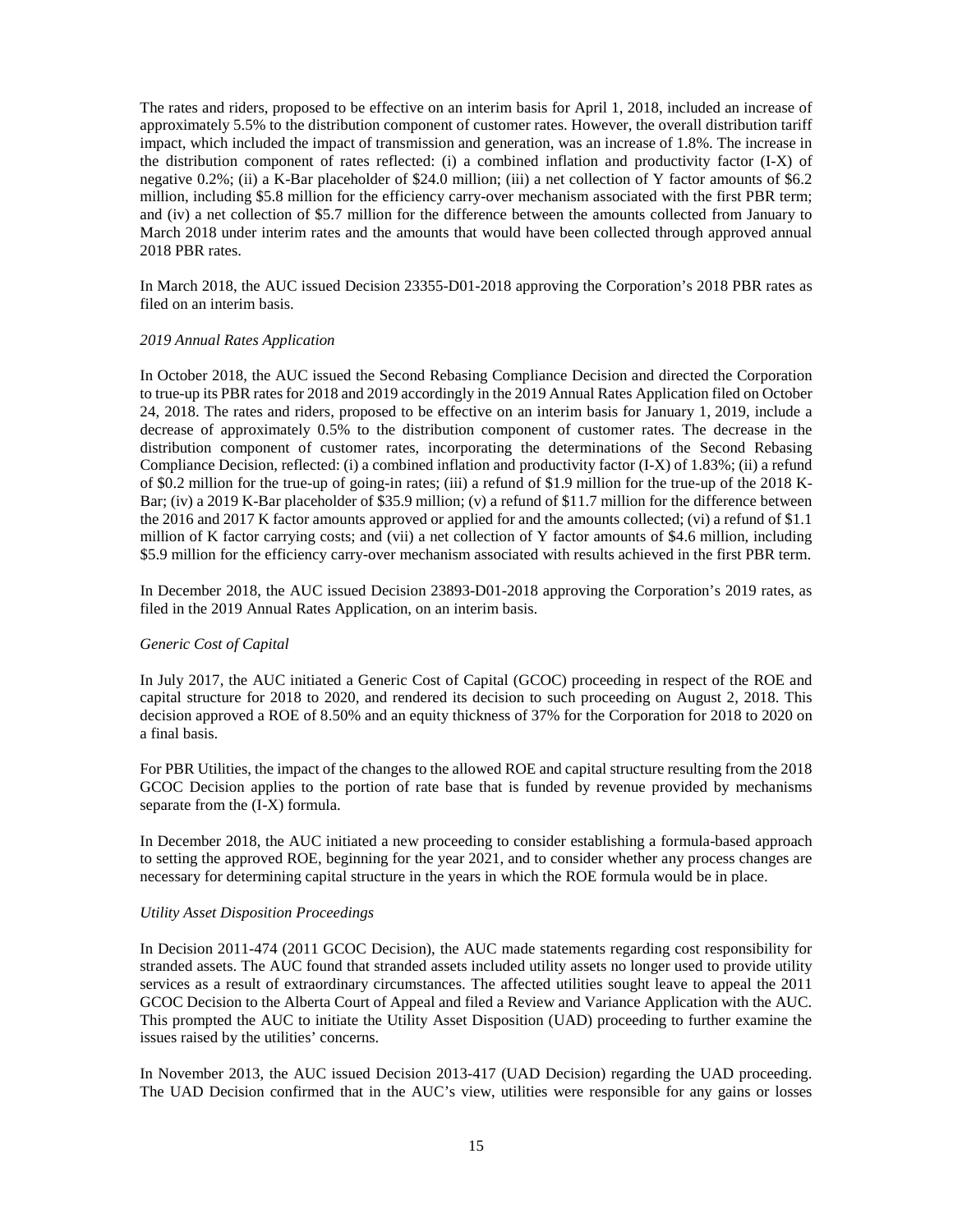related to the extraordinary retirement of utility assets. The utilities subsequently sought leave to appeal the UAD Decision to the Alberta Court of Appeal.

The appeals of the 2011 GCOC Decision and the UAD Decision were heard jointly in June 2015. In September 2015, the Alberta Court of Appeal dismissed the appeal (2015 UAD Appeal Decision). The basis for the court's decision was that the AUC should be accorded deference for its conclusions with respect to utility asset disposition matters.

In November 2015, the utilities filed an application with the Supreme Court of Canada seeking leave to appeal the 2015 UAD Appeal Decision. The court dismissed the leave to appeal application in April 2016.

These court decisions have no immediate impact on the Corporation's financial position. However, the Corporation is exposed to the risk that the unrecovered costs associated with utility assets subsequently deemed by the AUC to have been subject to an extraordinary retirement as contemplated by the UAD Decision, including removals from service resulting from sudden obsolescence, will not be recoverable from customers. This exposure persists in the wake of the Government of Alberta's decision to remove portions of Bill 13 *An Act to Secure Alberta's Energy Future* that were intended to address UAD-related risks by legislative means. Currently, the Corporation has no asset retirements considered to be extraordinary.

#### *Electric Distribution System Purchases*

If the Corporation and a municipality or an REA come to an agreement to transfer electric distribution system assets to the Corporation, the transfer and purchase is subject to AUC approval and regulatory oversight. The municipality or REA is required to apply to the AUC to cease and discontinue its operations. Concurrently, the Corporation is required to apply to the AUC to alter its electric service area to include the electric service area of the municipality or REA and to obtain approval of the purchase price for the distribution system assets and the related rate treatment.

In 2015, the Corporation was granted AUC approval for and proceeded with acquiring the electric distribution systems of Kingman REA Ltd. and VNM REA Ltd. for \$5.1 million and \$16.0 million, respectively. In 2016, the AUC initiated a review of its previous ratemaking approvals in respect of these transactions further to a request made by the Office of the Utilities Consumer Advocate.

In October 2017, the AUC issued Decision 21768-D01-2017 in this proceeding, which determined: (i) the Corporation's method to determine the purchase price of both Kingman REA Ltd. and VNM REA Ltd. to be reasonable; (ii) brushing costs associated with facilities' easements for both Kingman REA Ltd. and VNM REA Ltd. be removed from the purchase price; and (iii) the Corporation should apply amortization assumptions that reflect the remaining value of land rights on acquisition in the related compliance filing. Pursuant to this decision, the Corporation decreased net intangible assets and increased cost of sales by \$0.5 million in the fourth quarter of 2017 for brushing costs associated with facilities' easements. The Corporation filed a corresponding compliance filing in January 2018.

In June 2018, the AUC issued Decision 23262-D01-2018 in respect of the compliance filing. In the decision, the AUC confirmed the Corporation's compliance with earlier directions and approved the Corporation's amortization assumptions for land rights for ratemaking purposes.

In July 2016, the Municipality of Crowsnest Pass (CNP) decided to cease operating its electric distribution system and transfer it to the Corporation for \$3.7 million, plus GST. The necessary applications were then filed with the AUC. In December 2016, the AUC suspended its consideration of the CNP transfer application pending the determination of its review of the Kingman REA Ltd. and VNM REA Ltd. transactions. On October 27, 2017, the AUC re-commenced this proceeding subsequent to the issuance of Decision 21768- D01-2017. In Decision 21785-D01-2018, the AUC issued the facilities approvals required to support the transfer of the CNP distribution system assets to the Corporation. However, the AUC declined to provide final ratemaking approvals for the entirety of the submitted purchase price pending completion of a compliance filing. The Corporation made the required compliance filing in October 2018.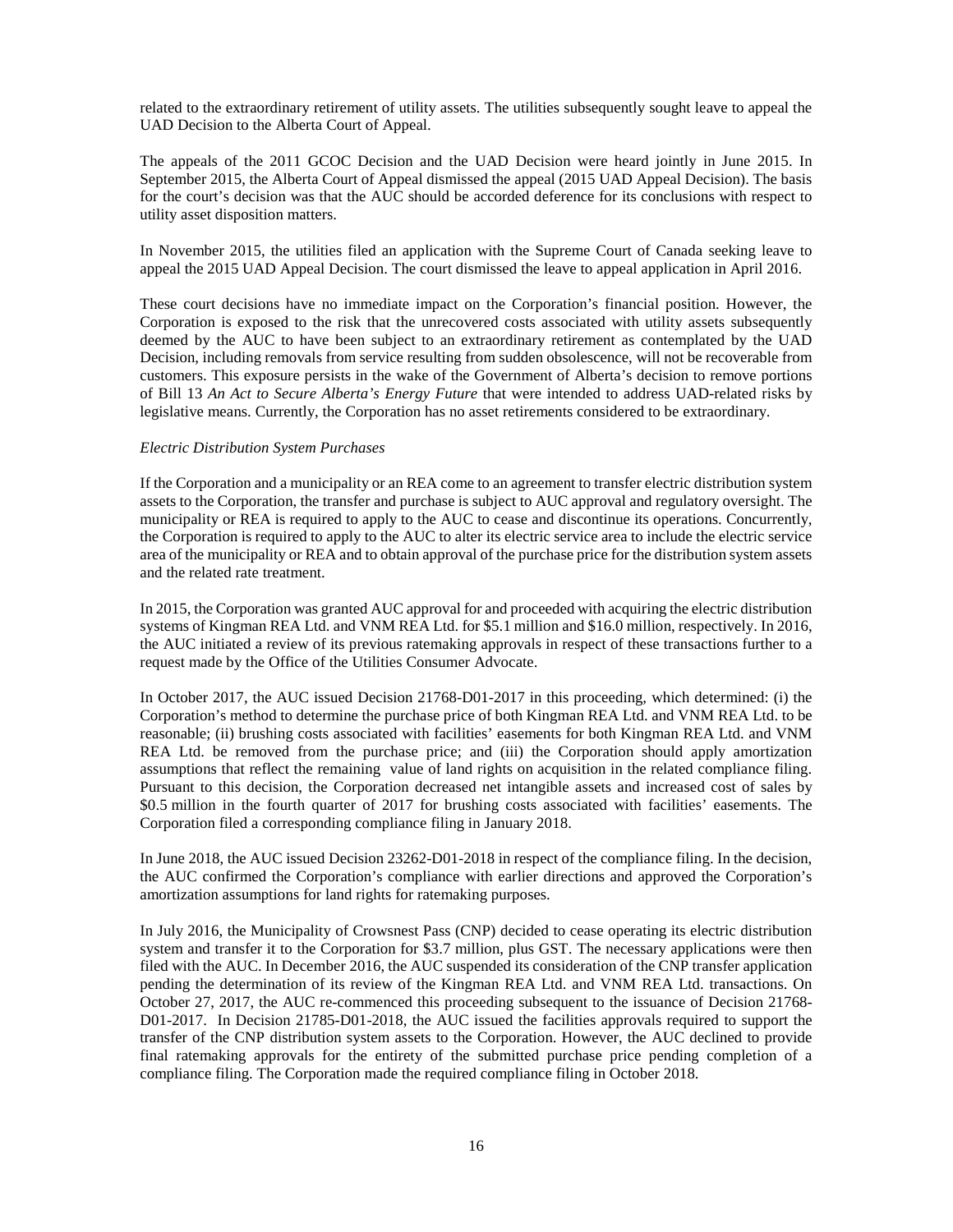In the second quarter of 2018, FortisAlberta and the Town of Fort MacLeod filed applications for the facilities approvals required to support a transfer of electric distribution system assets from the municipality to the Corporation. FortisAlberta filed a second application for AUC ratemaking approval of the \$4.8 million purchase price in October of 2018.

In December 2018, the AUC issued a letter announcing the initiation of a generic proceeding to establish the rate treatment methodology in respect of distribution system purchases by distribution utilities under 2018 to 2022 PBR plans. Pending the outcome of the generic proceeding, the AUC suspended the proceedings for both the CNP system and the Fort Macleod system.

# *Electric Distribution System Inquiry*

On December 6, 2018, the AUC issued Bulletin 2018-17, which initiated an inquiry into various matters relating to the continuing evolution of the electric distribution grid in Alberta. The AUC has requested comments from stakeholders, including the Corporation, regarding the specific scope of the inquiry and the processes that will be followed.

In Bulletin 2018-17, the AUC stated that "[T]he purpose of the inquiry is to map out the key issues related to the future of the electric distribution grid, to aid in developing the necessary regulatory framework to accommodate the evolution of the electric system." Information provided by the AUC indicates that the topics to be covered in the inquiry will include, but not necessarily be limited to: technological requirements and impacts on system planning, the role of regulated electric distribution service providers in grid modernization, and the means by which the distribution system can evolve to provide appropriate price signals to participating stakeholders. The electric distribution system inquiry is expected to be ongoing throughout 2019.

## *2018 Independent System Operator (ISO) Tariff Application*

In 2018, the Corporation participated in an application brought before the AESO for approval of the AESO's 2018 ISO tariff. FortisAlberta's participation in this proceeding, which is expected to extend throughout the first half of 2019, is directed towards addressing matters relating to the future application of the AESO's Customer Contribution Policy to the Corporation and the AESO's current transmission cost allocation practices.

# <span id="page-16-0"></span>**MARKET FOR SECURITIES**

None of the issued and outstanding securities of the Corporation, including the Debentures, are listed on any exchange.

# <span id="page-16-1"></span>**DIVIDEND POLICY**

The following table summarizes the cash dividends declared at the discretion of the Board for the past three years on the Corporation's Class "A" Common Shares. Dividends were paid in four equal instalments in February, May, August and November each year, with the exception of 2016. In 2016, the AUC adjusted the Corporation's capital structure for ratemaking purposes from 60% debt and 40% equity to 63% debt and 37% equity. To achieve the reduction in equity financing of the Corporation's regulated operations a \$90.0 million dividend was paid to Fortis in the fourth quarter of 2016.

|                         | Dividends Declared and Paid (Millions) |      |        |
|-------------------------|----------------------------------------|------|--------|
| <b>Share Capital</b>    | 2018                                   | 2017 | 2016   |
| Class "A" Common Shares | 70                                     | 65   | .38.75 |

Certain of the Corporation's debt covenants contain restrictions on the payment of dividends if consolidated debt exceeds 75% of the Corporation's consolidated capitalization ratio, which is based on the Corporation's total capital structure. Certain further restrictions apply on dividends that are not in the ordinary course of business. The Corporation remains in compliance with these covenants.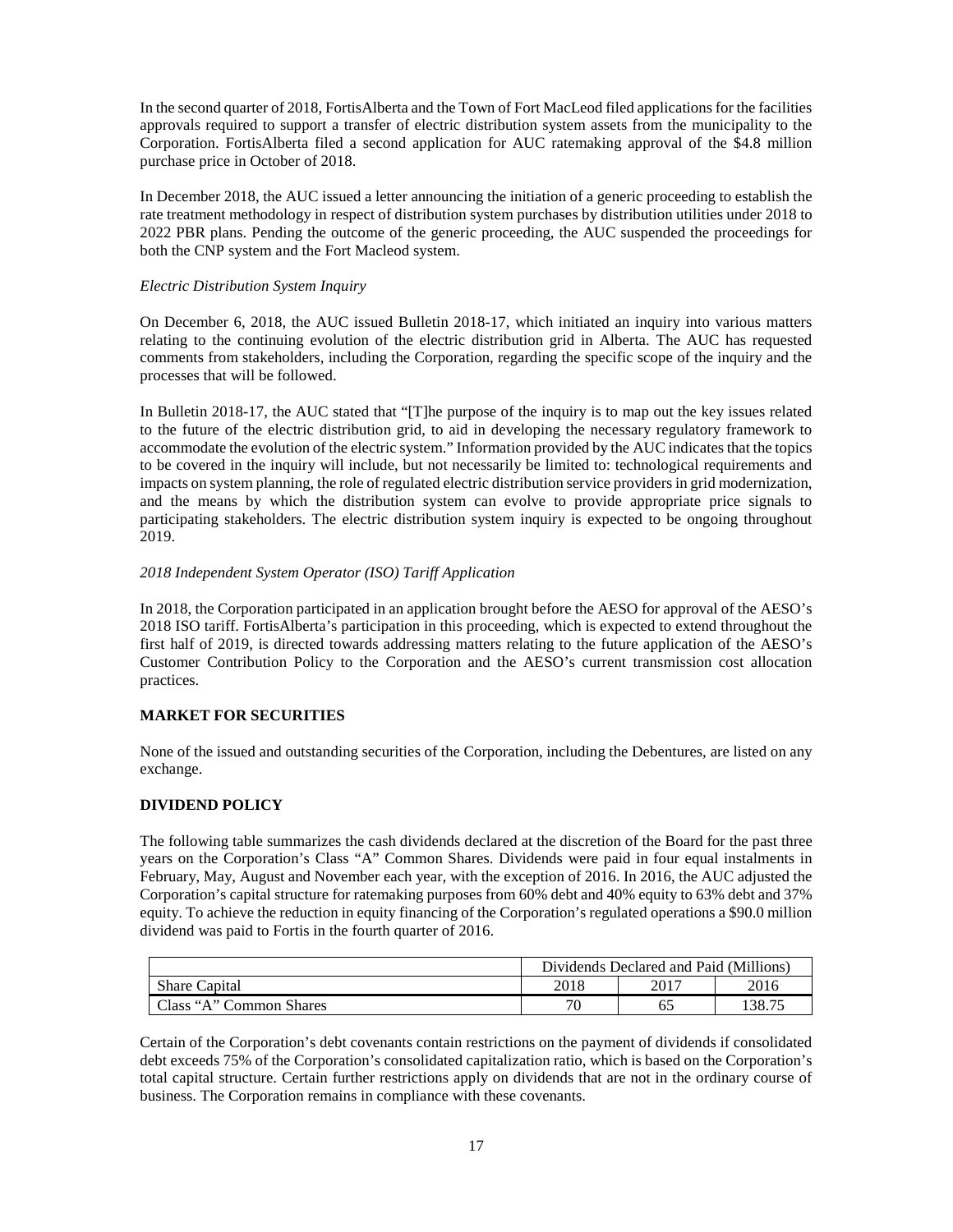#### <span id="page-17-0"></span>**DESCRIPTION OF CAPITAL STRUCTURE**

#### <span id="page-17-1"></span>GENERAL DESCRIPTION

The Corporation has authorized share capital consisting of an unlimited number of Common Shares, Class "A" Common Shares and First Preferred Shares. The holders of the Common Shares are entitled to receive notice of, and to attend, all annual and special meetings of the shareholders of the Corporation and to one vote in respect of each Common Share held at all such meetings. The holders of the Class "A" Common Shares are entitled to receive notice of, and to attend, all annual and special meetings of the shareholders of the Corporation and to one vote in respect of each Class "A" Common Share held at all such meetings, other than a meeting of the First Preferred Shares, as a class. The holders of the First Preferred Shares as a class are not entitled to receive notice of, to attend, nor to vote at any meeting of the shareholders of the Corporation, other than those meetings called for the purpose of authorizing the voluntary liquidation and dissolution of the Corporation.

The issued and outstanding capital of FortisAlberta consists of 63 Class "A" Common Shares with no par value. There are no Common Shares or First Preferred Shares outstanding. Fortis Alberta Holdings Inc., the Corporation's parent company and an indirect, wholly-owned subsidiary of Fortis, owns all the issued and outstanding Class "A" Common Shares of the Corporation.

#### <span id="page-17-2"></span>**RATINGS**

The following information relating to the Corporation's credit ratings is provided as it relates to the Corporation's financing costs and liquidity. Specifically, credit ratings affect the Corporation's ability to obtain short-term and long-term financing and the cost of such financing. A reduction in the current ratings on the Corporation's debt by its rating agencies or a negative change in the ratings outlook could adversely affect the Corporation's cost of financing and its access to sources of liquidity and capital. In addition, changes in credit ratings may affect the Corporation's ability to, and the associated costs of, entering into normal course derivative or hedging transactions or its ability to maintain ordinary course contracts with customers and suppliers on acceptable terms.

The Corporation's credit ratings as at March 27, 2019 are set out in the following table:

| Rating Agency | Rating/Outlook        |
|---------------|-----------------------|
| <b>DBRS</b>   | A (low), Stable Trend |
| $S\&P$        | A-, Negative          |

The ratings are not recommendations to purchase, hold or sell Debentures, because ratings do not comment on the Corporation's Debentures market price or suitability for a particular investor. The Corporation understands that ratings are based on, among other things, information furnished to the rating agencies by the Corporation and information obtained by the rating agencies from public sources. Ratings may be changed, suspended or withdrawn at any time by the rating agencies.

DBRS long-term debt ratings are on a rating scale that ranges from AAA to C, which represents the range from highest to lowest quality of such securities. DBRS states that its long-term debt ratings are meant to give an indication of the risk that the borrower will not fulfill its obligations in a timely manner with respect to both interest and principal commitments. DBRS ratings do not take factors such as pricing or market risk into consideration and the ratings are expected to be used by purchasers as one part of their investment decision. Every DBRS rating is based on quantitative and qualitative considerations that are relevant for the borrowing entity. According to DBRS, a rating of A by DBRS is in the middle of three subcategories within the third highest of ten major categories; such rating is assigned to debt instruments considered to be of satisfactory credit quality and for which protection of interest and principal is still substantial, but the degree of strength is less than with AA rated entities. Entities in the A category are considered to be more susceptible to adverse economic conditions and have greater cyclical tendencies than higher rated entities. The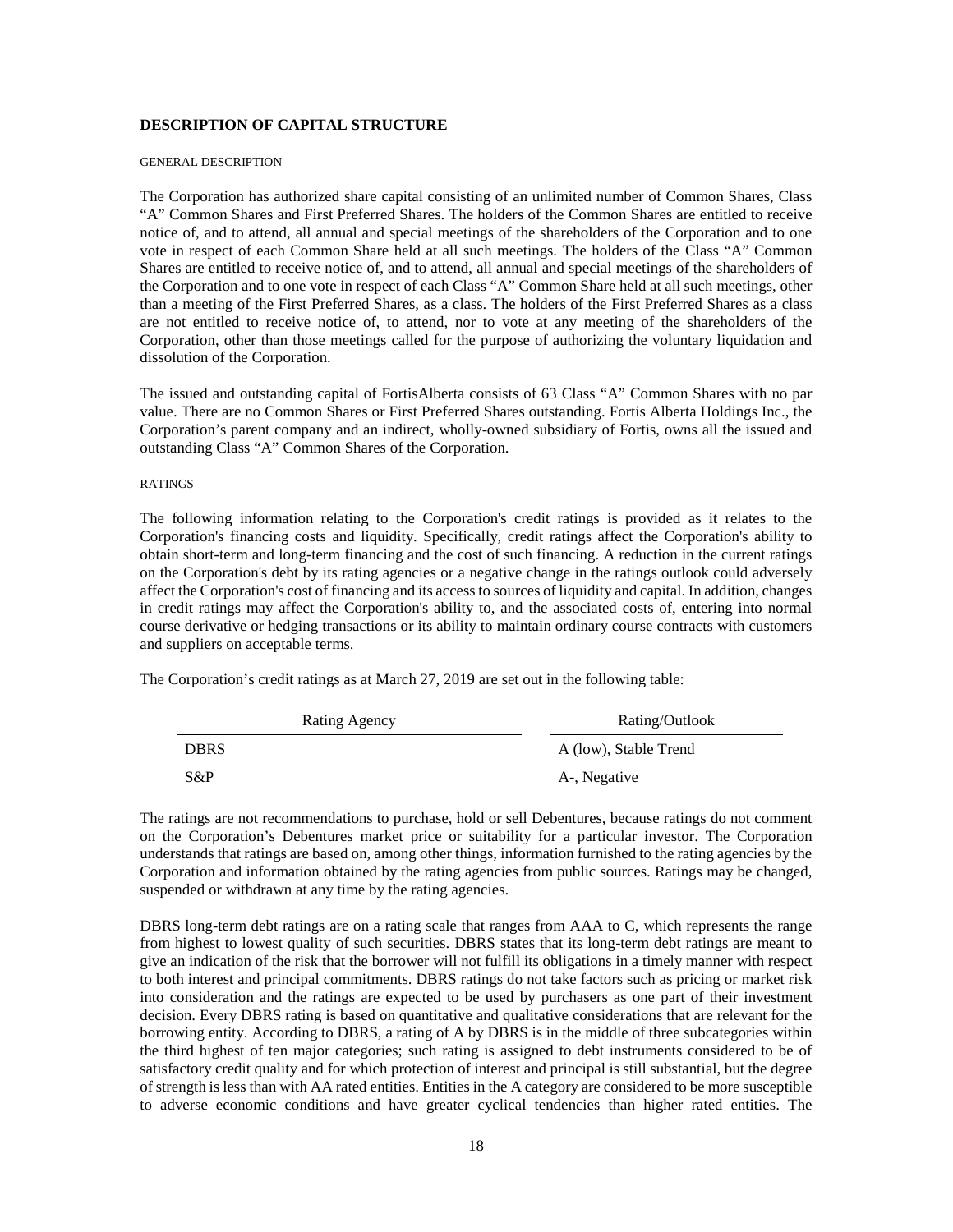assignment of a "(high)" or "(low)" modifier within each rating category indicates relative standing within such category. DBRS ratings trends provide guidance regarding the outlook for the rating. A Positive Trend represents an indication that there is a greater likelihood that the rating could change in the future than would be the case if a Stable Trend was assigned.

S&P's long-term debt ratings are on a rating scale that ranges from AAA to D, which represents the range from highest to lowest quality of such securities. S&P states that its long-term debt rating evaluates the obligor's capacity and willingness to meet its financial commitments as they come due. Issue ratings are an assessment of default risk, but may incorporate an assessment of relative seniority or ultimate recovery in the event of default. According to S&P, a rating of A by S&P is the third highest of ten major categories. An obligor rated 'A' has strong capacity to meet its financial commitments, but is somewhat more susceptible to the adverse effects of changes in circumstances and economic conditions than obligors in higher-rated categories. The assignment of a "(+)" or "(-)" modifier within each rating category indicates relative standing within such category. S&P's rating outlook indicates their view regarding the potential direction of a longterm credit rating over the intermediate term, typically six months to two years. In determining a rating outlook, consideration is given to any changes in the economic or fundamental business conditions. An outlook is not necessarily a precursor of a rating change or future action. Positive means that a rating may be raised. Stable means that a rating is not likely to change, whereas Negative means that a rating may be lowered.

FortisAlberta has paid each of DBRS and S&P their customary fees in connection with the provisions of the above ratings. FortisAlberta has not made any payment to DBRS or S&P in the past two years for services unrelated to the provision of such ratings.

### <span id="page-18-0"></span>**RISK FACTORS**

The Corporation is subject to a variety of risks and uncertainties that may have material and adverse effects, financial or otherwise, on the results of the Corporation's operations.

### <span id="page-18-1"></span>REGULATORY APPROVAL AND RATE ORDERS

The regulated operations of the Corporation are subject to the uncertainties faced by regulated utility companies. Those uncertainties include whether customer rates approved by the AUC will provide a reasonable opportunity to the Corporation for recovery of the estimated costs of providing utility services, including a fair return on the portion of approved rate base funded by the equity component of the capital structure, on a timely basis. The ability of the Corporation to recover the actual costs of providing services and to earn the approved ROE depends on the Corporation's ability to operate using the revenues provided through regulatory mechanisms.

Through the regulatory process, the AUC approves the allowed ROE for rate-making purposes and capital structure. Regulatory treatment that allows the Corporation to earn a fair risk-adjusted rate of return, comparable to that available on alternative investments of similar risk, is essential for maintaining access to capital.

Effective January 1, 2013, distribution utilities in Alberta, including the Corporation, are regulated under PBR. Following the first five-year PBR term ending in 2017, a second five-year term commenced in 2018.

The fundamental risk faced by all regulated utilities, that regulator-approved rates will not provide sufficient revenue to recover all of the costs associated with providing service, still exists under PBR. During the PBR term, the formula that determines annual customer rates exposes the Corporation to the following specific risks: (i) that the Corporation will experience inflationary increases in excess of the inflationary factor set by the AUC in the formula; (ii) that the Corporation will be unable to achieve sufficient productivity gains over the PBR term to maintain, or improve, returns; (iii) that the costs related to the Corporation's capital expenditures will be in excess of that provided for in the base formula and that those excess capital expenditures will not qualify, or be approved, for incremental capital funding where necessary; and (iv) that material unforeseen costs will be incurred and that they will not qualify, or be approved, as a Z factor.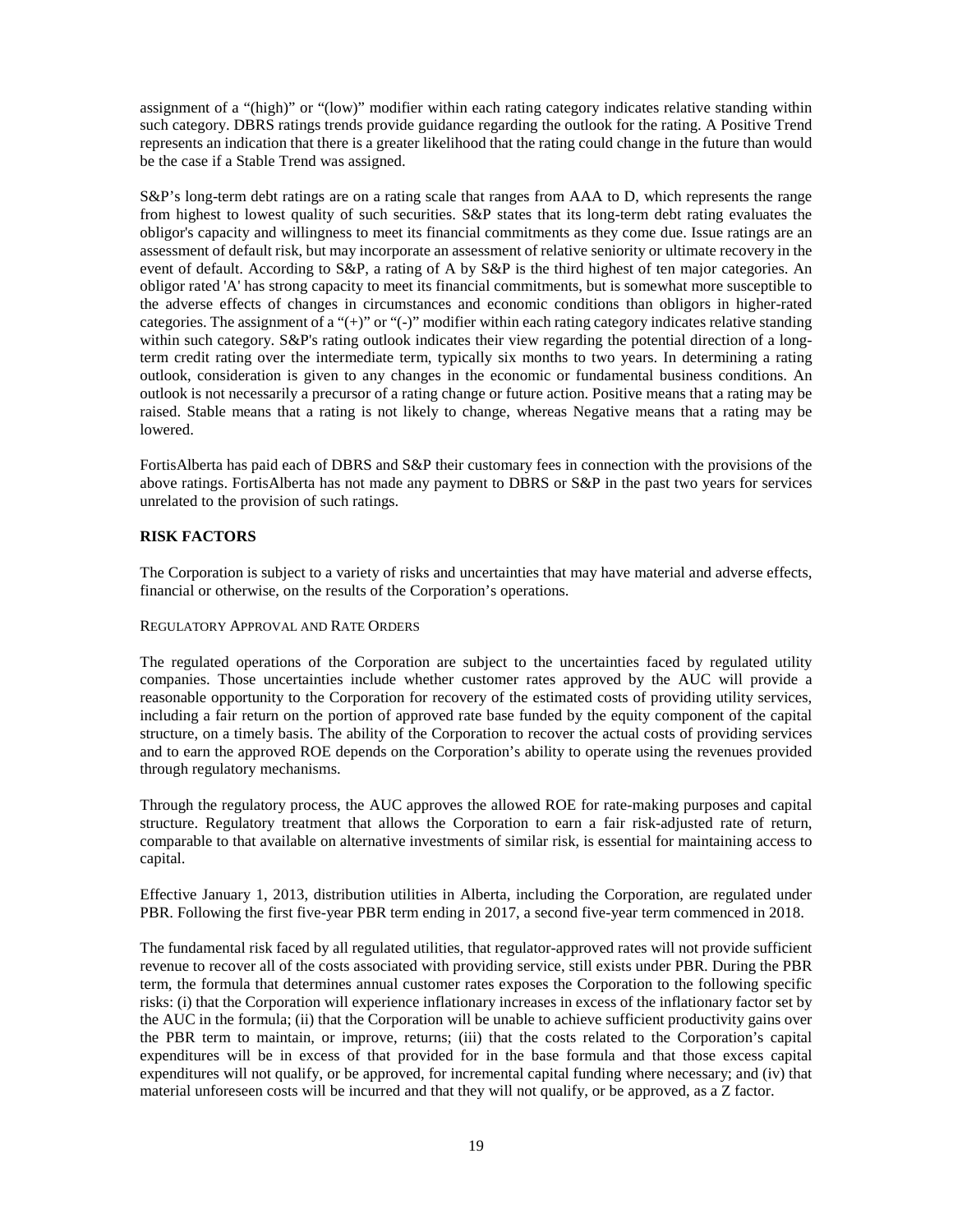Capital expenditures, including the cost of replacement or upgrades to existing facilities and the addition of new facilities, continue to require the approval of the AUC for inclusion in rate base. There is no assurance that the Corporation will receive regulatory orders in a timely manner, and the Corporation may incur costs prior to having approved rates. A failure to obtain approval of capital expenditures may adversely affect the Corporation's results of operations or financial position.

In the interest of regulatory efficiency, the AUC can employ generic proceedings to address regulatory matters that impact multiple utilities. While generic proceedings allow for regulatory efficiencies, there is the risk that a collective result will not adequately address individual utility circumstances.

The Corporation is exposed to the risk that the unrecovered costs associated with utility assets subsequently deemed by the AUC to have been subject to an extraordinary retirement, including removals from service resulting from sudden obsolescence, will not be recoverable from customers. This exposure persists in the wake of the AUC's Decision 2013-417 (UAD Decision) and the Government of Alberta's decision to remove portions of Bill 13 *An Act to Secure Alberta's Energy Future*, which were intended to address utility asset disposition related risks by legislative means. Currently, the Corporation has no asset retirements considered to be extraordinary.

As an owner of an electricity distribution network under the *EUA*, the Corporation is required to act, or to authorize a substitute party to act, as a provider of electricity services, including the wholesale purchase and retail sale of electricity, to eligible customers under a regulated rate and to appoint a retailer as default supplier to provide electricity services to customers otherwise unable to obtain electricity services. In order to remain solely a distribution utility, the Corporation appointed EPCOR as its RRO provider in 2000. As a result of this appointment, EPCOR assumed all of the Corporation's contractual rights and obligations in respect of the provision of these services. In the unlikely event that EPCOR is unable or unwilling to act as regulated rate provider or as default supplier, and no other party is willing to act as regulated rate provider or as default supplier, the Corporation would be required under the *EUA* to act as a provider of electricity services to eligible customers under a regulated rate or to provide electricity services to customers otherwise unable to obtain electricity services. If the Corporation could not secure outsourcing for these functions, the Corporation would be required to administer these retail responsibilities by adding necessary staff, facilities, equipment, or all three.

#### <span id="page-19-0"></span>LOSS OF SERVICE AREAS

The Corporation serves customers residing within various municipalities throughout its service areas. Periodically, municipal governments in Alberta give consideration to creating their own electricity distribution utilities by purchasing the assets of the Corporation located within their municipal boundaries. Upon the termination of, or in the absence of, a franchise agreement, a municipality has the right, subject to AUC approval, to purchase the Corporation's assets within its municipal boundaries pursuant to the *MGA*, with the price based upon replacement cost less depreciation and to be as agreed to by the Corporation and the municipality. Failing an agreement between the parties, the price is to be determined by the AUC.

Additionally, under the *HEEA*, if a municipality that owns an electricity distribution system expands its boundaries, the municipality can acquire the Corporation's assets in the annexed area. In such circumstances, the *HEEA* provides that the AUC may determine that the municipality should pay compensation to the Corporation for any facilities transferred on the basis of replacement cost less depreciation. Given the historical population and economic growth of Alberta and its municipalities, the Corporation is occasionally affected by transactions of this type.

Within certain portions of the Corporation's service areas that overlap with REAs, eligible members have the right to obtain electric distribution service from their REA as defined in the integrated operating agreements between the Corporation and the REA. In general, eligibility criteria limited the provision of service to REA members whose land is used for agricultural activity. As a result of the outcome of an arbitration completed in 2016 between the Corporation and EQUS REA Ltd. (EQUS), an integrated operating agreement was established between the Corporation and EQUS. The integrated operating agreement does not contain eligibility criteria. As currently framed, the new integrated operating agreement with EQUS may result in persons choosing to receive service from EQUS in overlapping areas, where they previously would have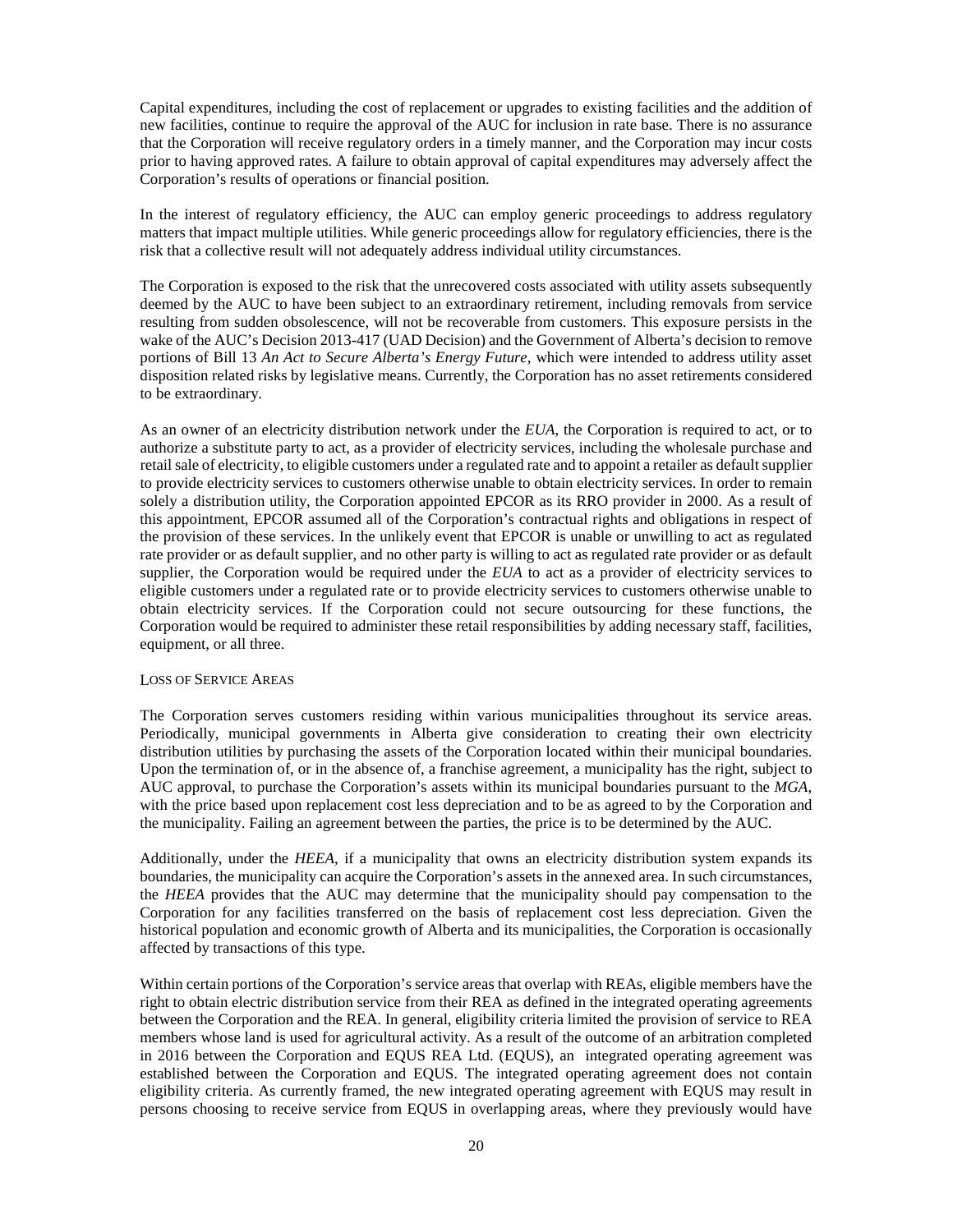been obligated to take service beyond agricultural from the Corporation. The consequence to the Corporation of a municipality purchasing its distribution assets or the loss of the opportunity to serve customers receiving distribution services from an REA would be a reduction in revenue associated with the loss of these customers and the consequent transfer of assets.

#### <span id="page-20-0"></span>POLITICAL RISK

The regulatory framework under which the Corporation operates is impacted by significant shifts in government policy and/or changes in government, which creates uncertainty about public policy priorities and directions, particularly around electricity and environmental issues. The regulations that govern the competitive wholesale and retail electricity markets in Alberta continue to evolve and the extent to which the Government of Alberta may participate in, and make adjustments to, the regulations cannot be foreseen. If significant changes were to occur in these regulations it could adversely affect the ability of the Corporation to recover its costs or to earn a reasonable return on its capital.

#### <span id="page-20-1"></span>ECONOMIC CONDITIONS

Alberta's economy is impacted by a number of factors including the level of oil and gas activity in the province, which is influenced by the market prices of oil and gas. A general and extended decline in Alberta's economy, or in the Corporation's service areas in particular, would be expected to have the effect of reducing requests for electricity service over time. A decline in Alberta's economy and increased electricity costs due to the renewable energy increases, the phasing out of coal fueled generation and the upcoming capacity market also may result in existing customers reviewing and reducing their demand and energy consumption. Significantly reduced requests for services in the Corporation's service areas and existing customers reduced demand and energy consumption could materially reduce the capital spending forecast, specifically related to customer growth, externally driven and AESO contributions. A reduction in capital spending would, in turn, affect the Corporation's rate base and earnings growth, and related revenues from customers.

#### <span id="page-20-2"></span>ENVIRONMENTAL RISKS

The Corporation is subject to numerous laws, regulations and guidelines governing the generation, management, storage, transportation, recycling and disposal of hazardous substances and other waste materials, and otherwise relating to the protection of the environment. Environmental damages and associated costs could arise due to a variety of events, including the impact of severe weather on the Corporation's facilities, human error or misconduct, or equipment failure. Costs arising from compliance with such environmental laws, regulations and guidelines may become material to the Corporation. In addition, the process of obtaining environmental permits and approvals, including any necessary environmental assessments, can be lengthy, contentious and expensive. The Corporation would seek to recover in customer rates the costs associated with environmental protection, compliance and damage; however, there is no assurance that such costs will be recoverable through rates and, if substantial, unrecovered costs may have a material adverse effect on the Corporation's results of operations, cash flow and financial position.

The Corporation is also subject to the risk of contamination of air, soil and water primarily related to the use and/or disposal of petroleum-based products, mainly transformer, hydraulic and lubricating oil, in the Corporation's day-to-day operating and maintenance activities. Contamination typically occurs through the accidental release of transformer or lubricating oils either through equipment failure or human error. The Corporation could be found to be responsible for remediation of contaminated properties, whether or not such contamination was actually caused by the Corporation. Environmental laws make owners, operators and senior management subject to prosecution or administrative action for breaches of environmental laws, including the failure to obtain regulatory approvals. Changes in environmental laws governing contamination could lead to significant increases in costs to the Corporation. To identify, mitigate and monitor environmental performance the Corporation has established an Environmental Management System (EMS). The Corporation's EMS is consistent with the principles of the ISO 14001 standard. The Corporation has an independent external audit completed every three years of the EMS to ensure compliance with ISO 14001. The most recent external EMS audit was completed in the third quarter of 2018. As at December 31, 2018, there were no environmental liabilities recorded in the Corporation's financial statements and there were no unrecorded environmental liabilities known to management.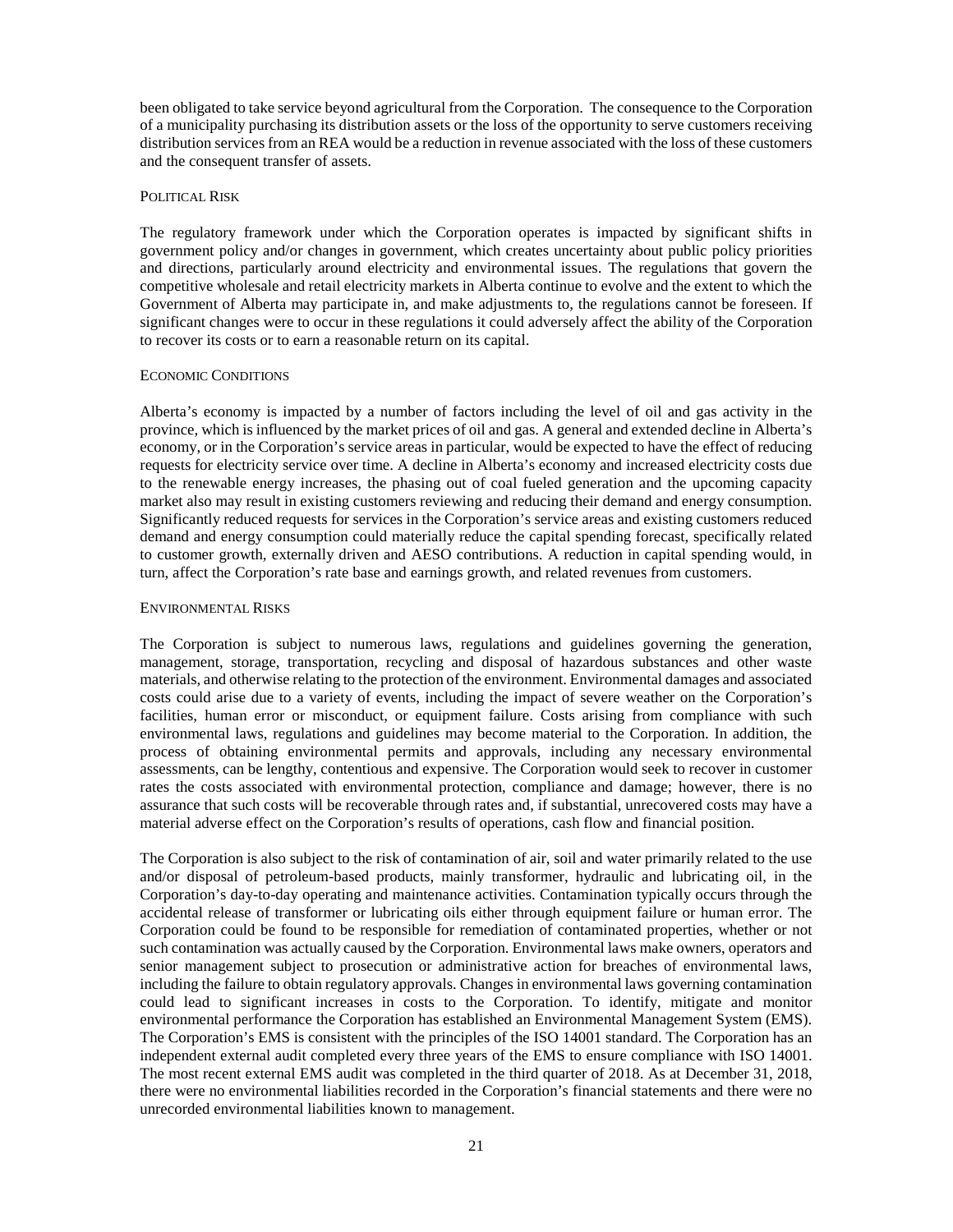Electricity distribution facilities have the potential to cause fires as a result of equipment failure, trees falling on and lightning strikes to distribution lines or equipment and other causes. Risks associated with fire damage are related to weather, the extent of forestation and grassland cover, habitation and third-party facilities located on or near the land on which the facilities are situated. The Corporation may become liable for fire suppression costs, regeneration and timber value costs and third-party claims in connection with fires on land where facilities are located if it is found that such facilities were the cause of a fire, and such claims, if successful, could be material.

The Corporation has a wildfire agreement with the Government of Alberta, which limits the Corporation's liability for the Crown's forest fire suppression costs in the *FPA*. The agreement allows the Corporation to limit its liability to 25% of the fire suppression costs to a maximum of \$100,000 per incident following approval by the Crown of the Corporation's annual wildfire management plan for wildfire prevention. Absent this approval, or work not completed as per the annual wildfire management plan, the Corporation's liability is limited to 50% of the fire suppression costs to a maximum of \$200,000 per incident. The Corporation's wildfire management plan is presented for approval annually, prior to the wildfire season, with the most recent approval being received in March 2018 and effective April 1, 2018.

While the Corporation maintains insurance for costs associated with fires, including fire suppression costs and liability for third-party claims, the insurance is subject to coverage limits as well as time-sensitive claims discovery and reporting provisions, and there can be no assurance that the liabilities that may be incurred by the Corporation will be covered by its insurance. For further information, refer to the "Risk Factors – Insurance Coverage Risk" section of this AIF.

#### <span id="page-21-0"></span>CAPITAL RESOURCES AND LIQUIDITY

The Corporation's financial position could be adversely affected if it fails to arrange sufficient and costeffective financing to fund, among other things, capital expenditures and the repayment of maturing debt. Funds generated from operations after payment of expected expenses, including interest payments on any outstanding debt, will not be sufficient to fund all anticipated capital expenditures and the repayment of all outstanding liabilities when due. The ability to arrange sufficient and cost-effective financing is subject to numerous factors, including regulatory approval or exemption, the regulatory environment in Alberta, the results of operations and financial position of the Corporation and Fortis, conditions in the capital and bank credit markets, the credit ratings assigned by rating agencies, and general economic conditions. There can be no assurance that sufficient capital will be available on acceptable terms to fund capital expenditures and repay existing debt.

### <span id="page-21-1"></span>OPERATING AND MAINTENANCE RISK

The Corporation is required to operate and maintain its electric distribution system in a manner that enables the provision of safe and reliable utility service to customers and that will ensure the safety of employees, contractors and the general public. An inability to discharge these responsibilities may result in material adverse consequences for the Corporation.

The Corporation's distribution assets require normal course maintenance, improvement and replacement in accordance with applicable utility standards and engineering practices. The Corporation determines expenditures that must be made to maintain and replace equipment in order to ensure the continued safe and reliable operation of its distribution assets. An inability on the part of the Corporation to perform required work in a timely manner may result in increased costs and service disruptions for customers.

The Corporation continually develops expenditure programs and assesses current and future operating and maintenance expenses that will be incurred in the ongoing operation of its distribution assets. The Corporation's analysis is based on assumptions as to the costs of services and equipment, regulatory requirements, revenue requirement approvals, and other matters, all of which are uncertain. If the Corporation's actual costs to provide utility services exceed AUC approved customer rates these additional costs may not be recoverable through rates. An inability to recover these additional costs could have a material adverse effect on the financial condition and results of operations of the Corporation.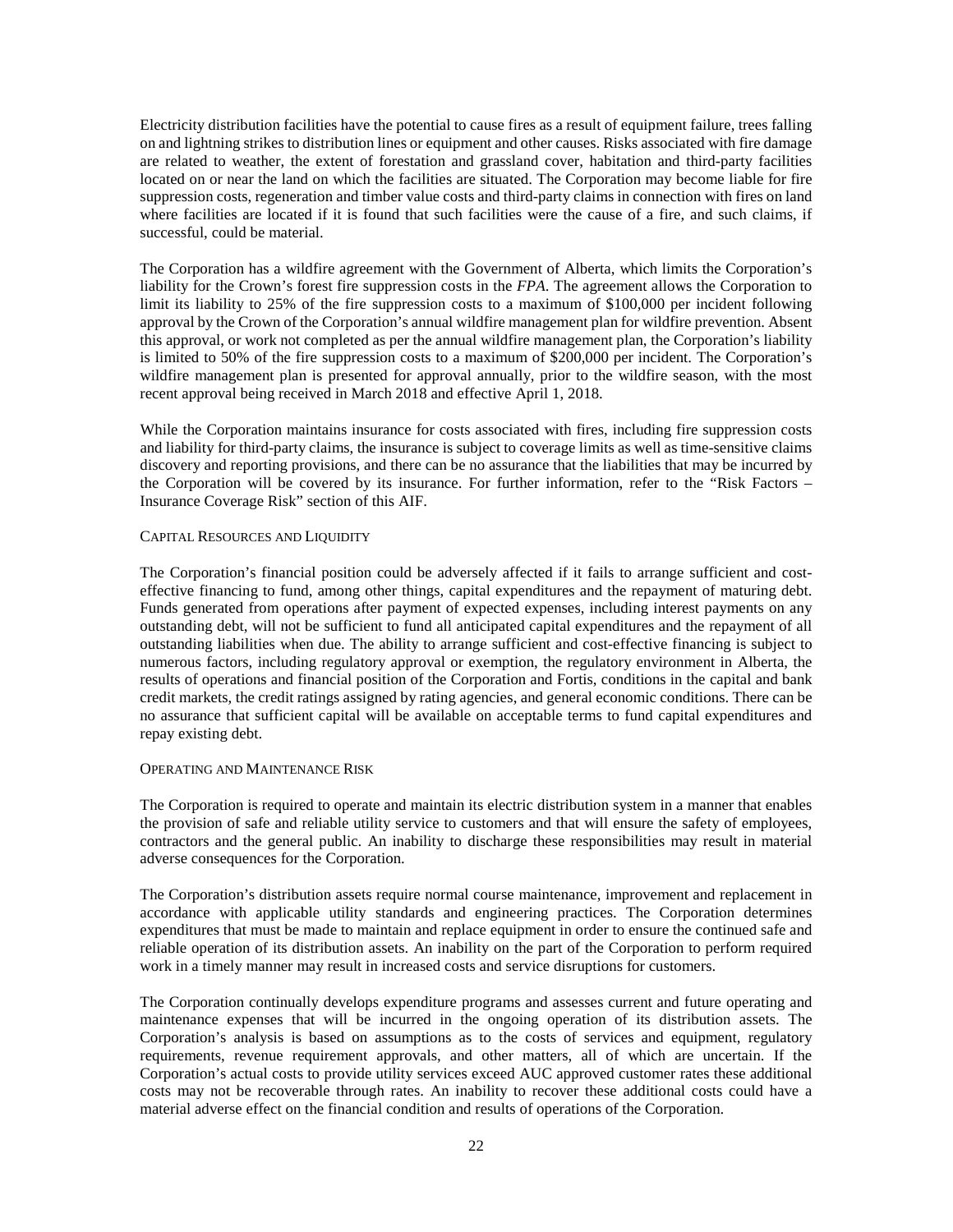#### <span id="page-22-0"></span>**WEATHER**

The Corporation's physical assets are exposed to the effects of severe weather conditions and other acts of nature. Although the physical assets have been constructed and are operated and maintained to withstand severe weather, there is no assurance that they will successfully do so in all circumstances. In addition, many of the physical assets are located in remote areas that makes it more difficult to perform maintenance and repairs if such assets are damaged. Losses resulting from repair costs and lost revenues could substantially exceed insurance coverage. Furthermore, the Corporation could be subject to claims from its customers for damages caused by the failure to transmit or distribute electricity to them in accordance with the Corporation's contractual obligations.

In the event of a material uninsured loss or liability caused by severe weather conditions or other acts of nature, the Corporation may apply to the AUC to recover such losses through customer rates. However, in light of the AUC's UAD Decision there is a risk that such losses could be deemed an "extraordinary retirement" and that any unrecovered costs associated with the loss of utility assets due to severe weather conditions or other acts of nature would not be recoverable from customers.

### <span id="page-22-1"></span>INFORMATION AND OPERATIONS TECHNOLOGY AND CYBERSECURITY RISK

The Corporation's ability to operate effectively is dependent upon developing and maintaining information systems and infrastructure that support the operation of its distribution facilities, provide the electricity market with billing and load settlement information and support the financial and general operating aspects of the business.

Exposure of the Corporation's information and operations technology systems to external threats poses a risk to the security of these systems and information. Such cybersecurity threats include unauthorized access to information and operations technology systems due to hacking, viruses and other causes that can result in service disruptions, acts of war or terrorism, system failures and the deliberate or inadvertent disclosure of confidential business, employee and customer information.

The Corporation is required to protect information and operations technology systems and to safeguard the confidentiality of employee and customer information in order to operate effectively and to comply with regulatory and legal requirements. The Corporation has security measures, systems, policies and controls designed to protect and secure the integrity of its information and operations technology systems; however, cybersecurity threats frequently change and require ongoing monitoring and detection capabilities. In the event the Corporation's information and operations technology security measures are breached, it could experience service disruptions, property damage, corruption or unavailability of critical data or confidential employee and customer information. A material breach could adversely affect the financial performance of the Corporation, its reputation and standing with customers, regulators, or financial markets and expose it to claims for third-party damage. The financial impact of a material breach in cybersecurity, act of war or terrorism could be material and may not be covered by insurance policies or, in the case of utilities, through regulatory recovery.

Cybersecurity breaches, acts of war or terrorism, grid disturbances or security breaches involving the misappropriation of sensitive, confidential and proprietary customer, employee, financial or system operating information could significantly disrupt the Corporation's business operations and have an adverse effect on its reputation.

#### <span id="page-22-2"></span>INSURANCE COVERAGE RISK

The Corporation maintains insurance coverage at all times with respect to certain potential liabilities and the accidental loss of value of certain of its assets, in amounts and with such insurers, as it considers appropriate, taking into account relevant factors, including the practices of owners of similar assets and operations. However, the Corporation's distribution assets are not covered by insurance, as is customary in North America, as the coverage is not readily available nor is the cost of the coverage considered economically viable.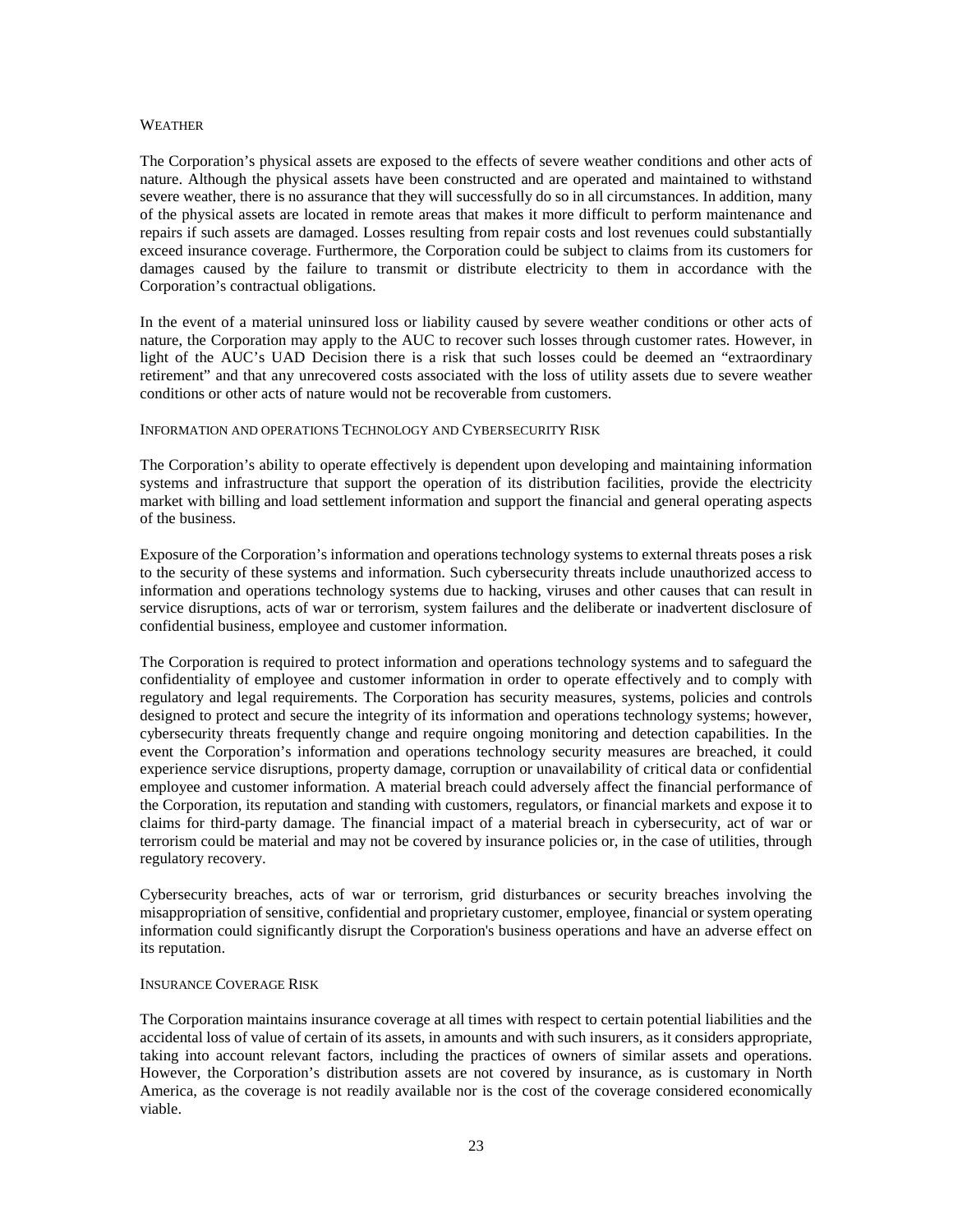It is anticipated that existing insurance coverage will be maintained. However, there can be no assurance that the Corporation will be able to obtain or maintain adequate insurance in the future at rates it considers reasonable or that insurance will continue to be available on terms as favourable as the Corporation's existing arrangements, or that insurance companies will meet their obligation to pay claims. Further, there can be no assurance that available insurance will cover all losses or liabilities that may arise in the conduct of the Corporation's business. The occurrence of a significant uninsured claim, a claim in excess of the insurance coverage limits maintained by the Corporation, or a claim that falls within a significant self-insured retention could have a material adverse effect on the Corporation's results of operations, cash flow, and financial position.

In the event of a material uninsured loss or liability, the Corporation may apply to the AUC to recover such losses through customer rates. However, in light of the AUC's UAD Decision there is a risk that such losses could be deemed an "extraordinary retirement" and that any unrecovered costs associated with the loss of utility assets would not be recoverable from customers.

#### <span id="page-23-0"></span>PERMITS AND RIGHTS-OF-WAY

The acquisition, ownership and operation of distribution assets requires numerous permits, approvals and certificates from federal, provincial and municipal government agencies and from First Nations. The Corporation may not be able to obtain or maintain all required approvals. If there is a delay in obtaining any required approval, or if the Corporation fails to maintain or obtain any required approval or fails to comply with any applicable law, regulation or condition of an approval, the operation of its assets and the distribution of electricity could be prevented or become subject to additional costs, any of which could have a material adverse effect on the Corporation.

It is frequently necessary for portions of the Corporation's power lines to cross certain private and public lands. In those cases, the Corporation must secure permission to cross such lands through easements or rightsof-way. The inability to secure such easements or rights-of-way could increase the costs to provide distribution service beyond amounts forecast in customer rates.

Certain of the Corporation's distribution assets may be located on land that is not known to be deeded and for which it has not acquired appropriate rights. In addition, the Corporation has distribution assets on First Nations' lands, for which access permits are held by TransAlta. In order for the Corporation to acquire these access permits, both the individual First Nations and the Department of Aboriginal Affairs and Northern Development Canada must grant approval. The Corporation may not be able to acquire the access permits from TransAlta and may be unable to negotiate land usage agreements with property owners or, if negotiated, such agreements may be on terms that are less than favourable to the Corporation and, therefore, may have a material adverse effect on the Corporation.

#### <span id="page-23-1"></span>LABOUR RELATIONS

Approximately 80% of the employees of the Corporation are members of the UUWA. The Corporation considers its relationships with the UUWA to be satisfactory; however, there can be no assurance that current relations will continue in future negotiations or that the terms under the current agreement will, upon its expiry, be renewed at all or on terms favourable to the Corporation. The inability to maintain a collective bargaining agreement on acceptable terms could result in increased labour costs or costs associated with service interruptions arising from labour disputes not provided for in customer rates, which could have a material adverse effect on the Corporation's results of operations, cash flow, and financial position.

Prior to the end of 2017, the Corporation and the UUWA negotiated the most recent three-year collective agreement. In February 2018, the agreement was ratified by 86% of the members who voted. The current collective agreement with the UUWA expires on December 31, 2020.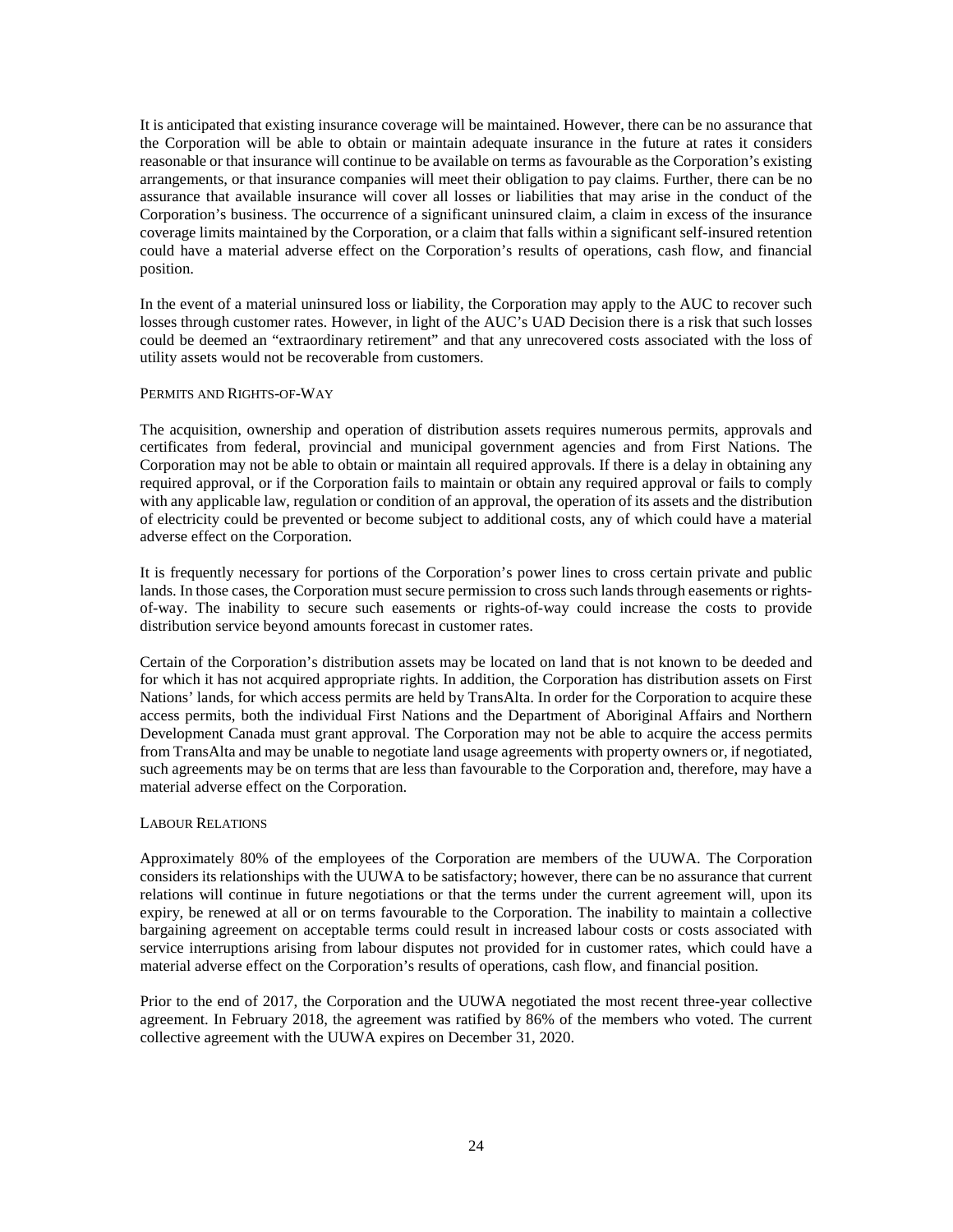### <span id="page-24-0"></span>HUMAN RESOURCES

The Corporation's ability to deliver service in a cost-effective manner is dependent on the ability of the Corporation to attract, develop and retain a skilled workforce. Given the demographics of the Corporation's workforce, there will likely be an increase in retirement from the critical workforce segments in future years. Meeting the capital program and customer expectations could be challenging if the Corporation does not continue to attract and retain qualified personnel, to hold office until they are re-appointed by Fortis Alberta Holdings Inc. in accordance with applicable corporate law.

# <span id="page-24-1"></span>**DIRECTORS AND OFFICERS**

#### <span id="page-24-2"></span>**DIRECTORS**

The following table sets out the name, municipality of residence, term of office and number of Fortis shares beneficially owned, directly or indirectly, or controlled or directed, for each of the directors of FortisAlberta as at December 31, 2018. Also included are principal occupations within the five preceding years from the date hereof. All directors are elected annually.

| <b>Director</b><br><b>Since</b> | <b>Fortis Shares</b><br><b>Beneficially Owned,</b><br>Directly or Indirectly,<br>or Controlled or<br><b>Directed</b> | <b>Principal Occupation or Employment for Past</b><br><b>Five Years</b>                                                                     |                                                                                                  |
|---------------------------------|----------------------------------------------------------------------------------------------------------------------|---------------------------------------------------------------------------------------------------------------------------------------------|--------------------------------------------------------------------------------------------------|
| 2017                            | 53,889 shares                                                                                                        | <b>ITC Holding Corp.</b><br>(An independent electricity<br>transmission company)<br>November 2016 to Present                                | President and Chief<br><b>Executive Officer</b>                                                  |
|                                 |                                                                                                                      | <b>ITC</b> Holding Corp.<br>(An independent electricity<br>transmission company)<br>June 2007 to November 2016                              | <b>Executive Vice President</b>                                                                  |
| 2017                            | $1,025$ shares                                                                                                       | <b>Westcott Ventures Inc.</b><br>(A business management<br>consulting company)<br>June 2016 to Present                                      | <b>Managing Partner</b>                                                                          |
| 2017                            | 103,917 shares                                                                                                       | Fortis Inc.<br>(A gas and electric<br>distribution utility holding<br>company)<br>December 2017 to Present                                  | <b>Executive Vice</b><br>President, Sustainability<br>and Chief Human<br><b>Resource Officer</b> |
|                                 |                                                                                                                      | <b>Fortis Properties</b><br>Corporation<br>(A diversified company<br>with operations in hotels<br>and commercial real<br>estate until 2015) | President and Chief<br><b>Executive Officer</b>                                                  |
|                                 |                                                                                                                      |                                                                                                                                             | May 2007 to August 2015                                                                          |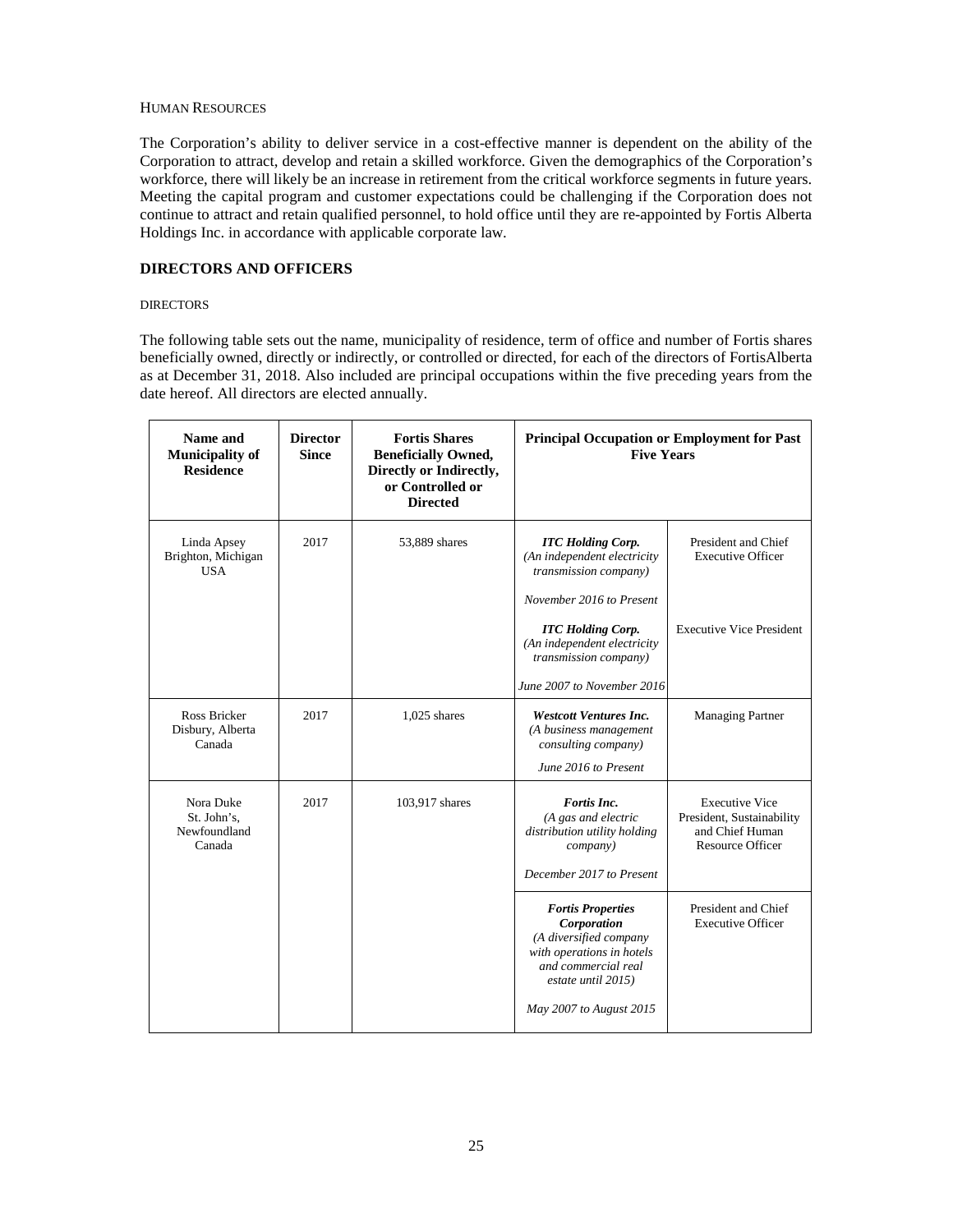| Name and<br><b>Municipality of</b><br><b>Residence</b> | <b>Director</b><br><b>Since</b> | <b>Fortis Shares</b><br><b>Beneficially Owned,</b><br>Directly or Indirectly,<br>or Controlled or<br><b>Directed</b> | Principal Occupation or Employment for Past<br><b>Five Years</b>                                                                                  |                                                 |
|--------------------------------------------------------|---------------------------------|----------------------------------------------------------------------------------------------------------------------|---------------------------------------------------------------------------------------------------------------------------------------------------|-------------------------------------------------|
| Bill H. Giebelhaus<br>Sherwood Park.                   | 2013                            | $1,200$ shares                                                                                                       | <b>Corporate Director</b><br>April 2013 to Present                                                                                                |                                                 |
| Alberta<br>Canada                                      |                                 |                                                                                                                      | <b>WHG</b> Investments Ltd.<br>(An investment and real<br>estate development<br>company)                                                          | Director                                        |
|                                                        |                                 |                                                                                                                      | 1985 to Present                                                                                                                                   |                                                 |
|                                                        |                                 |                                                                                                                      | <b>Clark Builders</b><br>(An international<br>construction services<br><i>company</i> )                                                           | Chief Operating Officer                         |
|                                                        |                                 |                                                                                                                      | 1978 to March 2016                                                                                                                                |                                                 |
| Mona Hale<br>Edmonton, Alberta<br>Canada               | 2016                            | $1,000$ shares                                                                                                       | <b>Finning International</b><br>(A Distributor of<br>Caterpillar products and<br>support services company)                                        | Senior Vice President,<br>Finance               |
|                                                        |                                 |                                                                                                                      | 2011 to Present                                                                                                                                   |                                                 |
| David G. Hutchens<br>Tucson, Arizona<br><b>USA</b>     | 2016                            | 25,657 shares                                                                                                        | <b>Tucson Electric Power</b><br>(TEP) and its parent<br>Company, UNS Energy<br>Corporation<br>(An electric utility<br>company)<br>2011 to Present | President and Chief<br><b>Executive Officer</b> |
|                                                        |                                 |                                                                                                                      |                                                                                                                                                   |                                                 |
| Susan M. MacKenzie<br>Calgary, Alberta<br>Canada       | 2014                            | $1,465$ shares                                                                                                       | <b>Corporate Director</b><br>2011 to Present<br><b>Independent Consultant</b>                                                                     |                                                 |
|                                                        |                                 |                                                                                                                      | September 2010 to Present                                                                                                                         |                                                 |
| Michael Mosher<br>Chestermere, Alberta<br>Canada       | 2018                            | $3,167$ shares                                                                                                       | FortisAlberta<br>September 2018 to Present                                                                                                        | President and Chief<br><b>Executive Officer</b> |
|                                                        |                                 |                                                                                                                      | <b>Central Hudson Gas &amp;</b><br><b>Electric Corporation</b><br>April 2016 to September<br>2018                                                 | President and Chief<br><b>Executive Officer</b> |
|                                                        |                                 |                                                                                                                      | <b>Central Hudson Gas &amp;</b><br><b>Electric Corporation</b><br>June 2006 to April 2016                                                         | Vice President,<br><b>Regulatory Affairs</b>    |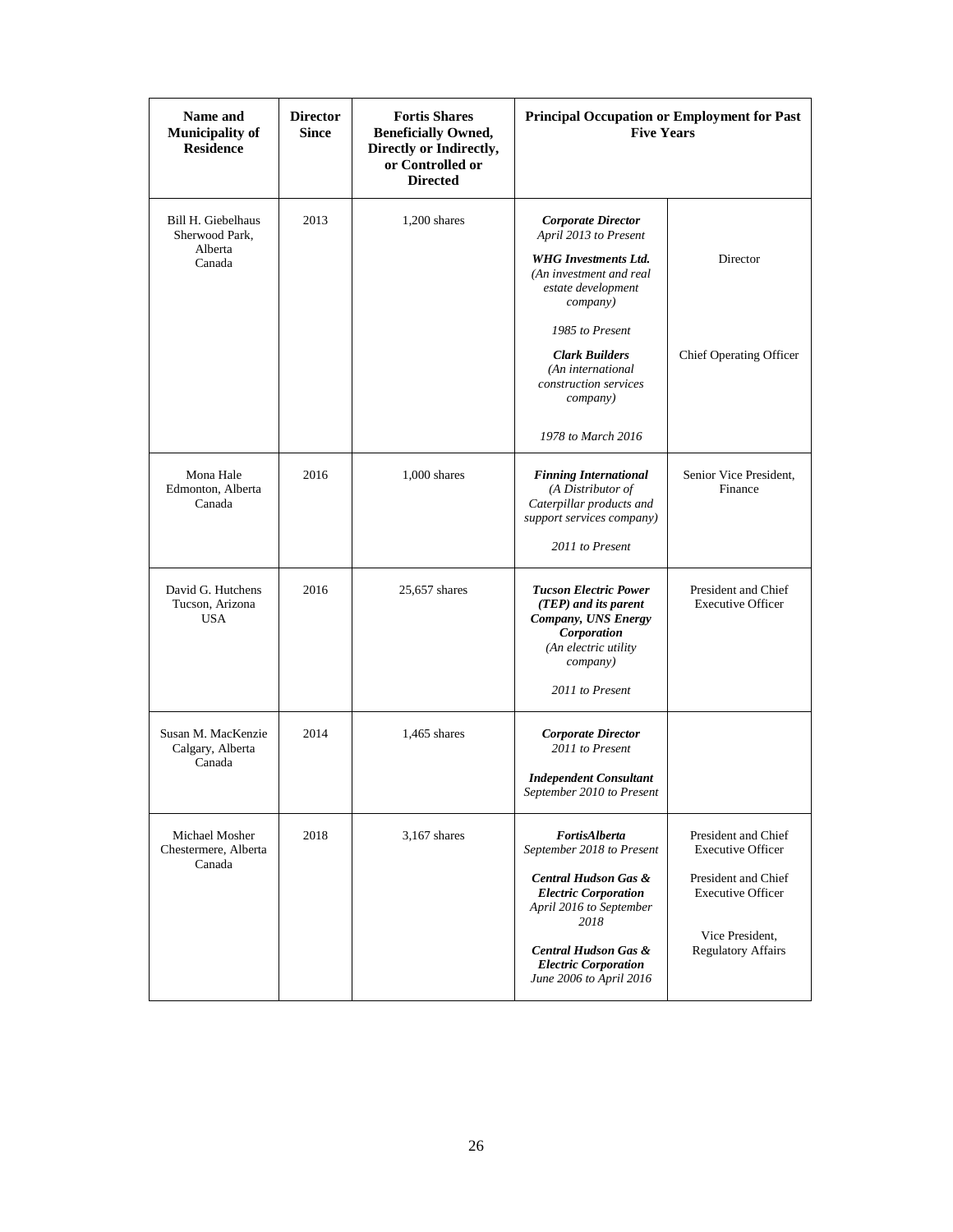| Name and<br><b>Municipality of</b><br><b>Residence</b>          | <b>Director</b><br><b>Since</b> | <b>Fortis Shares</b><br><b>Beneficially Owned,</b><br>Directly or Indirectly,<br>or Controlled or<br><b>Directed</b> | <b>Principal Occupation or Employment for Past</b><br><b>Five Years</b>                                                                                                                               |                                                                   |
|-----------------------------------------------------------------|---------------------------------|----------------------------------------------------------------------------------------------------------------------|-------------------------------------------------------------------------------------------------------------------------------------------------------------------------------------------------------|-------------------------------------------------------------------|
| Ray Price<br>Acme, Alberta<br>Canada                            | 2018                            | NII.                                                                                                                 | Sunterra Group of<br><b>Companies</b><br>1979 to Present                                                                                                                                              | President                                                         |
| <b>Shelley Ralston</b><br>Red Deer County,<br>Alberta<br>Canada | 2015                            | 350 shares                                                                                                           | <b>Red Deer College</b><br>(A public comprehensive<br>community college)<br>October 2017 to Present<br>Xerox Canada<br>(A document technology<br>and services company)<br>March 2010 to March<br>2017 | Vice President.<br>Corporate<br>Director of Talent and<br>Culture |
| Roger D. Thomas<br>Calgary, Alberta<br>Canada                   | 2013                            | 1,500 shares                                                                                                         | <b>Corporate Director</b><br>July 2009 to Present                                                                                                                                                     |                                                                   |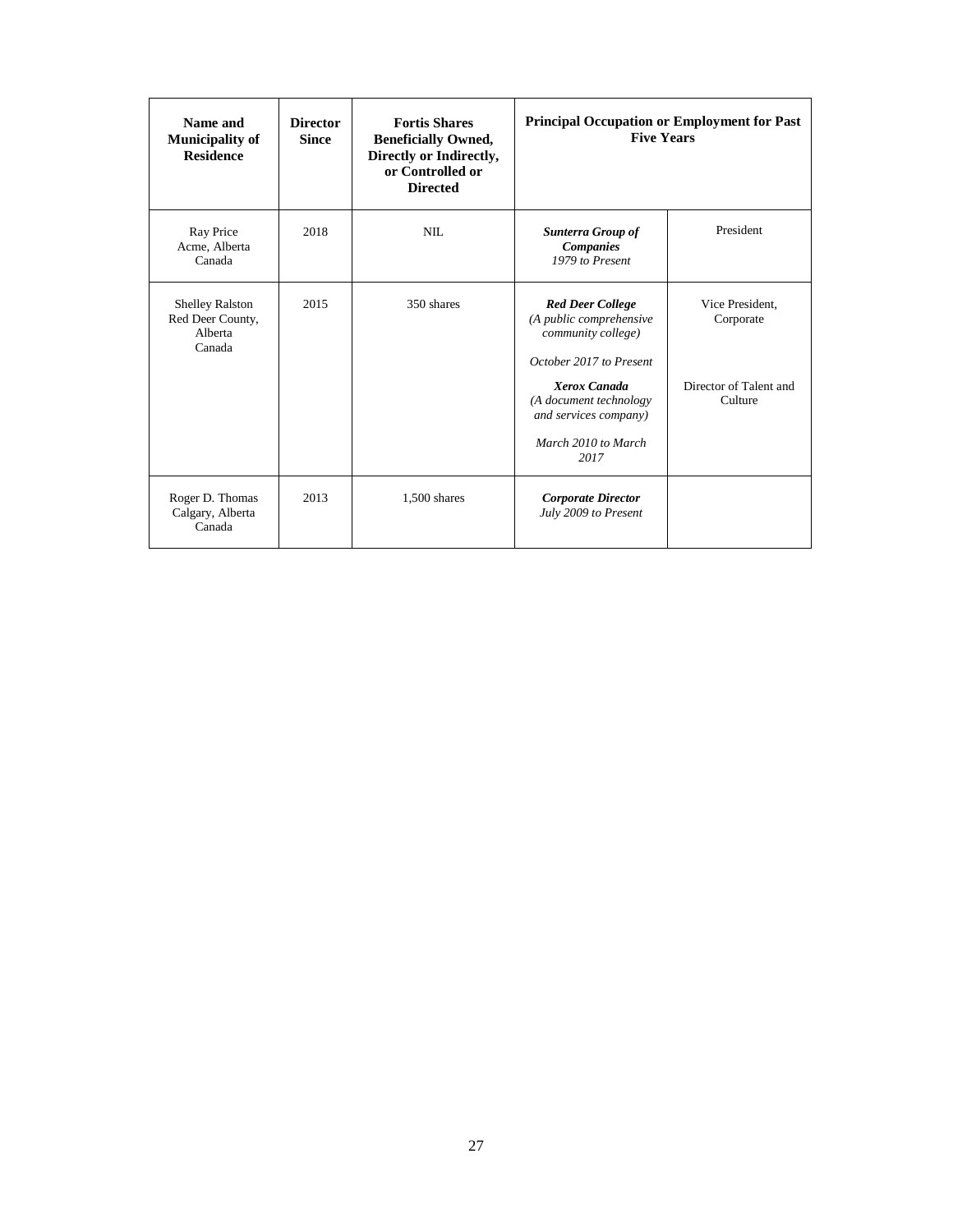### <span id="page-27-0"></span>**OFFICERS**

The following table sets out the name and municipality of residence of each of the officers of FortisAlberta as at December 31, 2018 and indicates the office(s) held and principal occupations within the five preceding years from the date hereof.

| Name and<br><b>Municipality of</b><br><b>Residence</b> | <b>Office Held</b>                                        |                                                                                         | Principal Occupation or Employment for Past Five Years                  |
|--------------------------------------------------------|-----------------------------------------------------------|-----------------------------------------------------------------------------------------|-------------------------------------------------------------------------|
| Michael Mosher<br>Chestermere, Alberta                 | President and Chief<br><b>Executive Officer</b>           | FortisAlberta<br>September 2018 to Present                                              | President and Chief Executive Officer                                   |
| Canada                                                 |                                                           | <b>Central Hudson Gas &amp; Electric</b><br>Corporation<br>April 2016 to September 2018 | President and Chief Executive Officer                                   |
|                                                        |                                                           | <b>Central Hudson Gas &amp; Electric</b><br>Corporation<br>June 2006 to April 2016      | Vice President, Regulatory Affairs                                      |
| Janine Sullivan<br>Calgary, Alberta<br>Canada          | Vice President, Finance<br>and Chief Financial<br>Officer | <b>FortisAlberta</b><br>June 2015 to Present                                            | Vice President, Finance and Chief<br><b>Financial Officer</b>           |
|                                                        |                                                           | FortisAlberta<br>September 2006 to June 2015                                            | Director, Regulatory and Financial<br>Planning                          |
| Cam Aplin<br>Airdrie, Alberta<br>Canada                | Vice President,<br>Operations                             | FortisAlberta<br>May 2011 to Present                                                    | Vice President, Operations                                              |
| Tamara Day<br>Calgary, Alberta<br>Canada               | <b>General Counsel</b><br>Corporate Secretary<br>and      | FortisAlberta<br>July 2018 to Present                                                   | General Counsel, Compliance Officer<br>and Corporate Secretary          |
|                                                        | Compliance Officer                                        | FortisAlberta<br>November 2015 to July 2018                                             | Director, Legal Services, Compliance<br>Officer and Corporate Secretary |
|                                                        |                                                           | <b>BHP Billiton Ltd.</b><br>(A multinational mining, metals<br>and petroleum company)   | Associate General Counsel                                               |
|                                                        |                                                           | September 2011 to November<br>2016                                                      |                                                                         |
| <b>Todd Dettling</b><br>Calgary, Alberta               | Vice President, Customer<br>Service                       | FortisAlberta<br>July 2017 to Present                                                   | Vice President, Customer Service                                        |
| Canada                                                 |                                                           | FortisAlberta<br>July 2016 to July 2017                                                 | Director, Grid Connections                                              |
|                                                        |                                                           | FortisAlberta<br>January 2012 to July 2016                                              | Director, Project Management                                            |
| Curtis Eck<br>Airdrie, Alberta                         | Vice President,<br>Engineering                            | FortisAlberta<br>July 2014 to Present                                                   | Vice President, Engineering                                             |
| Canada                                                 |                                                           | FortisAlberta<br>April 2014 to June 2014                                                | Director, Engineering                                                   |
|                                                        |                                                           | FortisAlberta<br>January 2012 to March 2014                                             | Director, Operations                                                    |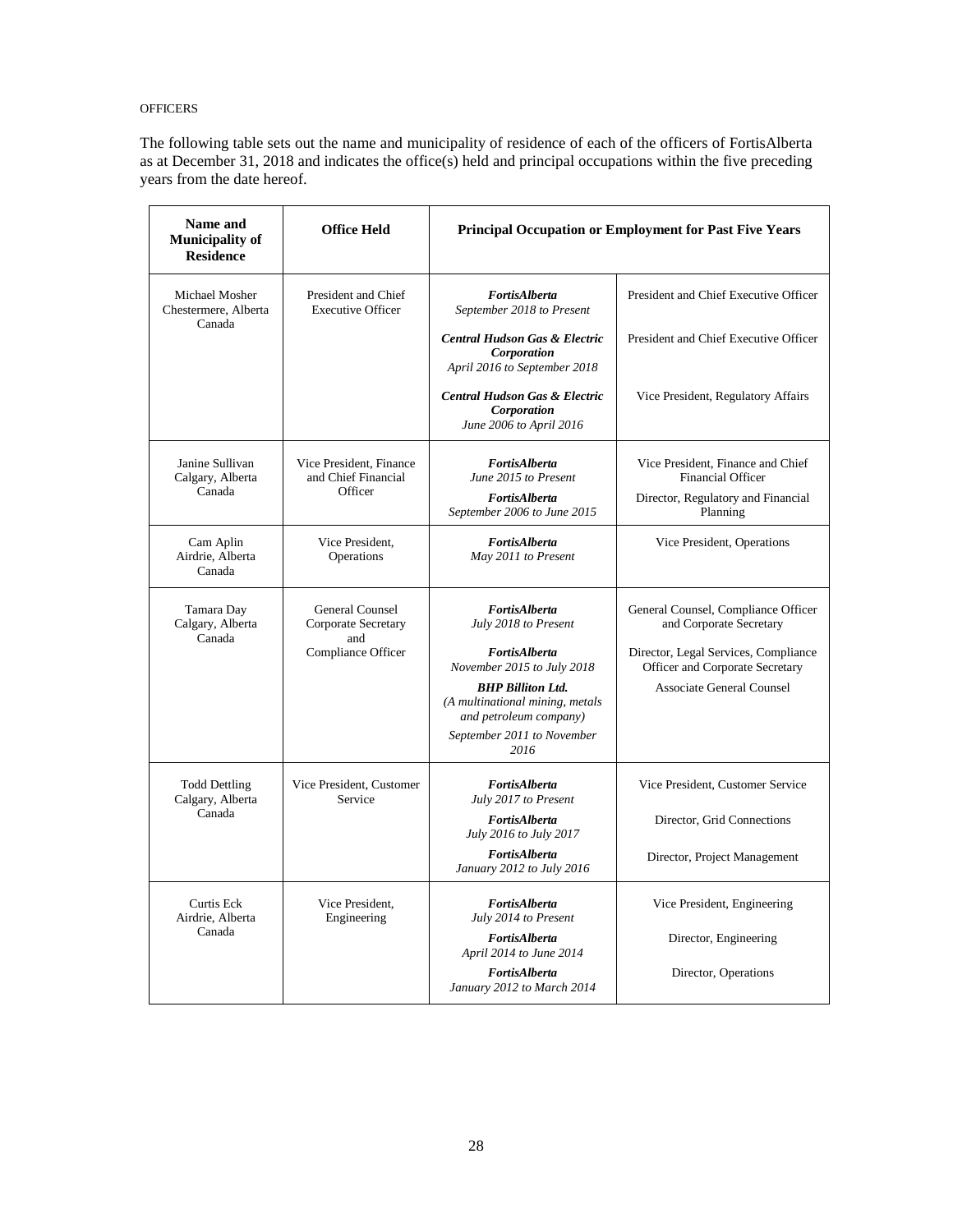| <b>Heather Speers</b><br>Calgary, Alberta<br>Canada | Vice President, Human<br><b>Resources</b>            | <b>FortisAlberta</b><br>May 2018 to Present<br><b>FortisAlberta</b><br>June 2016 to May 2018<br><b>FortisAlberta</b><br><i>Oct</i> 2014 to June 2016 | Vice President, Human Resources<br>Director, Human Resources<br>Manager, Talent Management                                                   |
|-----------------------------------------------------|------------------------------------------------------|------------------------------------------------------------------------------------------------------------------------------------------------------|----------------------------------------------------------------------------------------------------------------------------------------------|
|                                                     |                                                      | <b>FortisAlberta</b><br>February 2010 to October 2014                                                                                                | Manager, Contact Centre                                                                                                                      |
| Rob Tisdale<br>Calgary, Alberta<br>Canada           | Vice President, Customer<br>and Information Services | <b>FortisAlberta</b><br>June 2015 to Present<br><i>FortisAlberta</i><br>July 2014 to June 2015<br><b>FortisAlberta</b><br>December 2008 to July 2014 | Vice President, Customer and<br><b>Information Services</b><br>Vice President, Information<br>Technology<br>Director, Information Technology |

The directors and officers of FortisAlberta, as a group, do not beneficially own, directly or indirectly, or exercise control or direction over any issued and outstanding shares of the Corporation. The directors and officers of FortisAlberta, as a group, beneficially own, directly or indirectly, or exercise control or direction over less than 1% of the issued and outstanding Fortis shares.

#### <span id="page-28-0"></span>**COMMITTEES**

The Board has two standing committees: the Audit, Risk and Environment Committee and the Governance and Human Resources Committee.

*Audit, Risk and Environment Committee* – The ARE Committee's mandate is to assist the Board in discharging its fiduciary duties to the Corporation relating to financial reporting and disclosure. The Committee is charged with: (i) reviewing all published financial statements and reports that require Board approval; (ii) the operation of the pension plan and the financial performance of the pension plan assets; (iii) the adequacy of the Corporation's internal control systems, and corporate policies relating to code of conduct; (iv) the environment and risk/insurance management; and (v) the preservation of assets.

The members of the ARE Committee as at December 31, 2018 were Mona Hale (Chair), Roger Thomas, David Hutchens, Ross Bricker, and Ray Price, each of whom is independent and financially literate, as such terms are defined in National Instrument 52-110 Audit Committees.

The Corporation recognizes the importance of appointing knowledgeable and experienced individuals to the ARE Committee. Committee composition includes members that have the necessary background and skills to provide effective oversight of external audit and the accounting, financial reporting and disclosure processes on behalf of the Board. All Committee members have significant senior leadership experience. More specifically, Mr. Thomas, Mr. Bricker, Ms. Hale, Mr. Hutchens, and Mr. Price each have direct operational or functional experience overseeing accounting and finances at organizations similar in complexity to FortisAlberta.

In fulfilling its duties and responsibilities with respect to external audit and accounting matters, the ARE Committee seeks periodic input, advice, and recommendations from various sources, including the Board, Executive Officers, the internal auditor and external auditors. The ARE Committee retains discretion in its decisions and is not bound by the input, advice, or recommendations received from the external independent consultants.

The charter of the ARE Committee is attached hereto as Appendix "A".

*Governance and Human Resources Committee* – The GHR Committee's mandate is to review, report and make recommendations to the Board on: (i) corporate governance policies; (ii) compensation, benefits and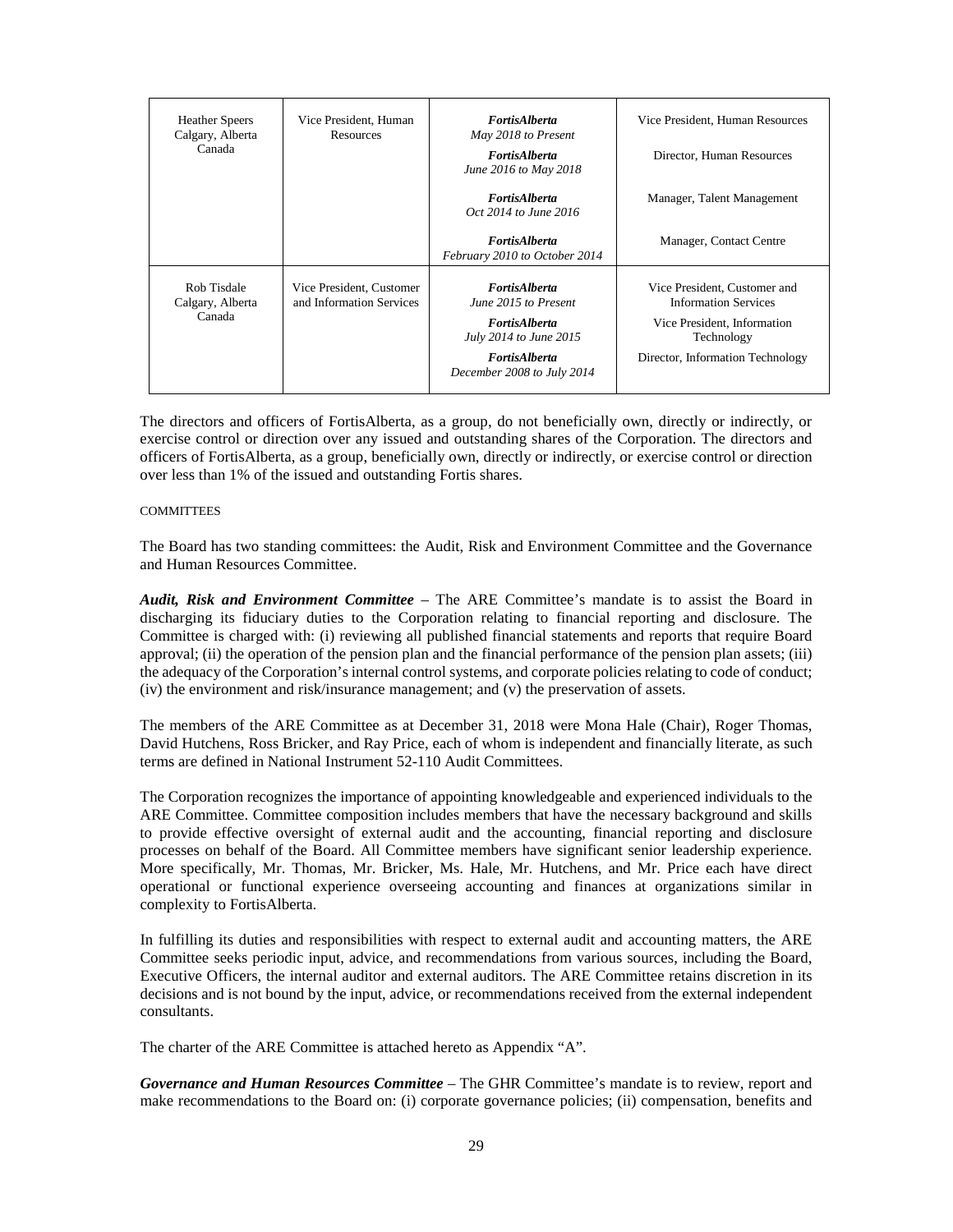perquisites of Executive Officers of the Corporation; (iii) the respective duties of the Chair of the Board, the Chief Executive Officer, the Board and other officers of the Corporation; (iv) assessing the effectiveness of the Board and proposing new nominees for election or appointment to the Board; and (v) reporting to the Corporation's shareholders regarding corporate governance and executive compensation matters.

The members of the GHR Committee as at December 31, 2018 were Susan MacKenzie (Chair), Bill Giebelhaus, Shelley Ralston, Linda Apsey and Nora Duke.

The Corporation recognizes the importance of appointing knowledgeable and experienced individuals to the GHR Committee. Committee composition includes members that have the necessary background and skills to provide effective oversight of corporate governance and executive compensation, including adherence with sound risk management principles. All Committee members have significant senior leadership experience. More specifically, Mr. Giebelhaus, Ms. MacKenzie, Ms. Apsey, Ms. Duke and Ms. Ralston each have direct operational or functional experience overseeing compensation at organizations similar in complexity to FortisAlberta.

In fulfilling its duties and responsibilities with respect to executive compensation, the GHR Committee seeks periodic input, advice, and recommendations from various sources, including the Board, Executive Officers, and the executive compensation consultants. The GHR Committee retains discretion in its executive compensation decisions and is not bound by the input, advice, or recommendations received from the external independent consultants.

#### <span id="page-29-0"></span>CONFLICTS OF INTEREST

The directors and officers of Corporation are engaged in, and will continue to engage in, other activities in the industries in which the Corporation operates and, as a result of these and other activities, the directors and officers of the Corporation may become subject to conflicts of interest. The *ABCA* provides that in the event that a director has an interest in a contract or proposed contract or agreement, the director shall disclose his or her interest in such contract or agreement and shall refrain from voting on any matter in respect of such contract or agreement unless otherwise provided under the *ABCA*. To the extent that conflicts of interest arise, such conflicts will be resolved in accordance with the provisions of the *ABCA*. As at the date hereof, the Corporation is not aware of any existing or potential material conflicts of interest between the Corporation and any director or officer of the Corporation.

# <span id="page-29-1"></span>**REPORT ON EXECUTIVE COMPENSATION**

It is the responsibility of the GHR Committee to review, recommend and administer the compensation policies in respect of the Corporation's Executive Officers. The GHR Committee's recommendations as to annual base salary, short-term incentives, grants under the Performance Share Unit (PSU) Plan and grants under the Restricted Share Unit (RSU) Plan are submitted to the Board of the Corporation for approval. Proposed grants of stock options to the Corporation's Executive Officers under the Stock Option Plan of Fortis are submitted by the Corporation's Board to the Human Resources Committee of the Board of Directors of Fortis for approval.

The Corporation's executive compensation policies are designed to provide competitive levels of compensation, a significant portion of which is dependent upon individual and corporate performance. The GHR Committee recognizes the need to provide a total compensation package that will attract and retain qualified and experienced Executive Officers as well as align the compensation level of each Executive Officer to that officer's level of responsibility. The GHR Committee regularly reviews survey data gathered by independent professional compensation consultants in respect of a wide group of comparable Canadian commercial industrial companies.

The Corporation has a policy of compensating Executive Officers at approximately the median, 50th percentile of comparable Canadian commercial industrial companies. For clarity, this reference group does not include organizations in the financial service and broader public sectors, and includes organizations from the energy, mining and manufacturing sectors. Annually, the GHR Committee uses the compensation data from this reference group to compare each Executive Officer to corresponding positions within the reference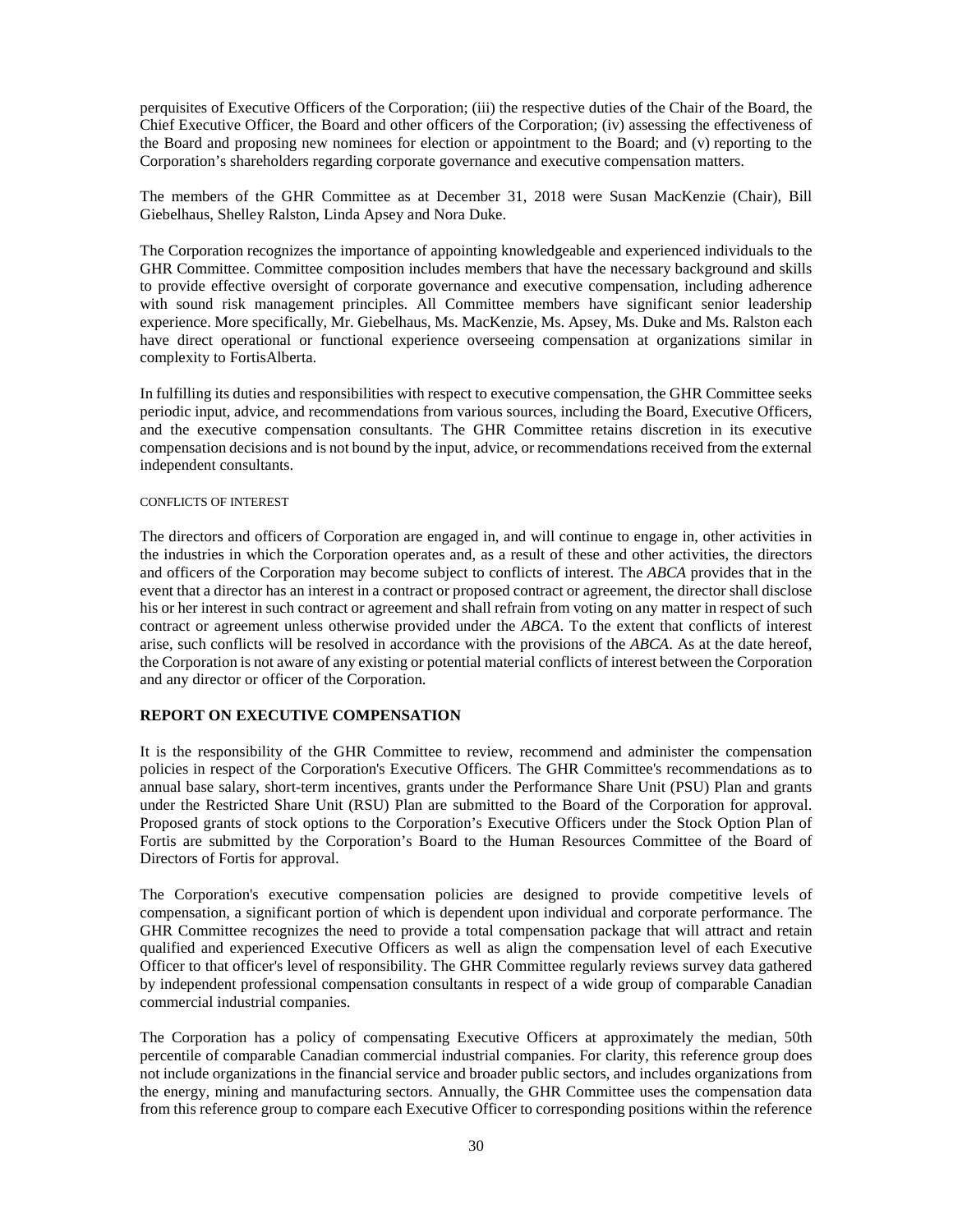group. This framework serves as a guide for the GHR Committee's deliberations. The actual total compensation or amount of each compensation component for an individual Executive Officer may be more or less than the median amount.

Total annual compensation for the Executive Officers is composed primarily of the following components:

- annual base salary;
- an annual incentive plan that provides the opportunity to earn a cash bonus;
- share-based awards that provide the opportunity to earn cash based on performance metrics at the end of a three-year period (PSU Plan);
- share-based awards that provide the opportunity to earn cash at the end of a three-year period (RSU) Plan);
- options-based awards to purchase Common Shares of Fortis; and
- pension arrangements.

Total annual compensation for the Executive Officers involves a significant proportion that is at-risk due to the use of short-term, medium-term and long-term incentive components. In 2018, approximately 65% of the President and Chief Executive Officer's total annual compensation, approximately 50% of the Vice President, Finance and Chief Financial Officer, and the Vice President, Operations and approximately 45% of the other Vice Presidents' total annual compensation was to be at-risk. Total annual compensation includes both the cash compensation paid to the Executive Officers in the year and the estimated compensation for the medium and long-term incentive components. The estimated value of the option-based long-term incentive component is determined using the binomial pricing model at the date of grant of options.

The executive compensation regime is structured in a manner that recognizes the greater ability of the President and Chief Executive Officer to affect corporate performance by making a greater portion of that individual's compensation dependent upon corporate performance.

#### <span id="page-30-0"></span>COMPENSATION REVIEW FRAMEWORK

#### *Annual Review*

FortisAlberta monitors, reviews, and evaluates its executive compensation program annually to ensure that it provides reasonable compensation ranges at appropriate levels and remains competitive and effective.

As part of the annual review process, the Corporation engages Korn Ferry, its primary compensation consultant, to provide comparative analyses of market compensation data reflecting the pay levels and practices of Canadian commercial industrial companies. Using this data, a detailed review of FortisAlberta's competitive compensation positioning against its peer group is undertaken. Korn Ferry provides Fortis and its subsidiaries' management preliminary recommendations on the basis of pay competitiveness, emerging market trends and best practices. From time to time, the Corporation also receives general market and job specific compensation data from Towers Watson for its officers.

Management then takes into account the corporate performance against pre-determined objectives and together with the Chief Executive Officer, recommends a set of new performance objectives for the following year. Individual performance reviews, incentive award payouts, and compensation adjustments, if any, are also determined at this stage. The Chief Executive Officer does not make recommendations to the GHR Committee with respect to his own compensation.

In the final step, the GHR Committee reviews the recommendations set forward by management and the compensation consultants prior to seeking approval from the Board regarding the current year's compensation payouts and the succeeding year's performance objectives. The GHR Committee and the Board may exercise discretion when making compensation decisions in appropriate circumstances and make deviations from the prescribed incentive award formulas, if necessary.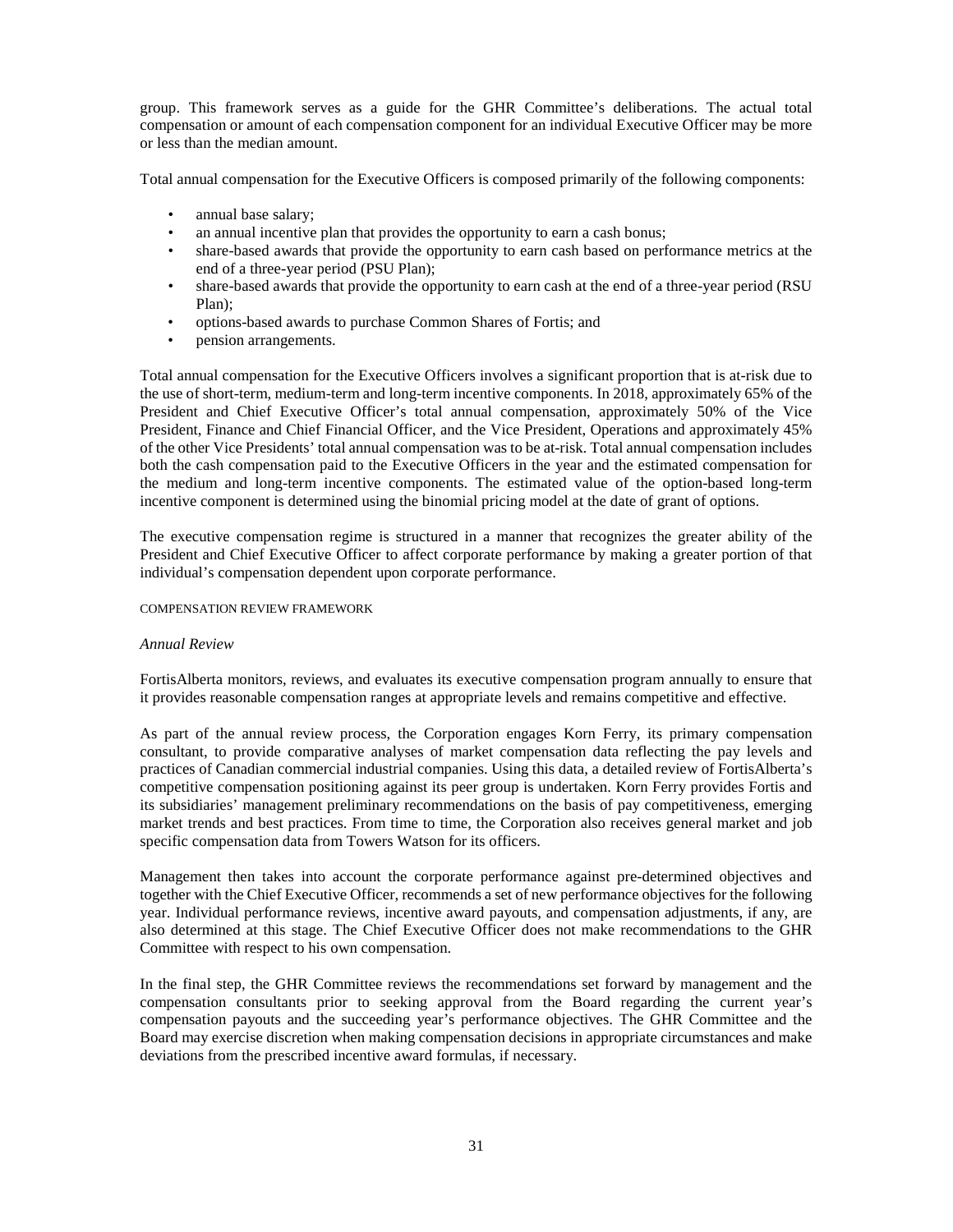#### <span id="page-31-0"></span>COMPENSATION RISK CONSIDERATIONS

Risk is considered throughout FortisAlberta's annual compensation review processes to ensure that effective control systems are in place to mitigate the perceived risks inherent in the compensation structure. The GHR Committee has identified the following external and internal risk controls within the Corporation's executive compensation program:

### *External Compensation Risk Mitigating Controls*

With respect to the Corporation's regulatory environment, there exists an extensive regulatory framework as well as reporting and approval mechanisms. FortisAlberta's ongoing compliance with existing regulatory requirements and emerging best practices ensure that risks within its compensation program are being continually monitored and controlled.

#### *Internal Compensation Risk Mitigating Controls*

The compensation program is designed such that risk is taken into consideration throughout the compensation review process:

| <b>Annual Salary</b>                      | Annual salaries are targeted approximately at market median levels and, as<br>such, do not encourage excessive risk-taking.                                                                                                                                                                                                                                                                                                                                                                                            |
|-------------------------------------------|------------------------------------------------------------------------------------------------------------------------------------------------------------------------------------------------------------------------------------------------------------------------------------------------------------------------------------------------------------------------------------------------------------------------------------------------------------------------------------------------------------------------|
| <b>Short-Term Incentives</b>              | <i>Board Discretion:</i> The GHR Committee retains the discretion to make<br>upward or downward adjustments to the prescribed incentive payout<br>formulas and actual payouts based on its assessment of the risk assumed to<br>generate financial results, circumstances that may have influenced<br>individual performance, as well as external factors that may have impacted<br>the Corporation's financial performance.<br><i>Award Cap:</i> Short-term incentives awarded to Executive Officers are              |
|                                           | capped at 200% of target.                                                                                                                                                                                                                                                                                                                                                                                                                                                                                              |
| Medium and Long-Term<br><i>Incentives</i> | Share and Option Based Awards: PSUs are awarded to executives to<br>emphasize their ability to affect overall corporate performance. The<br>deferred component of PSUs, RSUs and stock options provides for an<br>appropriate alignment between incentive payouts and the timeline of risks<br>for the Corporation.                                                                                                                                                                                                    |
|                                           | Stock Ownership Requirements: Effective January 1, 2015, Executive<br>Officers are required to beneficially own, directly or indirectly, a minimum<br>number of Fortis shares based on position. For the President and Chief<br>Executive Officer, the minimum shareholding amount is two times their<br>annual base salary, and for all other executives the minimum amount is<br>equal to their annual salary. Minimum share ownership must be achieved<br>within five years of appointment to an eligible position. |
|                                           | Any Executive Officer that fails to comply with share ownership<br>requirements will not be eligible for future equity-based compensation<br>awards until the later of; (i) the end of the one year period commencing on<br>the date of such failure, or (ii) such time as the Executive Officer is again<br>in compliance with the share ownership policy.                                                                                                                                                            |
|                                           | Anti-Hedging Policy: The Corporation's Executive Officers are not<br>permitted to hedge against declines in the market value of equity securities<br>received as compensation.                                                                                                                                                                                                                                                                                                                                         |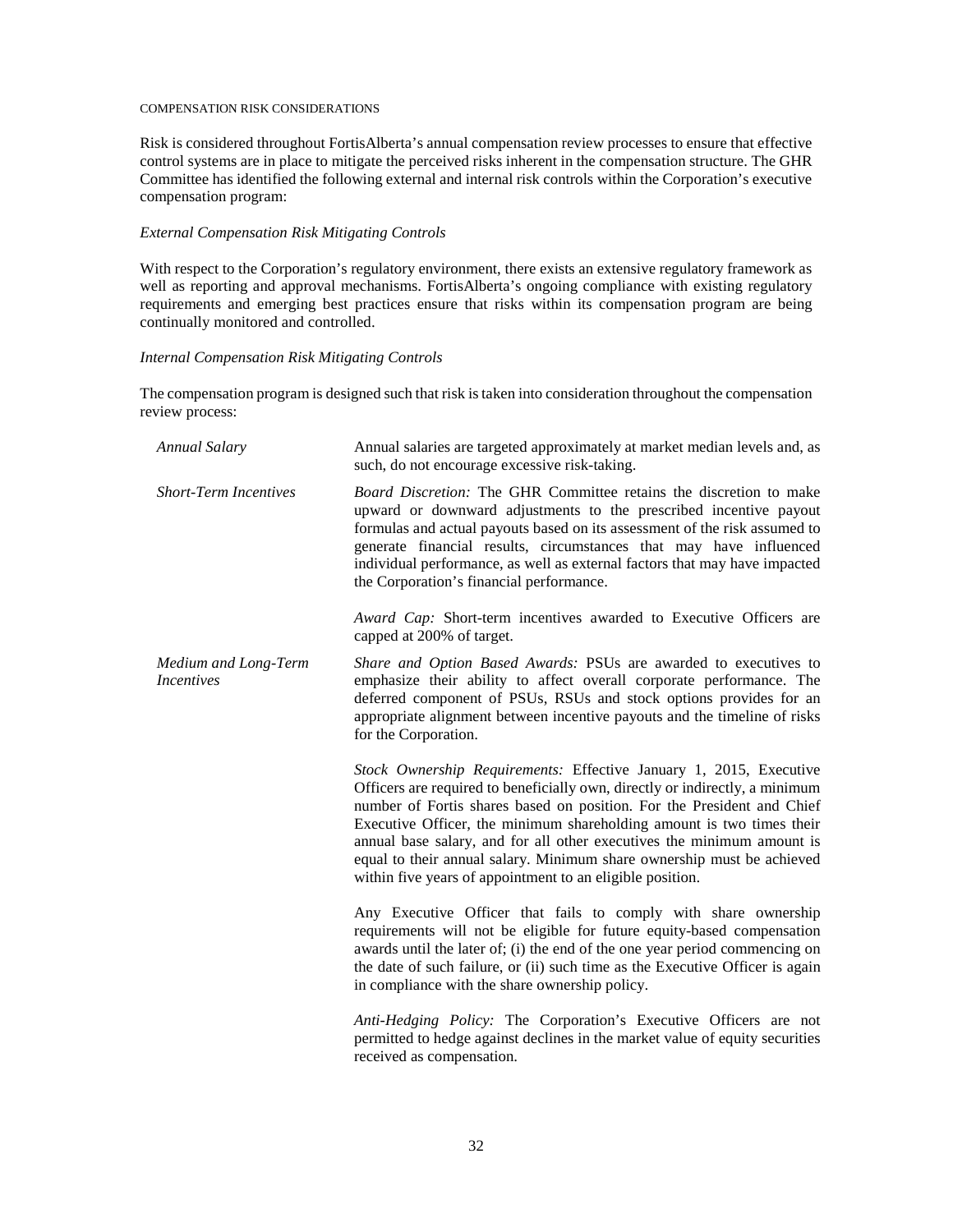The elements of executive compensation, for which all Executive Officers are eligible, and their respective compensation objectives are set out below:

| Compensation<br><b>Element</b>                   | <b>Description</b>                                                                                                                                                                                                                                                                                                                                                                                                                                                                                              | <b>Compensation Objectives</b>                                                                                                                                                                                                                                                                                                               |  |  |  |  |  |
|--------------------------------------------------|-----------------------------------------------------------------------------------------------------------------------------------------------------------------------------------------------------------------------------------------------------------------------------------------------------------------------------------------------------------------------------------------------------------------------------------------------------------------------------------------------------------------|----------------------------------------------------------------------------------------------------------------------------------------------------------------------------------------------------------------------------------------------------------------------------------------------------------------------------------------------|--|--|--|--|--|
| Annual Base Salary & Annual Incentive            |                                                                                                                                                                                                                                                                                                                                                                                                                                                                                                                 |                                                                                                                                                                                                                                                                                                                                              |  |  |  |  |  |
| <b>Annual Base Salary</b>                        | - Salary is a market-competitive, fixed level of<br>compensation.                                                                                                                                                                                                                                                                                                                                                                                                                                               | - Retain and attract highly qualified<br>leaders.<br>- Motivates strong business<br>performance.                                                                                                                                                                                                                                             |  |  |  |  |  |
| Annual Incentive Plan                            | - Combined with salary, the target level of<br>annual incentive provides a market-<br>competitive total cash opportunity.<br>- Annual incentive payout depends on individual<br>and corporate performance.                                                                                                                                                                                                                                                                                                      | - Retain and attract highly qualified<br>leaders.<br>- Motivate strong business<br>performance through achievement<br>of short-term objectives.<br>- Simple to communicate and<br>administer.<br>- Compensation dependent on<br>individual and corporate<br>performance.                                                                     |  |  |  |  |  |
|                                                  | <b>Mid-term Equity Based Incentive</b>                                                                                                                                                                                                                                                                                                                                                                                                                                                                          |                                                                                                                                                                                                                                                                                                                                              |  |  |  |  |  |
| <b>Share-Based Awards</b><br>(PSU <sub>s</sub> ) | - Incentive is based on Fortis' performance over<br>a three-year period against predetermined<br>measures.<br>- The amount of annual grant is determined as a<br>specified percentage of the participant's annual<br>base salary divided by the volume-weighted<br>average price of Fortis' common shares for the<br>five trading days immediately preceding the<br>date of the grant. The grant date is January 1st<br>of each year.<br>- Cash payout upon completion of the three-year<br>performance period. | - Align executive and shareholder<br>interests.<br>- Attract and retain highly qualified<br>leaders.<br>- Encourage strong long-term<br>business performance.<br>- Balance compensation for short and<br>long-term strategic results.<br>- Compensation dependent on<br>corporate performance.<br>- Simple to communicate and<br>administer. |  |  |  |  |  |
| <b>Share-Based Awards</b><br>(RSUs)              | - The amount of annual grant is determined as a<br>specified percentage of the participant's annual<br>base salary divided by the volume-weighted<br>average price of Fortis' common shares for the<br>five trading days immediately preceding the<br>date of the grant. The grant date is January 1st<br>of each year.<br>- Cash payout upon completion of the three-year<br>period.                                                                                                                           | - Align executive and shareholder<br>interests.<br>- Attract and retain highly qualified<br>leaders.<br>- Balance compensation for short and<br>long-term strategic results.<br>- Simple to communicate and<br>administer.                                                                                                                   |  |  |  |  |  |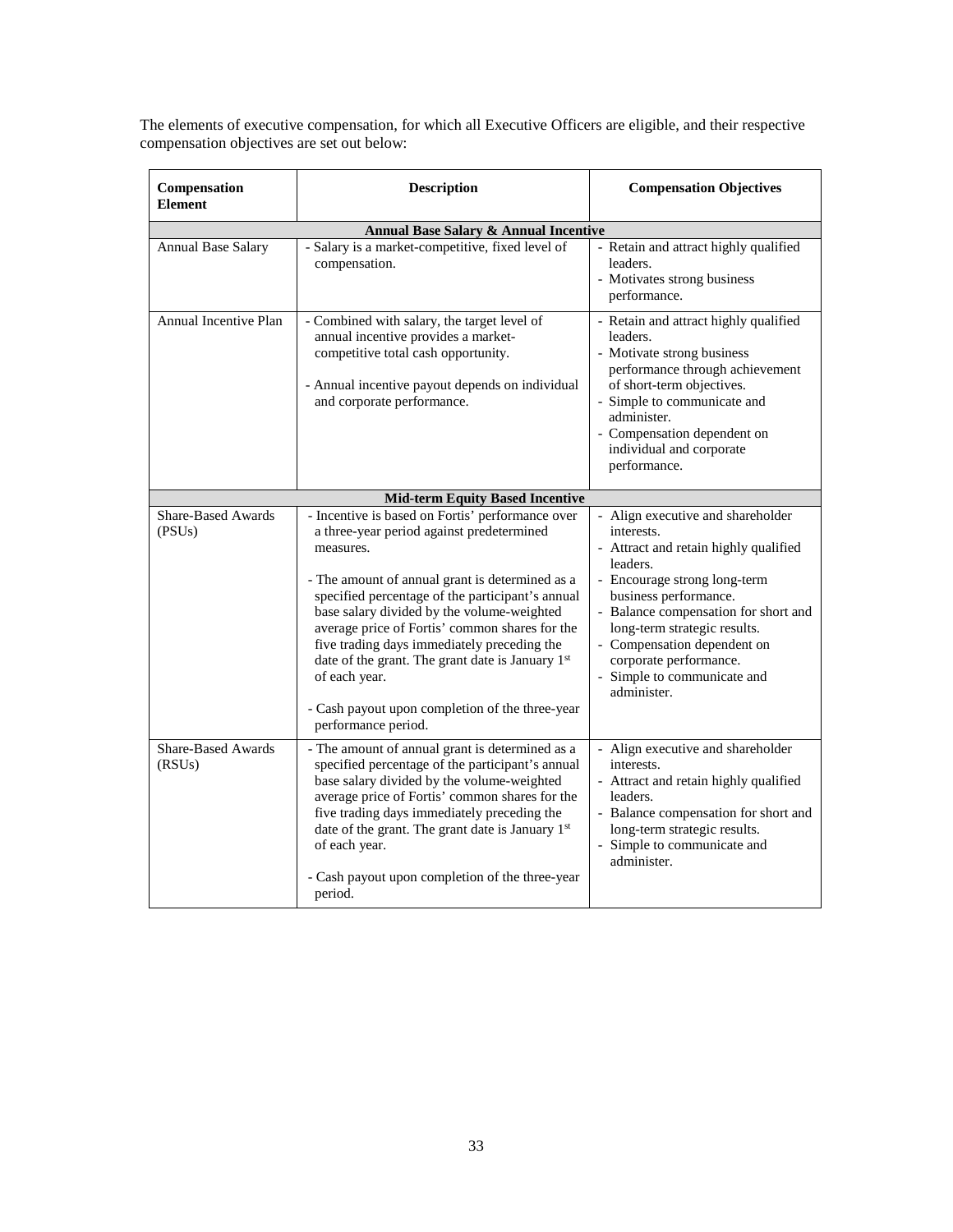|                                                                                                   | <b>Stock Options</b>                                                                                                                                                                                                                                                                                                                                                                                                                                                                                                                                                                                 |                                                                                                                                                                                                                                                                                                                                                                     |
|---------------------------------------------------------------------------------------------------|------------------------------------------------------------------------------------------------------------------------------------------------------------------------------------------------------------------------------------------------------------------------------------------------------------------------------------------------------------------------------------------------------------------------------------------------------------------------------------------------------------------------------------------------------------------------------------------------------|---------------------------------------------------------------------------------------------------------------------------------------------------------------------------------------------------------------------------------------------------------------------------------------------------------------------------------------------------------------------|
| <b>Option-based Awards</b>                                                                        | - Annual equity grants are made in the form of<br>stock options to purchase common shares of<br>Fortis.<br>- Beginning in 2015, the amount of annual<br>grant is determined as a specified percentage<br>of the participant's annual base salary divided<br>by the binomial valuation of Fortis' share<br>price.<br>- Prior to 2015, the amount of annual grant<br>was dependent on the level of the executive<br>and any applicable share ownership guideline.<br>- Options vest over a 4-year period and expire<br>after 7 years (2006 Stock Option Plan) or 10<br>years (2012 Stock Option Plan). | - Align executive and shareholder<br>interests.<br>- Attract and retain highly qualified<br>leaders.<br>- Motivate strong long-term business<br>performance.<br>- Align long-term interests of officers<br>with those of Fortis shareholders.<br>- Balance compensation for short and<br>long-term strategic results.<br>- Simple to communicate and<br>administer. |
|                                                                                                   | <b>Pension Arrangements for Eligible Canadian Executives</b>                                                                                                                                                                                                                                                                                                                                                                                                                                                                                                                                         |                                                                                                                                                                                                                                                                                                                                                                     |
| <b>Registered Retirement</b><br>Savings Plan<br>Defined Contribution<br>Pension Plan (DC<br>SERP) | Contribution to a registered retirement savings<br>plan equal to 6.5% of a participant's annual<br>base salary and annual incentive which is<br>matched by the participant up to the maximum<br>annual contribution limit allowed by the<br>Canada Revenue Agency.<br>- Accrual of 13% of annual base salary and<br>annual incentive in excess of the allowed<br>Canada Revenue Agency annual limit.<br>- At time of retirement, paid in one lump sum or<br>in equal payments over a period not greater<br>than 15 years.                                                                            | - Retain highly qualified leaders.<br>- Simple to communicate and<br>administer.<br>- Motivates strong business<br>performance.<br>- Balance compensation for short-,<br>medium- and long-term strategic<br>results.<br>- Retain highly qualified leaders.<br>- Simple to communicate and<br>administer.                                                            |
|                                                                                                   | <b>Pension Arrangements for Eligible US Taxpaying Executives</b>                                                                                                                                                                                                                                                                                                                                                                                                                                                                                                                                     |                                                                                                                                                                                                                                                                                                                                                                     |
| Defined Benefit Plan                                                                              | - The Retirement Income Plan of Central<br>Hudson Gas & Electric Corporation<br>(Retirement Plan). The Retirement Plan's<br>assets are held in a trust fund. Central Hudson<br>has provided periodic updates to the benefit<br>formulas stated in the Retirement Plan.                                                                                                                                                                                                                                                                                                                               | - Retain highly qualified leaders.<br>- Motivates strong business<br>performance.<br>- Balance compensation for short-,<br>medium- and long-term strategic<br>results.                                                                                                                                                                                              |
| Supplemental<br><b>Executive Retirement</b><br>Plan                                               | - The Central Hudson Gas & Electric<br>Corporation Supplemental Executive<br>Retirement Plan (SERP)<br>- The SERP is designed to work in conjunction<br>with the Retirement Plan to provide benefits in<br>excess of those under the Retirement Plan                                                                                                                                                                                                                                                                                                                                                 | - Retain highly qualified leaders.<br>- Motivates strong business<br>performance.<br>- Balance compensation for short-,<br>medium- and long-term strategic<br>results.                                                                                                                                                                                              |

The GHR Committee believes that the Corporation's compensation regime appropriately takes into account the performance of the Corporation and the contribution of the President and Chief Executive Officer and other Executive Officers of the Corporation toward that performance.

### *Annual Base Salary*

Base salaries for the Executive Officers are established annually by reference to the range of salaries paid generally by comparable Canadian commercial industrial companies and are targeted to the median of the comparator group.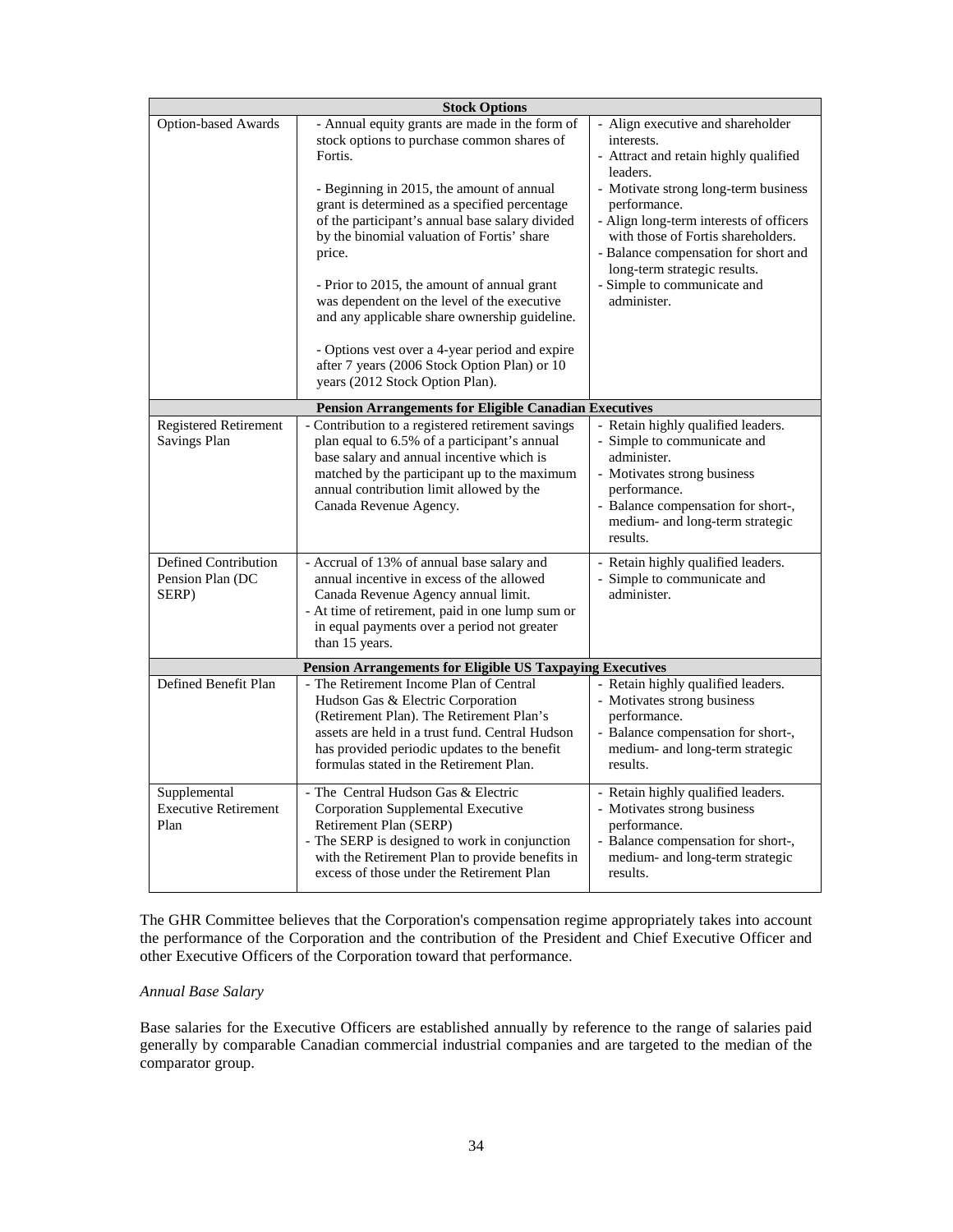#### *Annual Incentive Plan*

The Executive Officers of the Corporation participate in a short-term incentive plan which provides for annual cash bonuses. The amount of each bonus is determined by way of an annual assessment of corporate and personal performance in relation to targets approved by the Board and is expressed as a percentage of each Executive Officer's base salary. The Corporation's annual net earnings must reach a minimum threshold level before any payout is made under the plan. For competitive reasons the minimum threshold level is not disclosed.

Corporate performance is determined with reference to the performance of the Corporation relative to weighted targets in respect of customer satisfaction, productivity, reliability and safety. For 2018, there were four corporate targets: (i) a customer satisfaction index as measured by quarterly customer surveys (15% weighting); (ii) a measure of annual net income (50% weighting); (iii) electrical system average interruption duration index calculated in accordance with national industry standards (15% weighting); and (iv) an all injury frequency rate calculated in accordance with national industry standards (20% weighting).

Personal performance is determined with reference to individual contribution to corporate objectives. For the President and Chief Executive Officer, 70% of the annual cash bonus is based on corporate targets and 30% is based upon individual targets. For each of the other Executive Officers, 50% of the annual cash bonus is based upon corporate targets and 50% is based upon individual targets.

In 2018, the target cash bonus, which is payable upon the achievement of 100% of corporate and individual targets, was 60% of base salary for the President and Chief Executive Officer, 40% for Vice President, Finance and Chief Financial Officer, 40% for Vice President, Operations and 30% - 35% of base salary for all other Vice Presidents. At the discretion of the Board, Executive Officers may be awarded additional incentive pay in recognition of exceptional performance contributions.

#### *Medium- and Long-term Incentive Plan*

Effective January 1, 2015, the Corporation changed its medium and long-term incentive granting practices to provide a target long-term incentive (LTI) value, expressed as a percentage of base salary, which is then granted in pre-determined proportions of PSUs, RSUs and stock options. The LTI value for the President and Chief Executive Officer is 125% of his base salary. The LTI value for the Vice President, Finance and Chief Financial Officer and the Vice President, Operations is granted LTI having a market value at the time of grant equal to 50% of their base salaries. Each of the other NEOs is granted LTI having a market value at the time of grant equal to 30% - 40% of their base salary. The LTI value is granted to all the Executive Officers (with the exception of Michael Mosher, President and Chief Executive Officer) through a combination of 50% in PSUs, 25% in RSUs and 25% in stock options.

### *Share-Based Awards*

PSUs: Effective January 1, 2013, the Corporation adopted a PSU plan (2013 PSU Plan). Each PSU represents a unit with an underlying value equivalent to the value of a Fortis common share. Grants of PSUs are determined as a specified percentage of the participant's annual base salary divided by the volume-weighted average trading price of Fortis common shares for the five trading days immediately preceding the date of the grant. Notional dividends are assumed to accrue to the holder of the PSU and to be reinvested on the quarterly dividend payment dates of the common shares. Payment is made three years after the grant in an amount of 0-200% of the number of PSUs accumulated, including reinvestment of notional dividends, times the volume-weighted average trading price of Fortis common shares, as determined appropriate by the GHR Committee upon measurement of Fortis' performance, as compared to a comparable group of utility holding companies, over such three-year period against predetermined measures. Previous grants of PSUs are not taken into consideration when new PSUs are awarded. Effective January 1, 2015, the Corporation adopted a 2015 PSU Plan. The terms of the plan are largely consistent with the 2013 PSU Plan, with modifications related to the criteria by which Fortis' performance is measured and the maximum payment amount extended to 200%.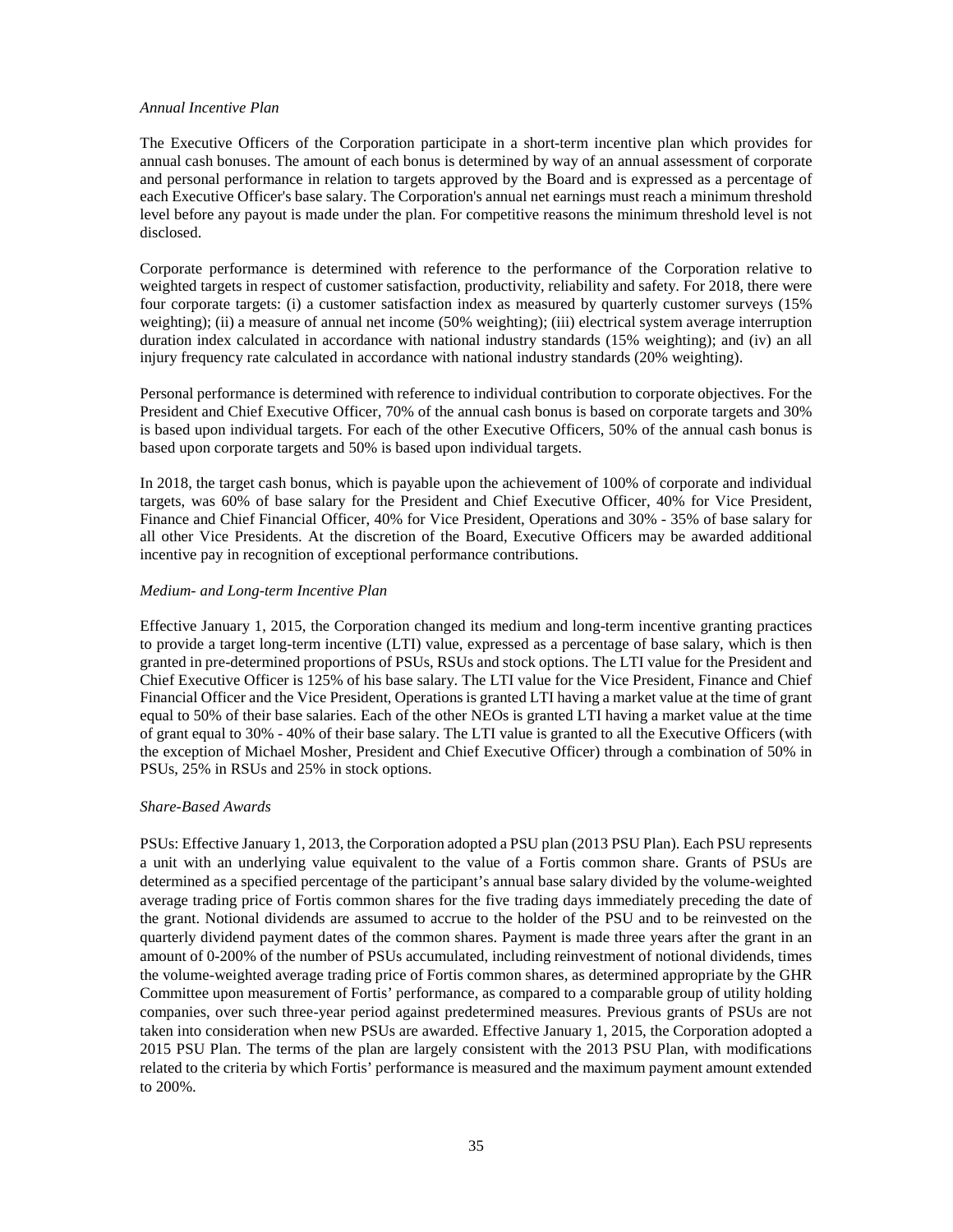RSUs: Effective January 1, 2015, the Corporation adopted a RSU plan. Each RSU represents a unit with an underlying value equivalent to the value of a Fortis common share. Grants of RSUs and the accumulation of notional dividends are consistent with the PSU plan. Payment will be made three years after the grant in an amount of the number of RSUs accumulated, including reinvestment of notional dividends, times the volumeweighted average trading price of Fortis common shares.

### *Option-Based Awards*

Long-term incentives take the form of grants of options under a Fortis Stock Option Plan, pursuant to which options to acquire Fortis common shares may be granted to Executive Officers, in order to encourage increased share ownership to participants as an incentive to maximize shareholder value. Beginning in 2015, the amount of annual grant is determined as a specified percentage of the participant's annual base salary divided by the binomial valuation of Fortis' common share price. In February 2018, Mr. Bomhof was granted options entitling him to purchase that number of common shares of Fortis having a market value at the time of grant equal to 30% of his base salary, which expired upon his resignation. Mr. Mosher does not participate in the Fortis Stock Option Plan. The Vice President, Finance and Chief Financial Officer and the Vice President, Operations were granted options entitling each executive to purchase that number of common shares of Fortis having a market value at the time of grant equal to 12.5% of such executive's salary. Each of the other executives were granted options entitling them to purchase that number of Fortis common shares having a market value at the time of grant equal to 7.5% - 10% of such executive's base salary. Previous grants of stock options are not taken into consideration when new options are awarded.

The 2006 Stock Option Plan became effective on May 2, 2006. Under this plan, options are subject to a vesting requirement whereby options vest at a rate of 25% per year over the four year period commencing on the first anniversary of the date of grant. The options granted prior to 2012 are exercisable for seven years from the grant date.

The stock option plan in place for 2018 was the 2012 Stock Option Plan. The 2012 Stock Option Plan became effective May 4, 2012. The provisions of the 2012 Stock Option Plan dealing with the eligibility, grant, terms of options, and vesting period are similar to the 2006 Stock Option Plan. The options granted in 2012 and subsequent years are exercisable for 10 years from the grant date.

#### *Pension Arrangements*

Executive Officers also participate in various pension arrangements as outlined on pages 40 and 41 of this AIF.

### <span id="page-35-0"></span>DIRECTOR AND NEO COMPENSATION

The following table sets forth information concerning the annual and long-term compensation earned for services rendered in respect of each of the individuals who were, for the year ended December 31, 2018, the President and Chief Executive Officer, the Vice President, Finance and Chief Financial Officer and the Corporation's one other most highly paid Executive Officer. This table also details individual director compensation.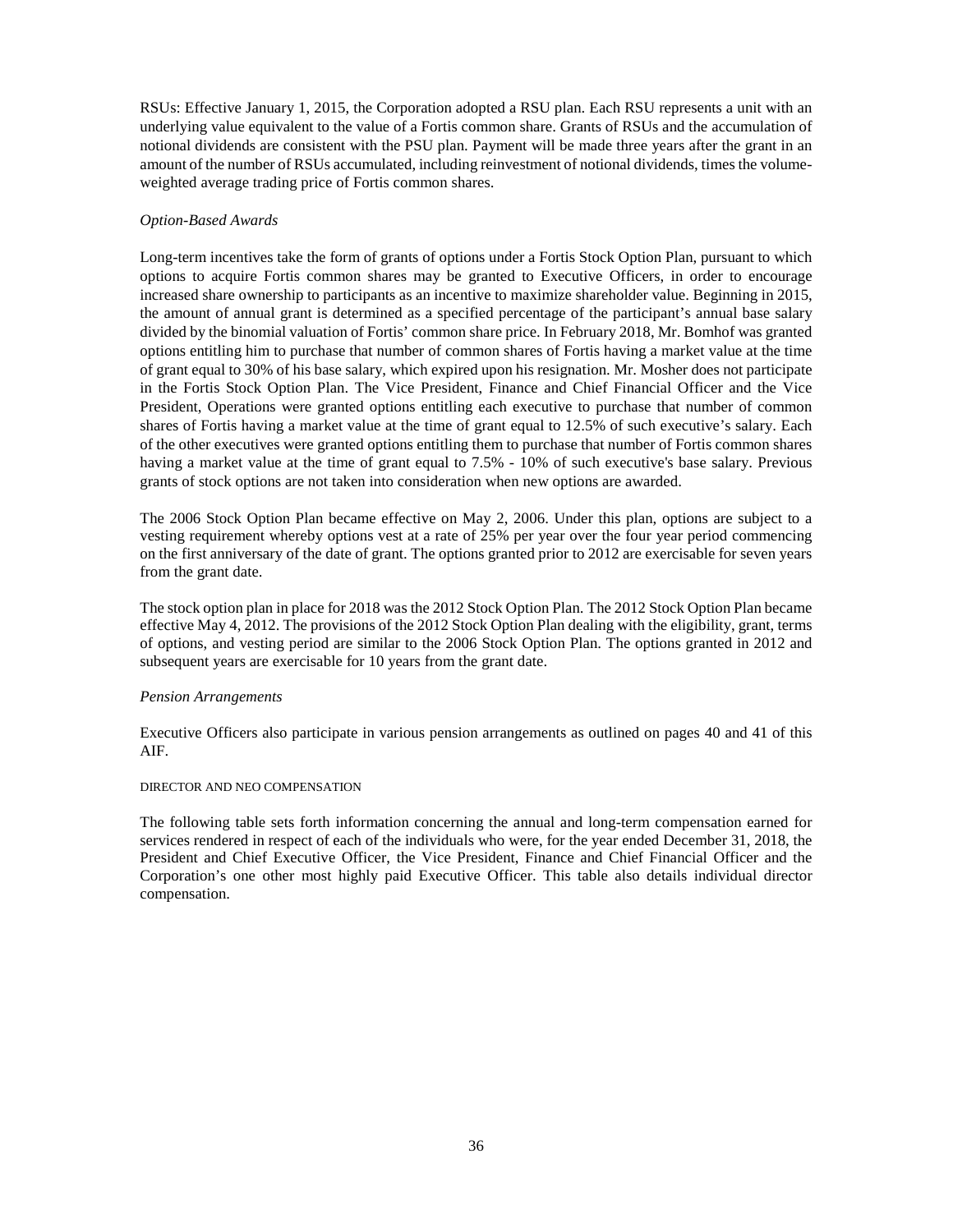| <b>Name and Position</b>                                          | Year | Salary or<br><b>Retainer</b><br>$($ \$) $^{(1)}$ | Annual<br>Bonus (\$)<br>(2) | Committee<br>or Meeting<br><b>Fees</b> (\$) $^{(3)}$ | Value of<br><b>Perquisites</b><br>$(\hat{\$})^{(4)}$ | Value of all<br>Other<br>Compensation<br>$\widehat{(S)}$ (5, 6,7) | <b>Total</b><br>Compensation<br>$($ \$) |
|-------------------------------------------------------------------|------|--------------------------------------------------|-----------------------------|------------------------------------------------------|------------------------------------------------------|-------------------------------------------------------------------|-----------------------------------------|
| Karl Bomhof <sup>(8, 9, 10)</sup><br>President and Chief          | 2018 | 220,000                                          | 125,523                     | ÷,                                                   | 31,639                                               | 1,398,673                                                         | 1,775,835                               |
| <b>Executive Officer</b>                                          | 2017 | 344,100                                          | $\mathbb{L}$                | ÷,                                                   | ÷,                                                   | 70,436                                                            | 414,536                                 |
| Michael Mosher <sup>(11, 12, 13, 14)</sup><br>President and Chief | 2018 | 171,375                                          | 183,671                     | ÷,                                                   | 22,244                                               | 188,254                                                           | 565,544                                 |
| <b>Executive Officer and</b><br>Director                          | 2017 | $\overline{\phantom{a}}$                         | $\overline{\phantom{a}}$    | $\overline{a}$                                       | $\overline{\phantom{a}}$                             |                                                                   |                                         |
| Janine Sullivan<br>Vice President, Finance                        | 2018 | 295,000                                          | 161,000                     | $\overline{a}$                                       | $\overline{a}$                                       | 55,696                                                            | 511,696                                 |
| and Chief Financial<br>Officer                                    | 2017 | 269,870                                          | 150,000                     | $\overline{a}$                                       | ÷,                                                   | 49,886                                                            | 469,756                                 |
| Cam Aplin                                                         | 2018 | 285,000                                          | 147,000                     | $\frac{1}{2}$                                        | $\overline{\phantom{a}}$                             | 55,765                                                            | 487,765                                 |
| Vice President,<br>Operations                                     | 2017 | 266,000                                          | 190,000                     | $\overline{\phantom{0}}$                             | $\overline{\phantom{a}}$                             | 50,180                                                            | 506,180                                 |
| Linda Apsey                                                       | 2018 | 50,000                                           | $\overline{a}$              | ÷,                                                   | $\sim$                                               | 5,000                                                             | 55,000                                  |
| Director                                                          | 2017 | 25,000                                           | ÷,                          | 16,250                                               | $\overline{\phantom{a}}$                             | 5,000                                                             | 46,250                                  |
| Tracey Ball <sup>(15)</sup>                                       | 2018 | 21,250                                           | $\overline{\phantom{a}}$    | ÷,                                                   | $\overline{\phantom{a}}$                             | 2,500                                                             | 23,750                                  |
| Director                                                          | 2017 | 60,000                                           | $\frac{1}{2}$               | 13,750                                               | ÷,                                                   | 7,500                                                             | 81,250                                  |
| Ross Bricker                                                      | 2018 | 50,000                                           | $\blacksquare$              | $\overline{\phantom{a}}$                             | $\overline{\phantom{a}}$                             | 3,750                                                             | 53,750                                  |
| Director                                                          | 2017 | 18,750                                           | $\overline{\phantom{a}}$    | 13,750                                               | $\sim$                                               | $\sim$                                                            | 32,500                                  |
| Nora Duke                                                         | 2018 | 50,000                                           | $\overline{\phantom{a}}$    | $\overline{\phantom{a}}$                             | $\overline{\phantom{a}}$                             | 6,250                                                             | 56,250                                  |
| Director                                                          | 2017 | 25,000                                           | $\blacksquare$              | 16,250                                               | ÷,                                                   | 5,000                                                             | 46,250                                  |
| Bill H. Giebelhaus                                                | 2018 | 51,000                                           | $\overline{\phantom{a}}$    | $\overline{a}$                                       | $\overline{\phantom{a}}$                             | 6,250                                                             | 57,250                                  |
| Director <sup>(17)</sup>                                          | 2017 | 28,000                                           | $\blacksquare$              | 16,250                                               | $\blacksquare$                                       | 6,250                                                             | 50,500                                  |
| Mona Hale <sup>(20)</sup>                                         | 2018 | 55,250                                           | $\overline{\phantom{a}}$    | $\Box$                                               | $\overline{\phantom{a}}$                             | 6,250                                                             | 61,500                                  |
| Director                                                          | 2017 | 25,000                                           | $\frac{1}{2}$               | 12,500                                               | $\overline{\phantom{a}}$                             | 5,000                                                             | 42,500                                  |
| David G. Hutchens                                                 | 2018 | 50,000                                           | $\frac{1}{2}$               | $\overline{\phantom{a}}$                             | $\overline{\phantom{a}}$                             | 6,250                                                             | 56,250                                  |
| Director                                                          | 2017 | 25,000                                           | $\overline{\phantom{a}}$    | 11,250                                               | $\sim$                                               | 5,000                                                             | 41,250                                  |
| Susan M. MacKenzie <sup>(18)</sup>                                | 2018 | 53,000                                           | $\overline{\phantom{a}}$    | ÷,                                                   | $\qquad \qquad \blacksquare$                         | 1,250                                                             | 54,250                                  |
| Director                                                          | 2017 | 25,000                                           | $\overline{a}$              | 13,750                                               | $\tilde{\phantom{a}}$                                | $\sim$                                                            | 38,750                                  |
| Ray Price (16)                                                    | 2018 | 37,500                                           | $\overline{\phantom{a}}$    | $\frac{1}{2}$                                        | $\blacksquare$                                       | 1,250                                                             | 38,750                                  |
| Director                                                          | 2017 | ÷,                                               | $\overline{\phantom{a}}$    | -                                                    | $\overline{\phantom{a}}$                             | $\Box$                                                            | $\blacksquare$                          |
| <b>Shelley Ralston</b>                                            | 2018 | 50,000                                           | $\blacksquare$              | $\frac{1}{2}$                                        | $\overline{\phantom{a}}$                             | 3,750                                                             | 53,750                                  |
| Director                                                          | 2017 | 25,000                                           | $\overline{\phantom{a}}$    | 16,250                                               | $\overline{\phantom{a}}$                             | 5,000                                                             | 46,250                                  |
| Roger D. Thomas <sup>(19)</sup>                                   | 2018 | 78,000                                           | $\overline{\phantom{a}}$    | ÷,                                                   | ÷                                                    |                                                                   | 78,000                                  |
| Director                                                          | 2017 | 31,000                                           | $\Box$                      | 13,750                                               | $\overline{\phantom{a}}$                             | $\overline{\phantom{a}}$                                          | 44,750                                  |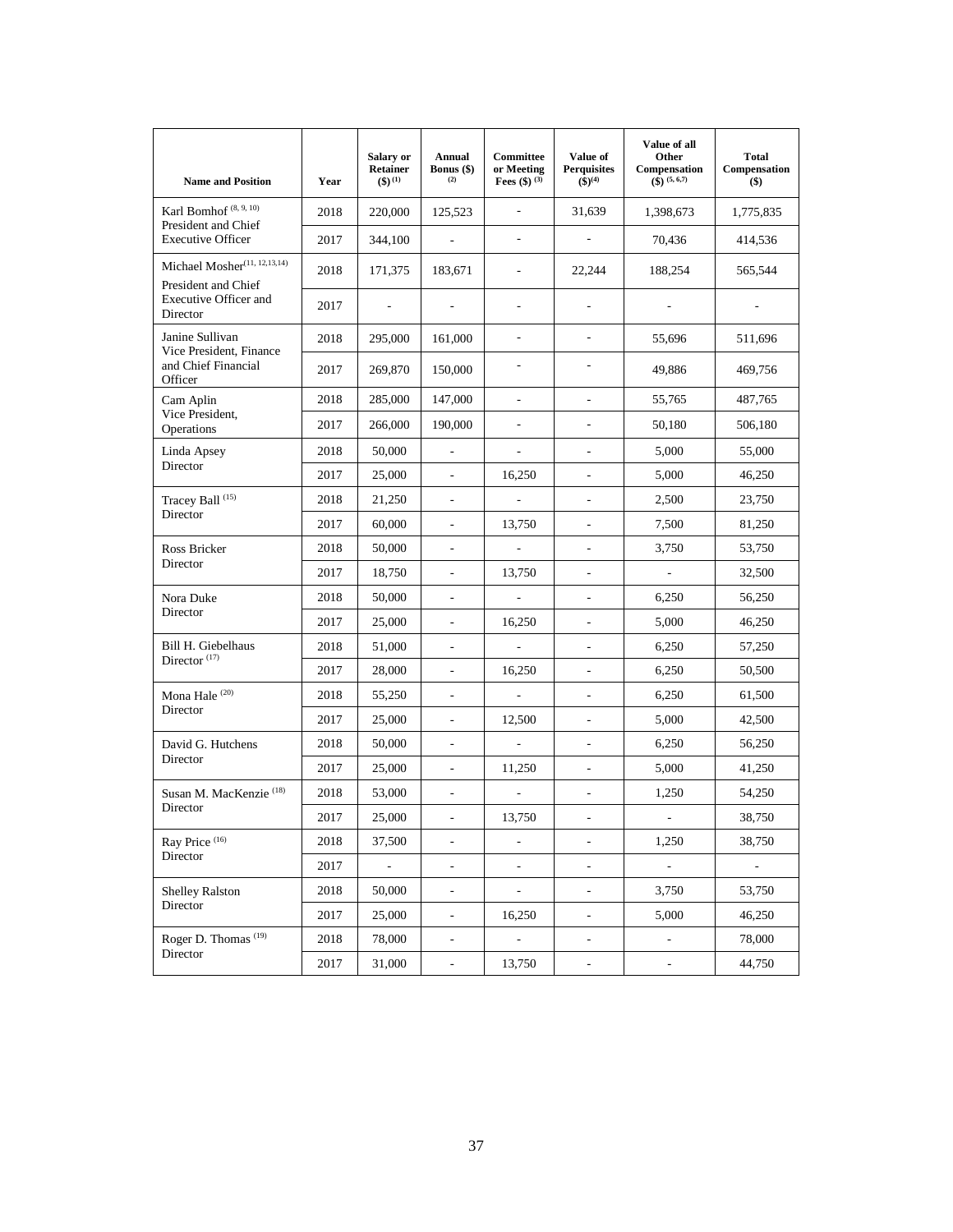#### **Footnotes to Compensation Table:**

- (1) Represents the annual salary for the NEOs and the annual retainer of \$50,000 paid to each of the Directors, the annual retainer of \$85,000 paid to the Chairman of the Board, the annual retainer of \$4,000 paid to the Chairperson of the GHR Committee and the annual retainer of \$7,000 paid to the Chairperson of the ARE Committee.
- (2) Represents amounts awarded under the Corporation's short-term non-equity incentive program in recognition of FortisAlberta's respective corporate performances and the individual's performance for the reported year and paid in the following year.
- (3) Represents the remuneration fees of \$1,250 paid to each Director for attending the directors' and committee meetings. These fees were eliminated in 2018 and are now included in the annual retainer with the new fee schedule.
- (4) The value of perquisites for Mr. Bomhof is disclosed for 2018 as it exceeds the minimum disclosure threshold of 10% of the total annual salary of the NEO. Perquisites value includes: (i) executive medical health spending account; (ii) company parking stall (iii) personal use of company vehicle. Mr. Mosher's perquisites are based on the housing allowance, company parking stall and car allowance paid in 2018. Perquisites for other NEOs are not disclosed as they are less than the threshold of 10% of the total annual salary.
- (5) Represents all compensation paid or accrued to NEOs relating to the DC SERP. Mr. Mosher does not participate in the defined contribution supplemental employee retirement plan, he participated in Central Hudson Gas & Electric Corporation Supplemental Executive Retirement Plan. See REPORT ON EXECUTIVE COMPENSATION – Pension Arrangements.
- (6) Includes: (i) the dollar value on imputed interest benefits from loans provided to the NEOs and the dollar value of insurance premiums paid by the Corporation with respect to term life insurance; (ii) 10% match by the Corporation on contributions made to purchase Fortis shares through the Employee Share Purchase Plan; (iii) payment in lieu of vacation; (iv) contributions made by the Corporation to RRSP and SERP for the NEOs; and v) the taxable benefit associated with exercising stock options. Mr. Mosher's payment is inclusive of tax equalization payments paid in 2018.
- (7) Represents the director's compensation in the amount of \$1,250 for travel time to meetings located in a city outside of the location of their primary residence, if applicable.
- (8) All of Mr. Bomhof's compensation was received in his capacity as an officer of the Corporation. Mr. Bomhof was not compensated for serving as a director of the Corporation while he was President and CEO.
- (9) Mr. Bomhof resigned as President and CEO effective June 15, 2018.
- (10) All Other Compensation for Mr. Bomhof includes a cash payment for his resignation from this position.
- (11) All of Mr. Mosher's compensation is received in his capacity as an officer of the Corporation. Mr. Mosher is not compensated for serving as a director of the Corporation while he is President and CEO.
- (12) Mr. Mosher was appointed President and CEO effective September 15, 2018.
- (13) Mr. Mosher's salary includes tax equalization payments consistent with his contract.
- (14) Mr. Mosher is paid in US currency, amounts reported are shown in Canadian and have been converted from US to Canadian dollars using a weighted average foreign exchange rate approach.
- (15) Ms. Ball resigned from the Board of Directors effective April 2, 2018.
- (16) Mr. Price joined the Board of Directors effective April 2, 2018.
- (17) Mr. Giebelhaus was GHR Committee Chair in Q1.
- (18) Ms. MacKenzie was GHR Committee Chair in Q2, Q3, and Q4.
- (19) Mr. Thomas was ARE Committee Chair in Q1 and Board Chair in Q2, Q3 and Q4.
- (20) Ms. Hale was ARE Committee Chair in Q2, Q3, and Q4.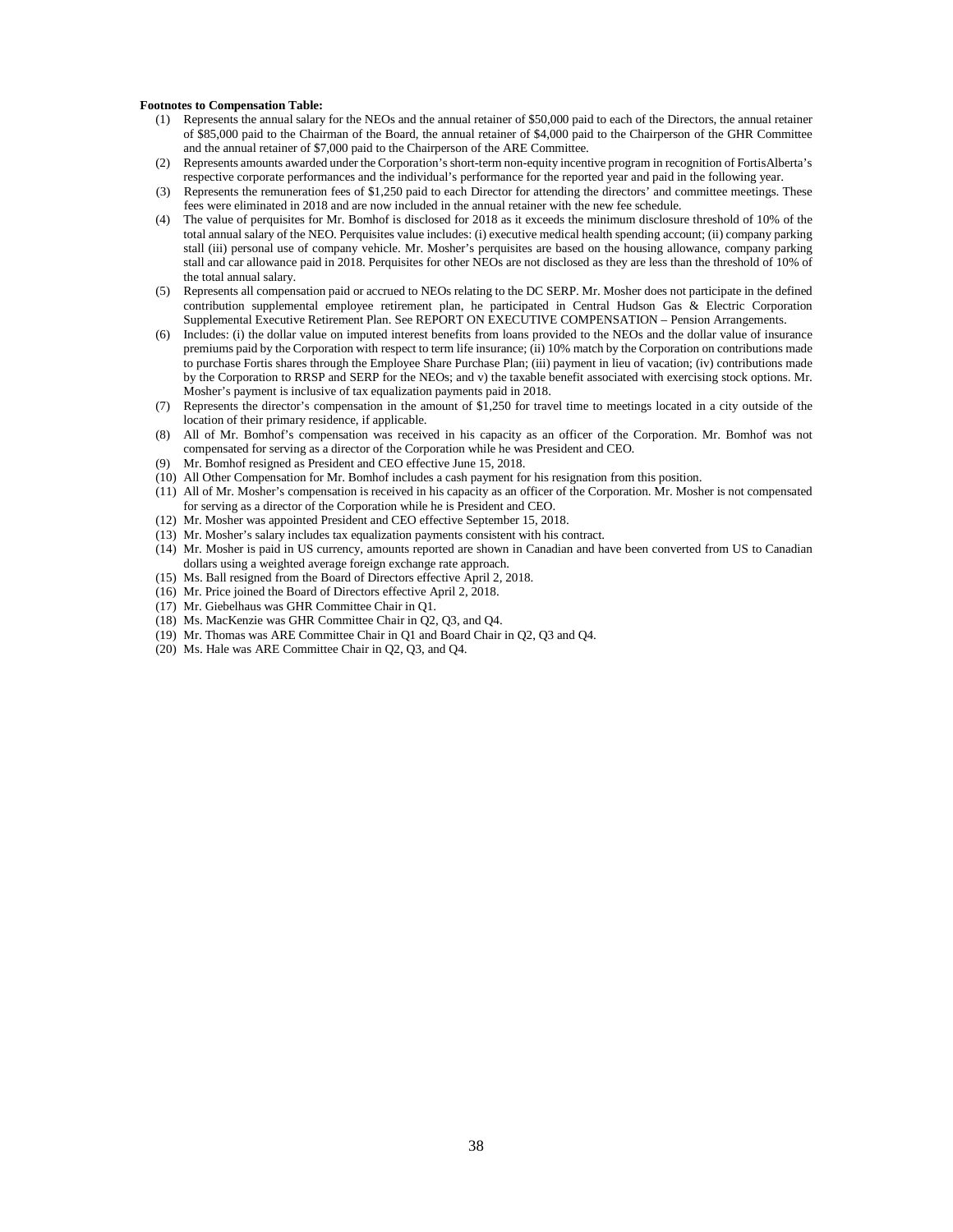#### <span id="page-38-0"></span>COMPENSATION SECURITIES

The following table sets forth details of the securities granted to each NEO in the most recently completed financial year.

| Name &<br><b>Position</b>                                                   | Type of<br>Compensation<br><b>Security</b> | Number of<br>Compensation<br>Securities $(1)$ | Date<br>of<br>Grant | <b>Issue or</b><br><b>Exercise</b><br>Price <sup>(2)</sup><br>\$) | <b>Closing Price</b><br>of Underlying<br><b>Security on</b><br>Date of Grant<br>(3)<br>$($)$ | <b>Closing Price</b><br>of Underlying<br>Security at<br>Year End $(3)$<br>\$) | <b>Expiry</b><br>Date $(4)$ |
|-----------------------------------------------------------------------------|--------------------------------------------|-----------------------------------------------|---------------------|-------------------------------------------------------------------|----------------------------------------------------------------------------------------------|-------------------------------------------------------------------------------|-----------------------------|
| Michael<br>Mosher $(5,9)$<br>President and<br>Chief<br>Executive<br>Officer |                                            |                                               | ٠                   |                                                                   |                                                                                              |                                                                               |                             |
| Karl<br>Bomhof <sup>(8)</sup>                                               | <b>Stock Options</b>                       | 26,688                                        | Feb 13.<br>2018     | 41.27                                                             | 40.71                                                                                        | 45.51                                                                         | Feb 13.<br>2028             |
| President and<br>Chief<br>Executive<br>Officer                              | <b>PSU</b>                                 | 5,988.8390                                    | Jan 1,<br>2018      | 46.0089                                                           | 45.53                                                                                        | 45.51                                                                         | Dec 31.<br>2020             |
|                                                                             | <b>RSU</b>                                 | 2,999.420                                     | Jan 1,<br>2018      | 46.0089                                                           | 45.53                                                                                        | 45.51                                                                         | Dec 31.<br>2020             |
| Janine<br>Sullivan <sup>(6)</sup>                                           | <b>Stock Options</b>                       | 7,132                                         | Feb 13.<br>2018     | 41.27                                                             | 40.71                                                                                        | 45.51                                                                         | Feb 13,<br>2028             |
| Vice<br>President.<br>Finance and                                           | <b>PSU</b>                                 | 1,602.951                                     | Jan 1.<br>2018      | 46.0089                                                           | 45.53                                                                                        | 45.51                                                                         | Dec 31.<br>2020             |
| Chief<br>Financial<br>Officer                                               | <b>RSU</b>                                 | 801.475                                       | Jan $1$ .<br>2018   | 46.0089                                                           | 45.53                                                                                        | 45.51                                                                         | Dec 31,<br>2020             |
| Cam Aplin <sup><math>(7)</math></sup><br>Vice<br>President,<br>Operations   | <b>Stock Options</b>                       | 6,892                                         | Feb 13,<br>2018     | 41.27                                                             | 40.71                                                                                        | 45.51                                                                         | Feb 13.<br>2028             |
|                                                                             | <b>PSU</b>                                 | 1,548.613                                     | Jan 1,<br>2018      | 46.0089                                                           | 45.53                                                                                        | 45.51                                                                         | Dec 31.<br>2020             |
|                                                                             | <b>RSU</b>                                 | 744.307                                       | Jan 1,<br>2018      | 46.0089                                                           | 45.53                                                                                        | 45.51                                                                         | Dec 31.<br>2020             |

(1) Each unit of stock option, PSU and RSU are equivalent to one common share of Fortis. The compensation securities granted in 2018 represent less than 1 per cent of the total number of common shares issued and outstanding of Fortis.

(2) The exercise price for stock options and issue price for PSUs and RSUs is the volume weighted average price of the common shares of Fortis traded on the Toronto Stock Exchange for the five (5) trading days immediately preceding the date of grant.

(3) Represents the closing price of Fortis Common Shares on the TSX on the applicable dates.

(4) PSUs and RSUs granted in 2018 will be eligible for payment effective January 1, 2021.

(5) No securities were issued by FortisAlberta in 2018 to Mr. Mosher.

(6) At December 31, 2018, Ms. Sullivan held 22,488 unexercised stock options, of which 5,874 were fully vested. Options vest at a rate of 25 per cent, per year over the four year period commencing on the first anniversary of the date of grant. Ms. Sullivan also held 7,815 PSUs and RSUs, of which none were fully vested. PSUs and RSUs vest upon the completion of the three-year period from the date of grant.

(7) At December 31, 2018, Mr. Aplin held 39,238 unexercised stock options, of which 22,651 were fully vested. Options vest at a rate of 25 per cent, per year over the four year period commencing on the first anniversary of the date of grant. Mr. Aplin also held 7,169 PSUs and RSUs, of which none were fully vested. PSUs and RSUs vest upon the completion of the three-year period from the date of grant.

(8) Mr. Bomhof resigned as President and CEO effective June 15, 2018. All unvested stock options at the time of resignation were cancelled.

(9) Mr. Mosher was appointed President and CEO effective September 15, 2018.

The following table sets forth details of the securities exercised by each NEO in the most recently completed financial year. PSUs that fully vested on December 31, 2018 will be reviewed and approved for payment by the GHR Committee during the first quarter of 2019.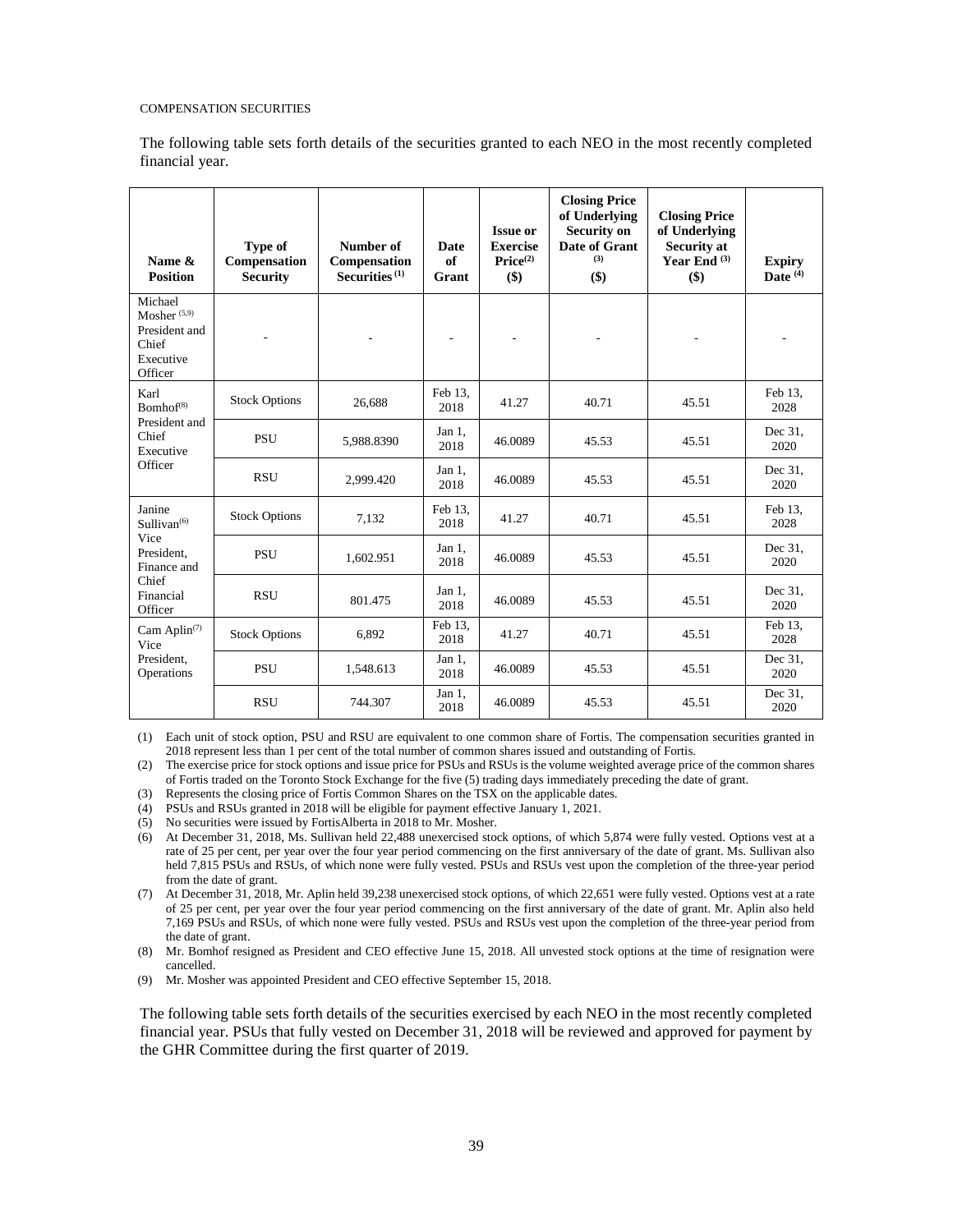| Name &<br><b>Position</b>                                                      | Type of<br>Compensation<br>Security <sup>(1)</sup> | Number of<br><b>Underlying</b><br><b>Securities</b><br><b>Exercised</b> | <b>Exercise</b><br>Price per<br><b>Security</b><br>$($)$ | Date of<br><b>Exercise</b> | <b>Closing</b><br>Price per<br><b>Security on</b><br>Date of<br>Exercise (\$) | <b>Difference</b><br><b>Between</b><br><b>Exercise Price</b><br>and Closing<br><b>Price on Date</b><br>of Exercise (\$) | <b>Total</b><br>Value on<br><b>Exercise</b><br>Date $(\$)$ |
|--------------------------------------------------------------------------------|----------------------------------------------------|-------------------------------------------------------------------------|----------------------------------------------------------|----------------------------|-------------------------------------------------------------------------------|-------------------------------------------------------------------------------------------------------------------------|------------------------------------------------------------|
| Michael<br>Mosher <sup>(2)</sup><br>President                                  | <b>PSUs</b>                                        |                                                                         | $\overline{a}$                                           |                            |                                                                               |                                                                                                                         |                                                            |
| and Chief<br>Executive<br>Officer                                              | <b>RSUs</b>                                        |                                                                         |                                                          |                            |                                                                               |                                                                                                                         |                                                            |
| Karl<br><b>Bomhof</b>                                                          | <b>PSUs</b>                                        | 1,003.585585                                                            | 46.01                                                    | Jan 1, 2018                | $\overline{a}$                                                                |                                                                                                                         | 51,161                                                     |
| President<br>and Chief<br>Executive                                            | <b>RSUs</b>                                        | 501.792792                                                              | 46.01                                                    | Jan 1, 2018                | $\overline{a}$                                                                |                                                                                                                         | 23,087                                                     |
| Officer                                                                        |                                                    | 3,892                                                                   | 32.95                                                    | Jan. 29, 2018              | 43.19                                                                         | 10.24                                                                                                                   | 39,836.08                                                  |
|                                                                                | <b>Stock Options</b>                               | 600                                                                     | 34.27                                                    | Aug. 30, 2018              | 42.50                                                                         | 8.23                                                                                                                    | 4,938.00                                                   |
|                                                                                |                                                    | 5,148                                                                   | 34.27                                                    | Sept. 4, 2018              | 42.66                                                                         | 8.39                                                                                                                    | 43,185.71                                                  |
|                                                                                |                                                    | 6,104                                                                   | 33.58                                                    | Sept. 4, 2018              | 42.63                                                                         | 9.05                                                                                                                    | 55,250.13                                                  |
|                                                                                |                                                    | 7,208                                                                   | 30.73                                                    | Sept. 4, 2018              | 42.61                                                                         | 11.88                                                                                                                   | 85,639.86                                                  |
|                                                                                |                                                    | 3,339                                                                   | 39.25                                                    | Sept. 4, 2018              | 42.59                                                                         | 3.34                                                                                                                    | 11,155.61                                                  |
|                                                                                |                                                    | 4,324                                                                   | 37.30                                                    | Sept. 4, 2018              | 42.57                                                                         | 5.27                                                                                                                    | 22,808.969                                                 |
|                                                                                |                                                    | 1,824                                                                   | 42.36                                                    | Sept. 4, 2018              | 42.57                                                                         | 0.21                                                                                                                    | 374.54                                                     |
| Janine                                                                         | $\overline{\mathrm{PSUs}}$                         | $\overline{a}$                                                          | $\overline{a}$                                           | $\overline{a}$             | $\overline{a}$                                                                | L.                                                                                                                      | $\overline{a}$                                             |
| Sullivan<br>Vice<br>President.<br>Finance<br>and Chief<br>Financial<br>Officer | <b>RSUs</b>                                        |                                                                         |                                                          |                            |                                                                               |                                                                                                                         |                                                            |
|                                                                                | <b>Stock Options</b>                               |                                                                         | L,                                                       |                            | $\overline{a}$                                                                |                                                                                                                         |                                                            |
| Cam<br>Aplin                                                                   | <b>PSUs</b>                                        | 990.664311                                                              | 46.01                                                    | Jan 1, 2018                | L.                                                                            | ÷,                                                                                                                      | 50,502                                                     |
| Vice                                                                           | <b>RSUs</b>                                        | 495.332156                                                              | 46.01                                                    | Jan 1, 2018                | $\frac{1}{2}$                                                                 | ÷.                                                                                                                      | 22,790                                                     |
| President,<br>Operations                                                       | <b>Stock Options</b>                               | L,                                                                      | ÷,                                                       |                            |                                                                               |                                                                                                                         |                                                            |

(1) PSUs represent the 2015 PSU values that were realized and paid in 2018 in respect of the three-year period. The actual value of the PSUs at the payment date is dependent on meeting the payment criteria and corporate performance. RSUs represent the 2015 RSU value that were realized and paid in 2018 in respect of the three-year period.

(2) Mr. Mosher does not participate in the stock options program.

#### <span id="page-39-0"></span>PENSION ARRANGEMENTS

In 2018, the Corporation contributed to an RRSP for the NEOs at an amount equal to 6.5% of their annual base salary, which contributions were matched by the NEOs up to a maximum RRSP contribution limit of \$26,230 as allowed by the Canada Revenue Agency. In 2018, the Corporation contributed \$13,115 for each of Mr. Bomhof, Ms. Sullivan, and Mr. Aplin.

The NEOs participate in a non-contributory DC SERP. In 2018, the DC SERP provided for the contribution by the Corporation of an amount equal to 13% of the annual base salary plus annual paid cash bonus of Mr. Bomhof, Ms. Sullivan, and Mr. Aplin in excess of \$201,769 to a notional account upon which interest will accrue at the interest rate of a 10-year Government of Canada bond, plus a premium of 0% to 3%, dependent upon years of service.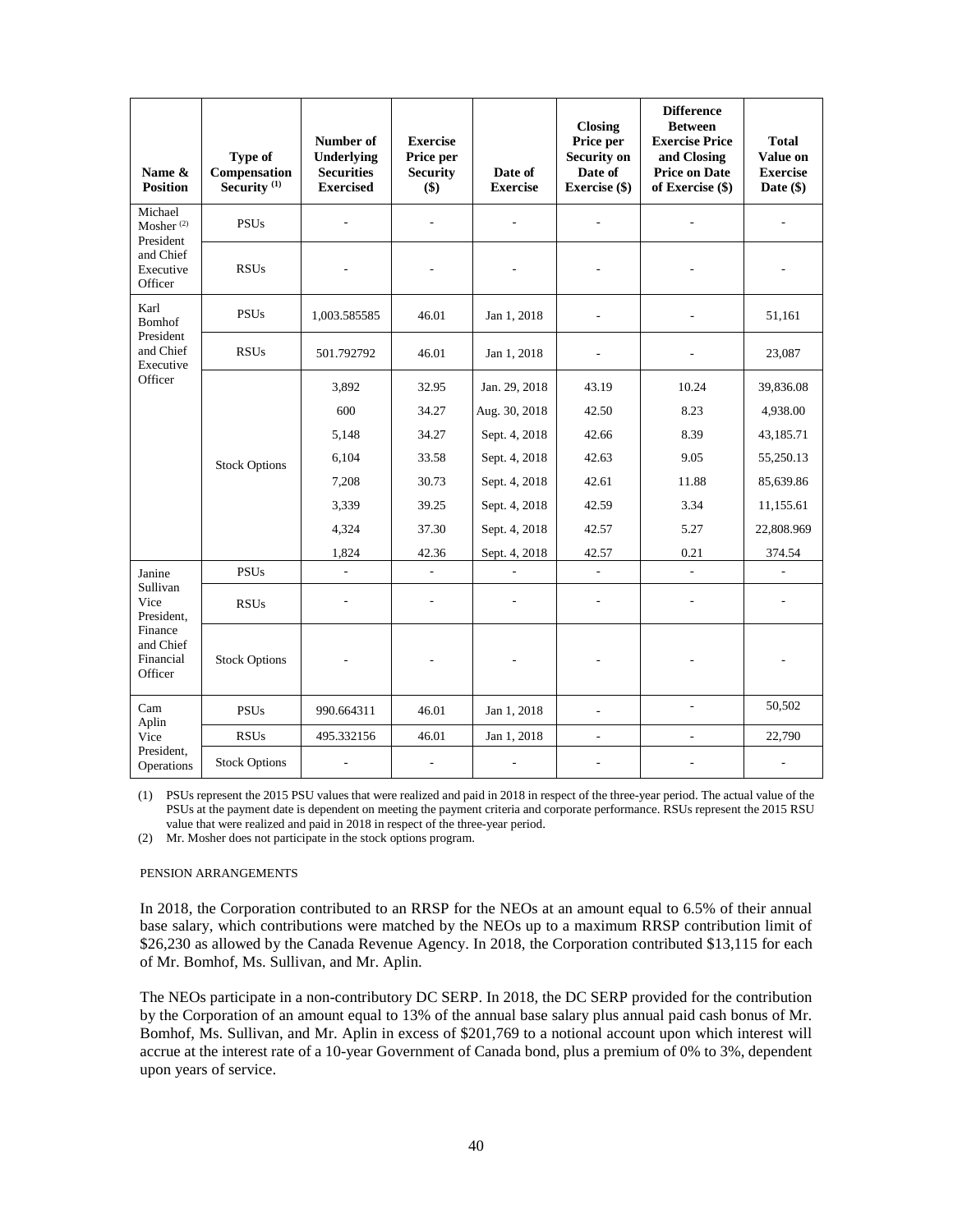Prior to joining the Corporation Mr. Mosher participated in the Retirement Income Plan of Central Hudson Gas & Electric Corporation and the Central Hudson Gas & Electric Corporation Supplemental Executive Retirement Plan. Mr. Mosher's participation continues in the aforementioned plans during for the term of his employment agreement. Mr. Mosher does not participate in the RRSP or DC SERP as listed above.

The following table sets forth details of the balances accrued due to the NEOs pursuant to pension arrangements for the year ended December 31, 2018.

| <b>Name and Principal Position</b>                                               | Accumulated<br>Value at Start of<br>Year $(\$)$ | <b>Compensatory</b><br>$\left( \text{\$}\right)$ | <b>Accumulated Value</b><br>at Year-end<br>$(\$)$ |
|----------------------------------------------------------------------------------|-------------------------------------------------|--------------------------------------------------|---------------------------------------------------|
| Michael Mosher <sup>(1)</sup><br>President and Chief Executive Officer           | 497,007                                         | 176,459                                          | 673,466                                           |
| Karl Bomhof <sup><math>(2)</math></sup><br>President and Chief Executive Officer | 174.580                                         | 19.846                                           | $\Omega$                                          |
| Janine Sullivan<br>Vice President, Finance and Chief Financial Officer           | 114,333                                         | 36,166                                           | 150,499                                           |
| Cam Aplin<br>Vice President, Operations                                          | 136,717                                         | 37,437                                           | 174,154                                           |

(1) Mr. Mosher's accumulated values represent the accrued benefits under both the Retirement Income Plan of Central Hudson Gas & Electric Corporation and the Central Hudson Gas & Electric Corporation Supplemental Executive Retirement Plan following his transfer to FortisAlberta. Values represented were converted from U.S. to Canadian dollars using the 2018 average exchange rate of the period of time Mr. Mosher worked for FortisAlberta; \$1.315878 = \$1.00 CAD.

(2) Mr. Bomhof's benefit entitlement was paid out as a lump sum upon his resignation from FortisAlberta.

<span id="page-40-0"></span>INDEBTEDNESS OF DIRECTORS AND EXECUTIVE OFFICERS

None of the directors or officers are indebted to the Corporation other than routine indebtedness.

#### <span id="page-40-1"></span>TERMINATION OF EMPLOYMENT, CHANGE IN RESPONSIBILITIES AND EMPLOYMENT CONTRACTS

There is a written employment agreement for Mr. Mosher which contains the basic provisions of employment including, among other things, base salary, short-term incentive bonus, benefits, vacation, and relocation. This agreement contains provisions dealing with termination (whether voluntary, involuntary or constructive), resignation, retirement, or a change in control that would produce an estimated payment of \$1,736,959 (approximate value of one and a half times Mr. Mosher's base salary and target bonus). The agreement also includes provisions for a retention incentive bonus payable at an estimated  $$1,157,973$ <sup>1</sup>

Other than the agreement for Mr. Mosher listed above there are no employment contracts between the Corporation and its NEOs that provide for payments at, following or in connection with any termination, resignation, retirement, change in control of the Corporation or a change in the NEOs' responsibilities.

#### <span id="page-40-2"></span>COMPENSATION OF DIRECTORS

The GHR Committee reviews director compensation on a periodic basis by reviewing directors fees paid by organizations of similar size and complexity to the Corporation.

The Corporation pays an annual retainer to each of its directors of \$50,000. In addition to the annual retainer, each director that was not resident in the community in which a meeting is held receives an additional \$1,250 of remuneration if they travel to the community to attend the meeting.

<span id="page-40-3"></span><sup>&</sup>lt;sup>1</sup> Mr. Mosher is compensated in U.S. Funds. The estimated payments were converted from U.S. to Canadian dollars using the 2018 average exchange rate of the period of time Mr. Mosher worked for FortisAlberta; \$1.315878 = \$1.00 CAD.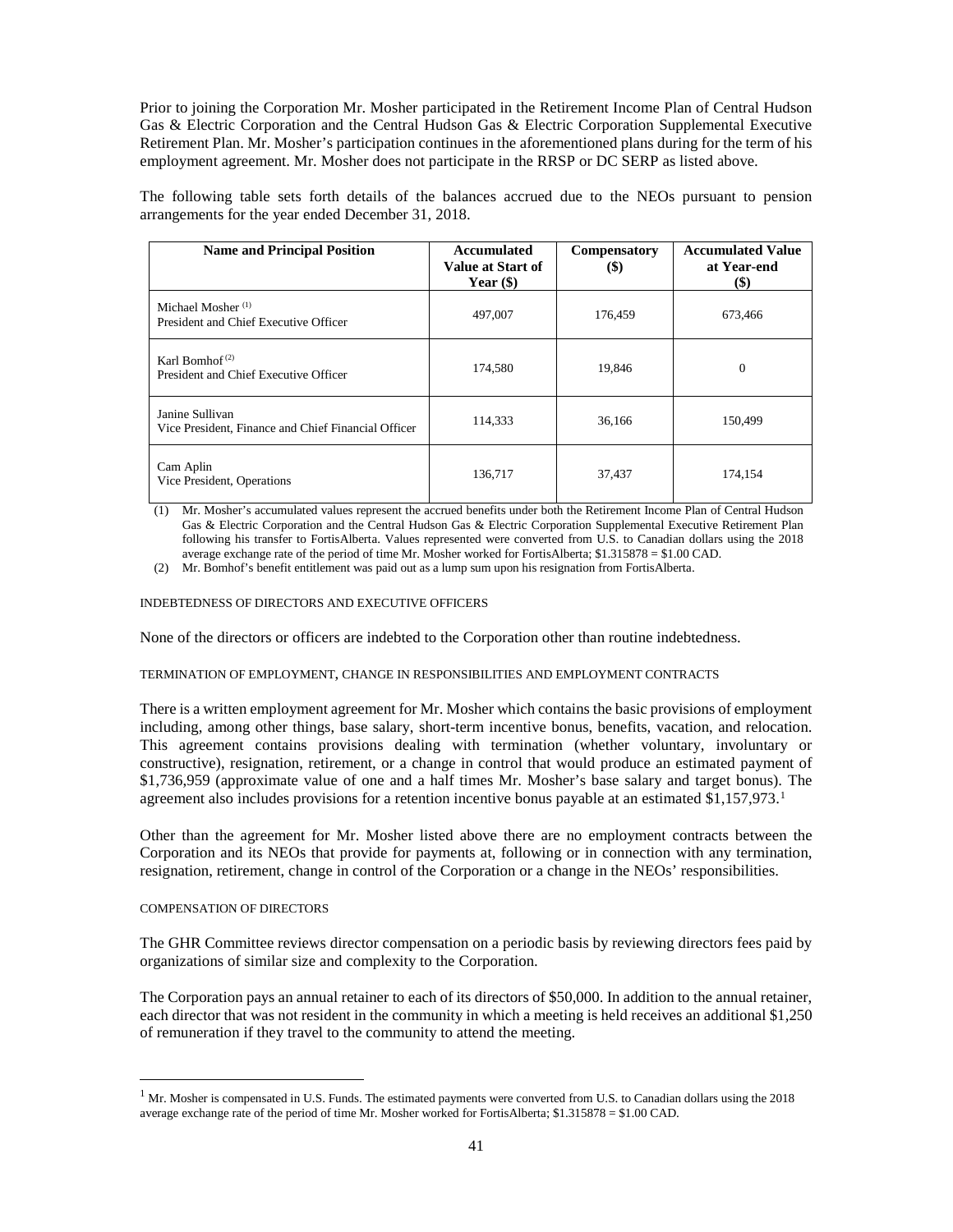The Chairman of the Board is not entitled to receive the annual retainer paid to directors as described above. Instead, the Chairman receives a separate annual retainer of \$85,000. The Chairpersons of each Board Committee receive remuneration in addition to the annual retainer paid to directors described above. The Chairperson of the GHR Committee receives an additional annual retainer of \$4,000. The Chairperson of the ARE Committee receives an additional annual retainer of \$7,000.

The directors are also reimbursed for miscellaneous out-of-pocket expenses incurred in carrying out their duties as directors of the Corporation. Mr. Bomhof and Mr. Mosher were not paid any remuneration for services rendered in their capacity as a director in accordance with the Corporation's policy of not compensating a director that is also a member of the management of the Corporation.

# <span id="page-41-0"></span>**MATERIAL CONTRACTS**

Other than contracts entered into in the ordinary course of business, there are no material contracts which have been entered into by the Corporation.

### <span id="page-41-1"></span>**LEGAL PROCEEDINGS**

The Corporation is subject to various legal proceedings and claims that arise in the ordinary course of business operations, none of which are currently material to the Corporation.

### <span id="page-41-2"></span>**FORWARD-LOOKING INFORMATION**

The Corporation includes forward-looking information in the AIF within the meaning of applicable securities laws in Canada. The purpose of the forward-looking information is to provide management's expectations regarding the Corporation's future growth, results of operations, performance, business prospects and opportunities and may not be appropriate for other purposes. All forward-looking information is given pursuant to the "safe harbour" provisions of applicable Canadian securities legislation. The words "anticipates", "believes", "budgets", "could", "estimates", "expects", "forecasts", "intends", "may", "might", "plans", "projects", "schedule", "should", "will", "would" and similar expressions are often intended to identify forward-looking information, although not all forward-looking information contains these identifying words. The forward-looking information reflects management's current beliefs and is based on information currently available to the Corporation's management.

The forward-looking information in the AIF includes, but is not limited to statements regarding: the Corporation's expectation on remaining a regulated electric utility; the Corporation's expectations relating to the conduct, outcome and timing of regulatory hearings and other litigation matters; the Corporation's expectation to generate sufficient cash required to complete planned capital programs from a combination of long-term debt and short-term borrowings, internally generated funds and equity contributions; and the Corporation's belief that it does not anticipate any difficulties in accessing the required capital on reasonable market terms. The forecasts and projections that make up the forward-looking information are based on assumptions that include, but are not limited to: the Corporation's current business plans; the Corporation's understanding of the regulatory environment; the advice provided to the Corporation by its advisors; the receipt of applicable regulatory approvals and requested rate orders; no significant operational disruptions or environmental liability due to a catastrophic event or environmental upset caused by severe weather, other acts of nature or other major events; the Corporation's ability to maintain its electricity systems to ensure their continued performance; favourable economic conditions; the level of interest rates; access to capital; maintenance of adequate insurance coverage; the ability to obtain licenses and permits; retention of existing service areas; favourable labour relations; and sufficient human resources to deliver service and execute the capital program. The forward-looking information is subject to risks, uncertainties and other factors that could cause actual results to differ materially from historical results or results anticipated by the forwardlooking information. The factors which could cause results or events to differ from current expectations include, but are not limited to: legislative and regulatory developments that could affect costs, revenues and the speed and degree of competition entering the electricity distribution market; loss of service areas; costs associated with environmental compliance and liabilities; costs associated with labour disputes; adverse results from litigation; timing and extent of changes in prevailing interest rates; inflation levels; weather and